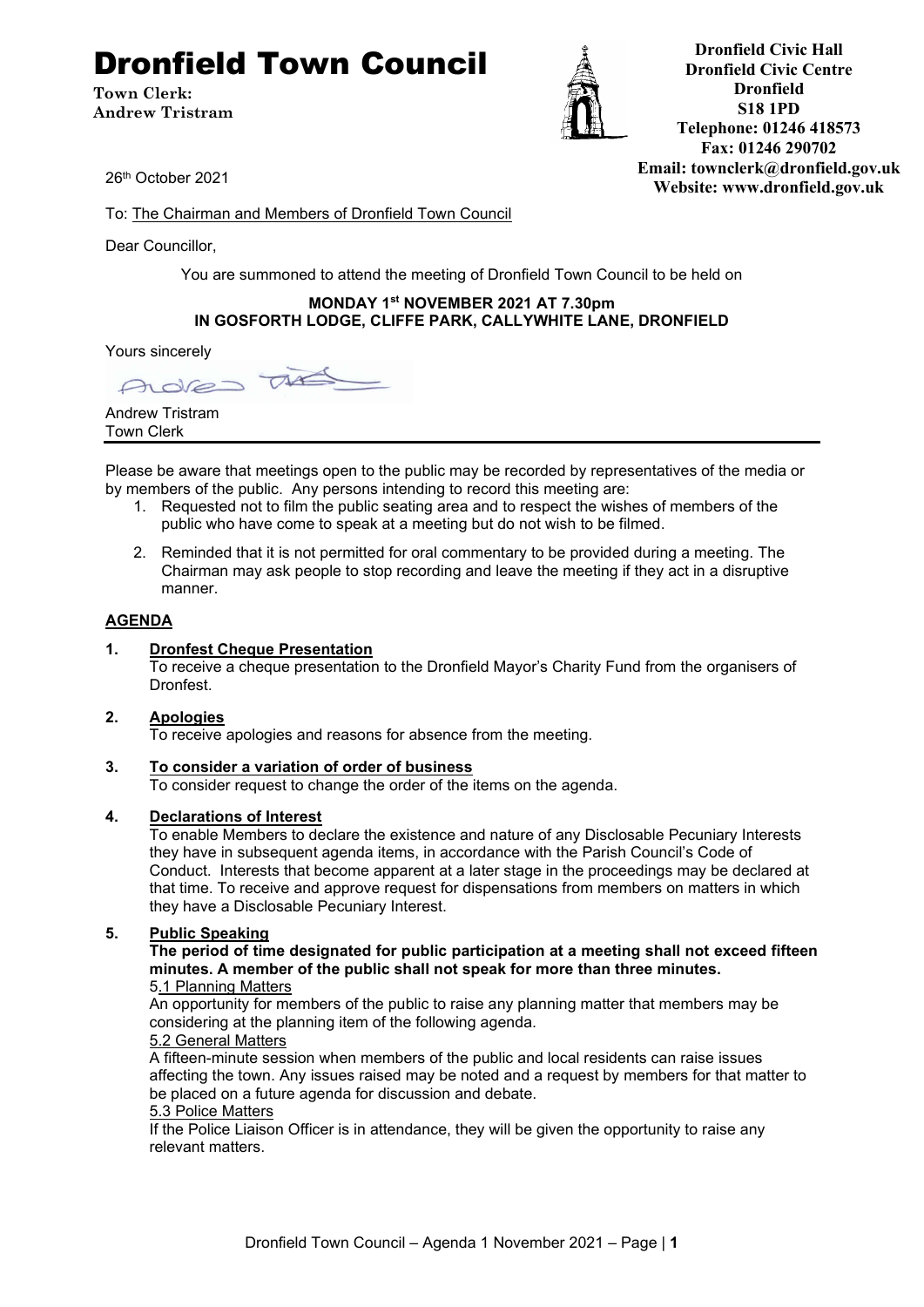#### **6. Council Minutes**

To receive and consider adopting as a true and accurate record, the draft Minutes of the Ordinary Meeting of the Council held on 4<sup>th</sup> October 2021 (pages 580– 592).

#### **7. Items for exclusion of public**

To determine what items on the agenda, if any, should be taken with public excluded.

#### **8. Planning Matters**

#### 8.1 **Planning Applications (Appendix 1)**

To consider the attached schedule of planning applications submitted by North East Derbyshire District Council for comment and discussion. Further details of any application can be found at: http://planapps-online.ne-derbyshire.gov.uk/online-applications/ and then by inputting the application reference number.

#### 8.2 **Planning Decisions (Appendix 2)**

To receive the attached schedule of planning decisions submitted by North East Derbyshire District Council for information.

#### **9. Outside Services Report (Appendix 3)**

To consider the written report submitted by the Outside Services Manager.

#### **10. Meeting Reports (Appendix 4)**

To receive the meeting reports on various matters;

- a. Events Committee meeting held on 4<sup>th</sup> October 2021
- b. Parks & Recreation Committee meeting held on 11<sup>th</sup> October 2021
- c. Christmas Working Group meeting held on 12<sup>th</sup> October 2021
- d. Environmental Committee meeting held on 18th October 2021
- e. Properties Committee meeting held on 18th October 2021
- f. Events Committee meeting held on  $26<sup>th</sup>$  October 2021 minutes to follow
- g. Environmental Committee meeting held on  $1<sup>st</sup>$  November 2021 minutes to follow

#### **11. Motion: Proposed by Cllr A. Foster**

To write to Derbyshire County Council to be considered as a candidate for the pilot scheme to have a 20mph zone throughout the town.

#### **12. Town Clerk's Report (Appendix 5)**

To consider the written report submitted by the Town Clerk.

#### **13. Financial Report (Appendix 6)**

- a. Schedule of Payments including BACS breakdown for September 2021
- b. Schedule of Receipts for September 2021<br>c. Bank Reconciliation at 30<sup>th</sup> September 202
- Bank Reconciliation at 30<sup>th</sup> September 2021
- d. Income and Expenditure to  $30<sup>th</sup>$  September 2021

#### **14. Exclusion of the Press and the Public**

To move the following resolution – That in view of the confidential nature of the business about to be transacted it is advisable in the public interest, that the press and public be temporarily excluded and they are instructed to withdraw.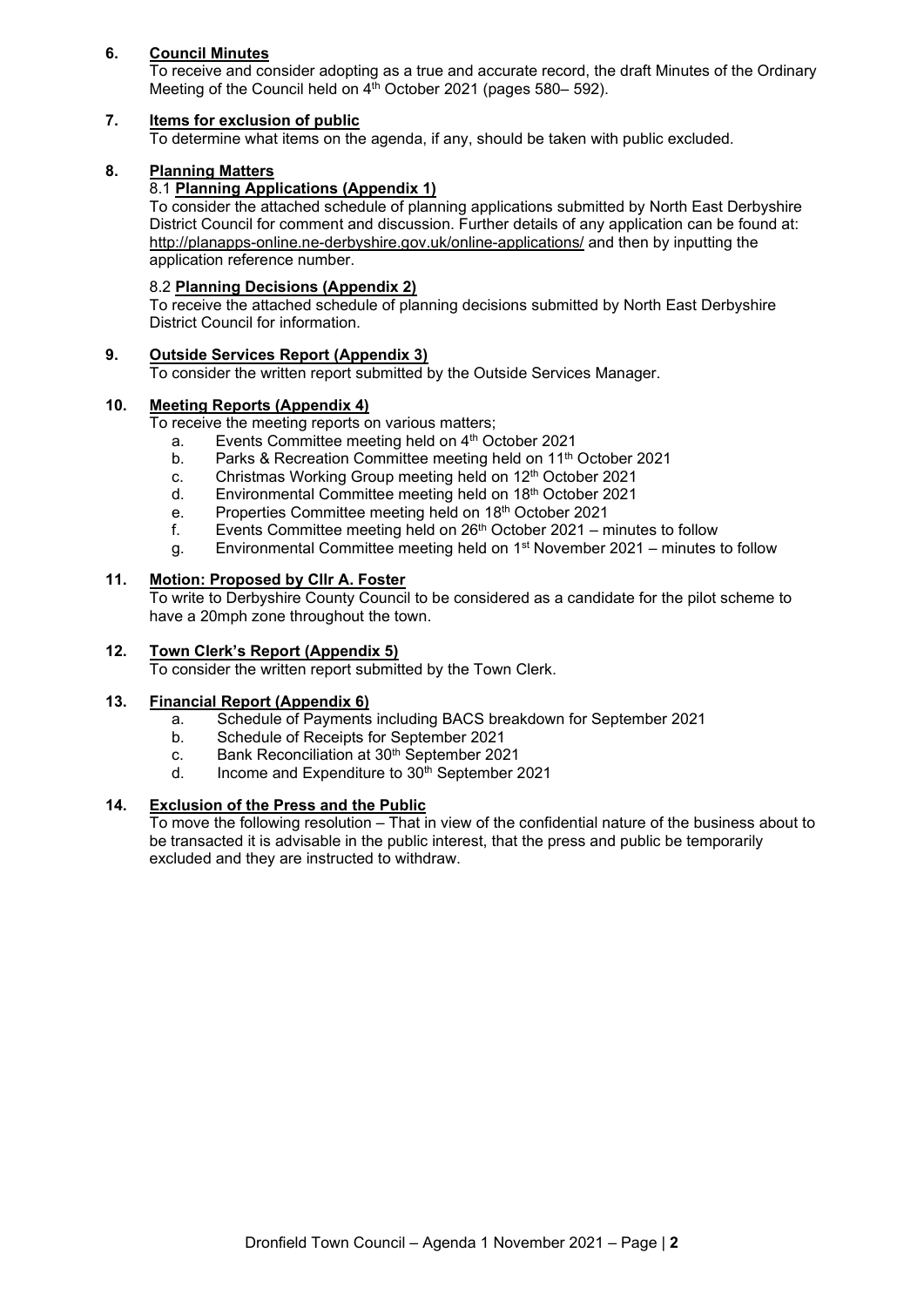# **DRONFIELD TOWN COUNCIL - PLANNING APPLICATIONS SUBMITTED TO COUNCIL ON 1st NOVEMBER 2021**

| <b>No</b>      | <b>Reference</b> | <b>Applicant</b>                         | Location                                                                                                                                              | <b>Details</b>                                                                                                                                                                                                                                                                                                                                                                                                                                          |
|----------------|------------------|------------------------------------------|-------------------------------------------------------------------------------------------------------------------------------------------------------|---------------------------------------------------------------------------------------------------------------------------------------------------------------------------------------------------------------------------------------------------------------------------------------------------------------------------------------------------------------------------------------------------------------------------------------------------------|
| 1              | 21/00620/FL      | Mrs Samantha<br>Nightingale-<br>Holloway | 31 Chesterfield Road<br>Dronfield S18                                                                                                                 | Change of use from<br>dog grooming parlour<br>to a mixed use of Class<br>E use at ground floor<br>and beauty salon at<br>first floor (Conservation<br>Area) (Amended Title)                                                                                                                                                                                                                                                                             |
| $\overline{2}$ | 21/00861/TPO     | Mr Chris Bailey                          | Application to carry<br>out work to reduce<br>by 2m and crown<br>thin 1no Willow tree<br>(T1) covered by NED<br><b>Tree Preservation</b><br>Order 261 | Land North West Of 1<br>Longacre Road<br><b>Dronfield</b>                                                                                                                                                                                                                                                                                                                                                                                               |
| $\overline{3}$ | 21/00960/OL      | Mr Paul Reaney                           | Land West Of 15<br><b>Cunliffe Street Coal</b><br>Aston                                                                                               | Outline application for<br>the erection of a<br>dwelling (all matters<br>reserved) at                                                                                                                                                                                                                                                                                                                                                                   |
| 4              | 21/00998/FLH     | Mr & Mrs Wood                            | 57A Stubley Lane<br>Dronfield S18 1PG                                                                                                                 | Proposed new raised<br>roof to form master<br>bedroom                                                                                                                                                                                                                                                                                                                                                                                                   |
| 5              | 21/01007/FLH     | Mrs Kathleen<br><b>Hibberd</b>           | 74 Fanshaw Road<br>Dronfield S18                                                                                                                      | <b>Two Storey Side</b><br>Extension                                                                                                                                                                                                                                                                                                                                                                                                                     |
| 6              | 21/01015/FLH     | Mr Ian Cooper                            | 1 Hallowes Drive<br>Dronfield S18 1YH                                                                                                                 | Application for creation<br>of a new stairwell in<br>part of the existing<br>bedroom, the<br>realignment of the<br>existing roof pitch to<br>create sufficient<br>headroom, the<br>installation of 5 x<br>dormer windows, 2 on<br>the front and 3 to the<br>rear of the property,<br>new render applied to<br>the existing stonework,<br>and a boundary wall<br>with fence built around<br>the perimeter of the<br>property for security<br>and privacy |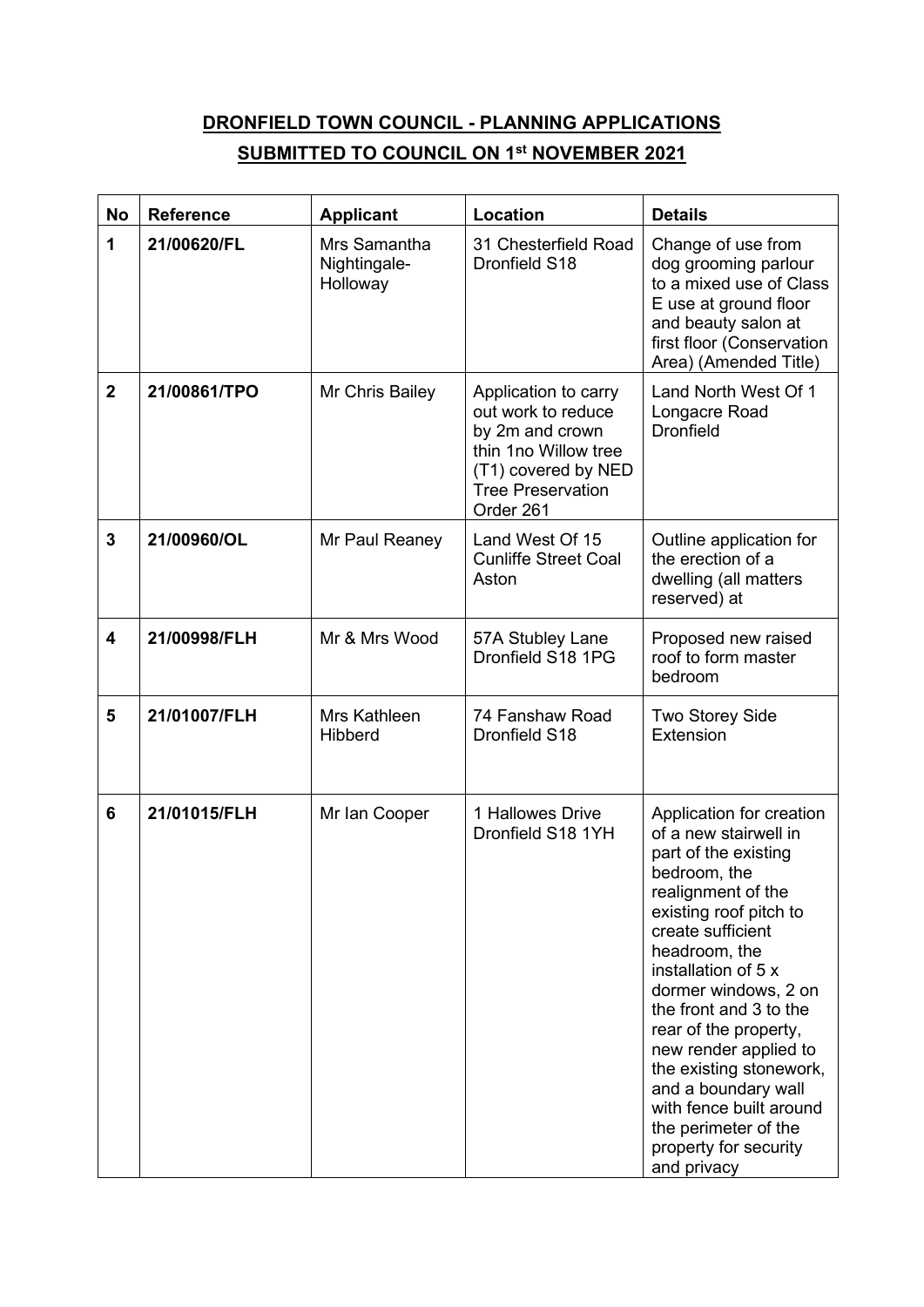| $\overline{7}$ | 21/01060/FLH   | S Adey                  | 41 Hallowes Lane<br>Dronfield S18 1ST                                | Single storey rear<br>extension with raised<br>decking/patio area                                                                                                                                                                                                      |
|----------------|----------------|-------------------------|----------------------------------------------------------------------|------------------------------------------------------------------------------------------------------------------------------------------------------------------------------------------------------------------------------------------------------------------------|
| 8              | 21/01065/AMEND | J Deffley               | 23 Linden Avenue<br>Dronfield S18 2FD                                | Non material<br>amendment to<br>planning application<br>20/00863/FLH to<br>change extension<br>pitched roof to a flat<br>roof with roof lights                                                                                                                         |
| 9              | 21/01123/FLH   | Mr Andrew<br>Ruddiforth | 1 Stubley Croft<br><b>Dronfield</b><br>Woodhouse<br><b>Dronfield</b> | Proposed first floor<br>side extension                                                                                                                                                                                                                                 |
| 10             | 21/01135/FLH   | Mrs M Robinson          | 12 Netherfields<br><b>Crescent Dronfield</b><br><b>S18 1UX</b>       | Removal of<br>conservatory and<br>erection of a single<br>storey rear sitting room<br>extension with multifuel<br>stove and flue                                                                                                                                       |
| 11             | 21/01146/FLH   | Proctor                 | 36 Bents Lane<br>Dronfield S18 2EX                                   | Application to replace<br>garage with 2 storey<br>side extension                                                                                                                                                                                                       |
| 12             | 21/01158/FLH   | <b>Mark Sizer</b>       | 46 Hollins Spring<br><b>Avenue Dronfield</b><br><b>S18 1RN</b>       | Application for two<br>storey side extension                                                                                                                                                                                                                           |
| 13             | 21/01159/FLH   | Mr Steven Kay           | 20 Bents Crescent<br>Dronfield S18 2EY                               | Proposed second<br>storey extension to<br>create rooms in roof<br>space and two storey<br>extension to front<br>(revised scheme of<br>21/00774/FLH)                                                                                                                    |
| 14             | 21/01160/FLH   | Mr Martyn Elshaw        | 5 Gainsborough<br>Road Dronfield S18<br>1QT                          | Application for two<br>storey side and single<br>storey rear extension                                                                                                                                                                                                 |
| 15             | 21/01166/AMEND | Mr Michael Walsh        | Bank House 22 - 24<br>Lea Road Dronfield                             | Proposed non material<br>amendment for change<br>of timber dormer to<br>UPVC, omit second<br>floor window and<br>reposition first floor<br>window in side<br>elevation<br>(Conservation Area)<br>(within setting of Listed<br>Buildings) (revision of<br>20/00369/FL). |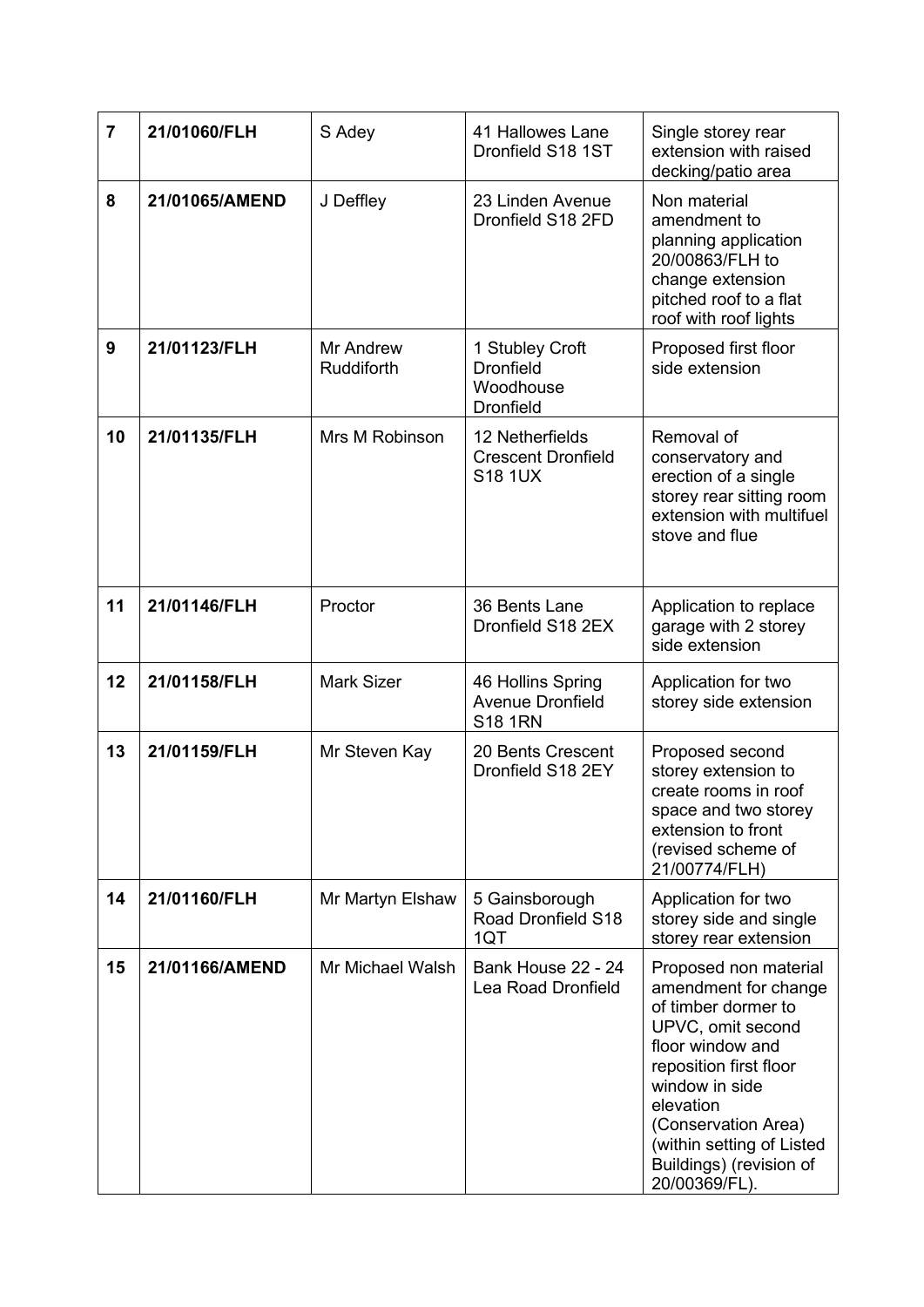| 16 | 21/01173/FLH | Mr & Mrs Smith        | 37 Cemetery Road<br>Dronfield S18                                     | Demolition of existing<br>single storey attached<br>garage and erection of<br>a new two storey side<br>extension                                                                                                                                                                                                                                                                                                                                         |
|----|--------------|-----------------------|-----------------------------------------------------------------------|----------------------------------------------------------------------------------------------------------------------------------------------------------------------------------------------------------------------------------------------------------------------------------------------------------------------------------------------------------------------------------------------------------------------------------------------------------|
| 17 | 21/01197/FLH | Mr and Mrs<br>Renwick | 8A Carr Lane<br><b>Dronfield</b><br>Woodhouse<br>Dronfield S18 8XG    | Application to replace<br>flat roof to pitched roof<br>over garage and<br>convert garage to<br>habitable room render<br>to front elevation and<br>install additional Velux<br>windows to front and<br>rear                                                                                                                                                                                                                                               |
| 18 | 21/01198/FLH | Mr C Bullimor         | 4 Greenacres Close<br>Dronfield S18 1WE                               | Application for a single<br>storey wrapround<br>extension to side                                                                                                                                                                                                                                                                                                                                                                                        |
| 19 | 21/01203/TPO | Mr Raymond<br>Sleight | 32 Pentland Road<br><b>Dronfield</b><br>Woodhouse<br><b>Dronfield</b> | Application to carry out<br>work to trees: Silver<br>birch G2 - crown<br>thinning up to 25%<br>reduction & up to 33%<br>crown reduction.<br>Cherry G2 - crown<br>thinning up to 25%<br>reduction & up to 33%<br>crown reduction. White<br>beam G2 - crown<br>thinning up to 25%<br>reduction & up to 33%<br>crown reduction. White<br>beam G2 - crown<br>thinning up to 25%<br>reduction & up to 33%<br>crown reduction.<br>Covered by NED TPO<br>103pt2 |
| 20 | 21/01204/TPO | Mr Richard Brown      | 145 Carr Lane<br><b>Dronfield</b><br>Woodhouse<br>Dronfield S18 8XF   | Application for work to<br>be carried out T14 D<br>T15 Sycamore crown<br>reduction and thinning,<br>T16 Willow crown<br>reduction and cleaning,<br>G3 1Ash crown<br>reduction □ Sycamore<br>fell and remove one<br>deceased sycamore.<br><b>Tree Preservation</b><br>Order No 103 part 1.                                                                                                                                                                |
| 21 | 21/01206/TPO | <b>NEDDC Parks</b>    | 11 Ravensdale Road<br><b>Dronfield</b><br>Woodhouse                   | Application for pruning<br>works to 1 Sycamore<br>T48, and 2 Limes (T49                                                                                                                                                                                                                                                                                                                                                                                  |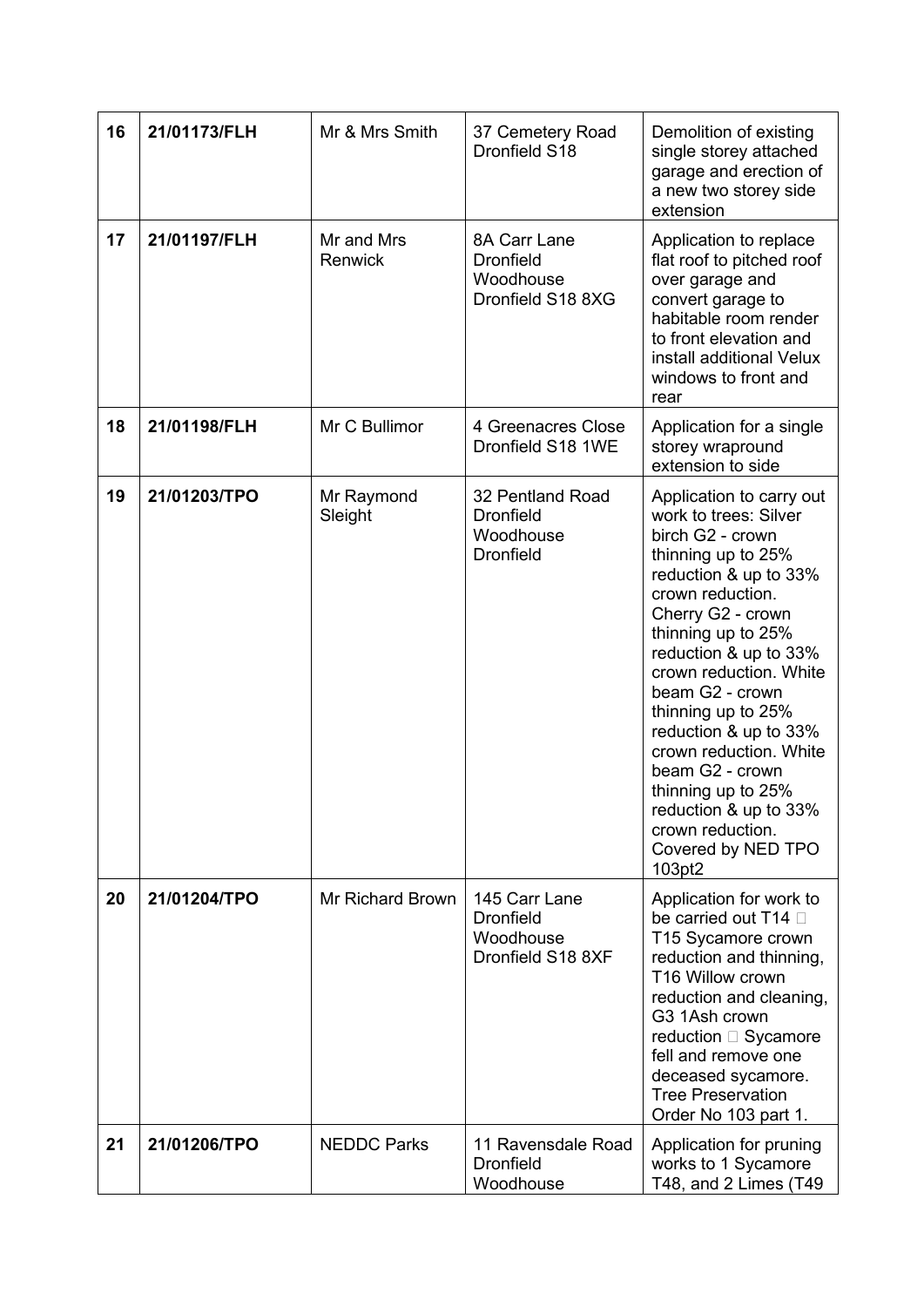|    |                |                          | Dronfield S18 8QP                                                     | and T50) covered by<br><b>NEDDC Tree</b><br><b>Preservation Order 103</b><br>PT 3 on verge adjacent                        |
|----|----------------|--------------------------|-----------------------------------------------------------------------|----------------------------------------------------------------------------------------------------------------------------|
| 22 | 21/01225/TPO   | Mitchel Ingham           | 1 Birchen Close<br><b>Dronfield</b><br>Woodhouse<br>Dronfield S18 8ZD | Application to reduce<br>height and prune 2no<br>white beam Tree<br><b>Preservation Order 103</b><br>pt <sub>3</sub>       |
| 23 | 21/01236/AMEND | Miss Felicity<br>Simpkin | 92 Hilltop Road<br>Dronfield S18 1UL                                  | Application for non<br>material amendment to<br>planning approval<br>19/00934/FLH to alter<br>the decking and<br>extension |
| 24 | 21/01268/TPO   | Mr Jon Lumb              | 14 Pentland Road<br>Dronfield<br>Woodhouse, S18<br>8ZQ                | Application to prune<br>2no silver birch trees<br>covered by NEDCC<br><b>Tree Preservation</b><br>Order 103 pt2            |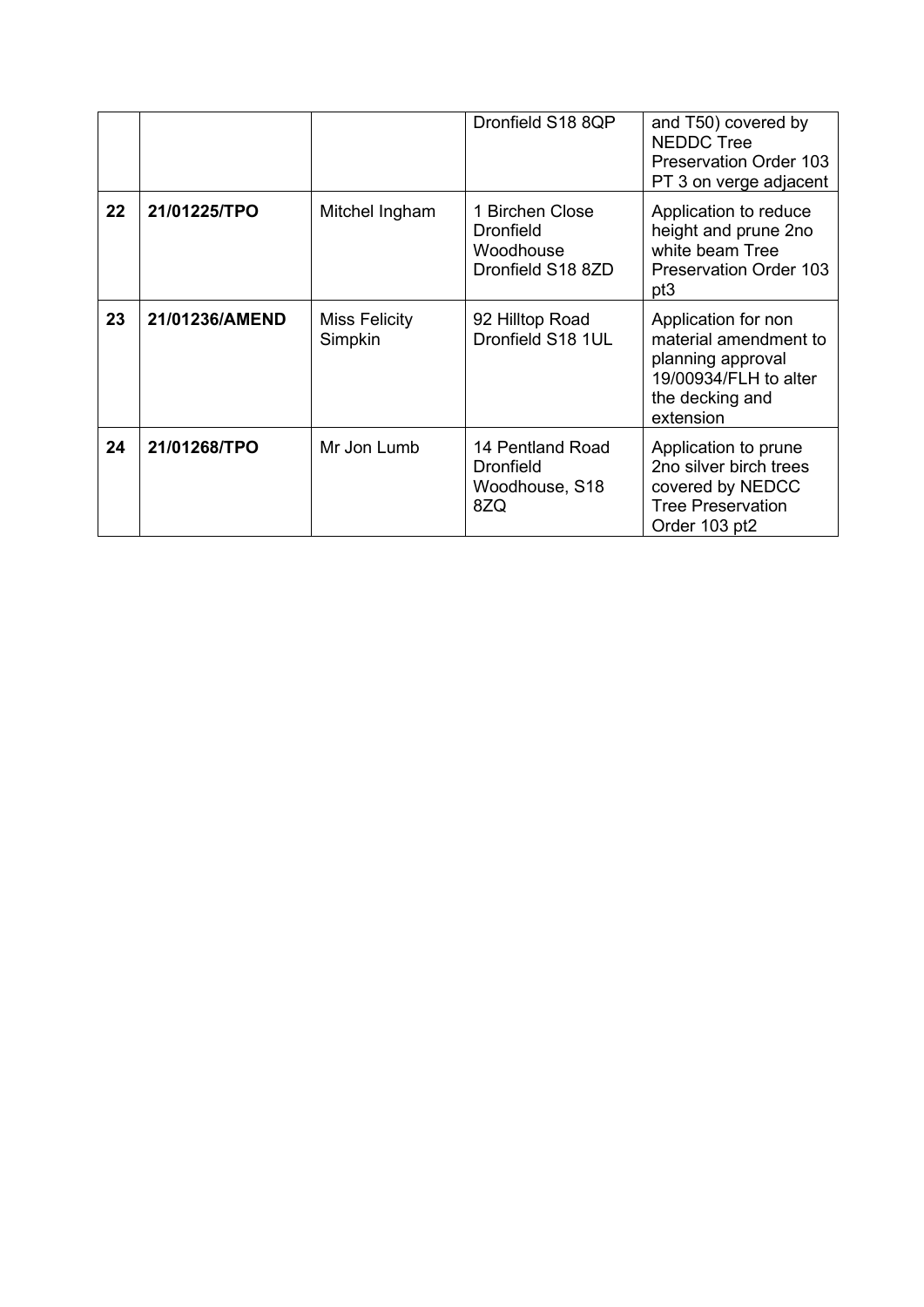# **DRONFIELD TOWN COUNCIL - SCHEDULE OF PLANNING DECISIONS**

# **SUBMITTED TO COUNCIL MONDAY 1ST NOVEMBER 2021**

| <b>No</b>               | <b>Reference</b>          | Location                                                                                                                                                                               | <b>Details</b>                                                                                                                                                                                                                                                 | <b>Decision</b>   |
|-------------------------|---------------------------|----------------------------------------------------------------------------------------------------------------------------------------------------------------------------------------|----------------------------------------------------------------------------------------------------------------------------------------------------------------------------------------------------------------------------------------------------------------|-------------------|
| 1                       | <b>NED21/00098/DISCON</b> | 1 Stone Close Coal<br><b>Aston Dronfield S18</b><br>3AS                                                                                                                                | Application to discharge<br>conditions 5 (Archeology<br>Scheme of investigation), 8<br>(Historic buildings scheme of<br>investigation), 11 (phase 1<br>contaminated land survey),<br>12 (remediation scheme) and<br>13 (Validation) pursuant of<br>20/01016/FL | <b>DISCHARGED</b> |
| $\mathbf{2}$            | <b>NED21/00474/FLH</b>    | 5 Gosforth Drive<br>Dronfield S18 1QU                                                                                                                                                  | Installation of a 1.52m high<br>sliding gate                                                                                                                                                                                                                   | <b>APPROVED</b>   |
| $\mathbf{3}$            | NED21/00645/OL            | 190 Carr Lane<br><b>Dronfield</b><br>Woodhouse<br>Dronfield S18 8XD                                                                                                                    | Outline application (all<br>matters reserved except<br>access) for the erection of<br>2no. detached dwellings with<br>garages (Conservation Area)                                                                                                              | <b>REFUSED</b>    |
| $\overline{\mathbf{4}}$ | <b>NED21/00876/FLH</b>    | 1 Salisbury Road<br>Dronfield S18 1UF                                                                                                                                                  | Proposed garage conversion<br>with new pitched roof over<br>and single-storey rear<br>extension                                                                                                                                                                | <b>APPROVED</b>   |
| 5                       | <b>NED21/00883/DISCON</b> | 3 Greendale<br><b>Shopping Centre</b><br>Green Lane<br>Dronfield S18 2LJ                                                                                                               | A scheme for the extraction,<br>dispersal and control of<br>cooking odour and condition<br>4 - details of the exhaust and<br>air replacement system<br>pursuant to planning<br>permission 21/00385/FL                                                          | <b>DISCHARGED</b> |
| 6                       | <b>NED21/00905/FLH</b>    | 21 Green Lea<br><b>Dronfield</b><br>Woodhouse<br>Dronfield S18 8YA                                                                                                                     | Demolition of existing porch<br>and construction of a<br>rear/side kitchen extension                                                                                                                                                                           | <b>APPROVED</b>   |
| $\overline{7}$          | <b>NED21/00934/TCN56</b>  | Junction of Stone<br>Road and Kiln Hill<br>(Conservation<br>Area)(Affecting<br>Setting of a Listed<br>Building) at Land<br>Adjacent To Kiln Hill<br>Coal Aston Kiln Hill<br>Coal Aston | Proposed 18m Phase 8<br>Monopole, cabinet and<br>associated ancillary works                                                                                                                                                                                    | <b>REFUSED</b>    |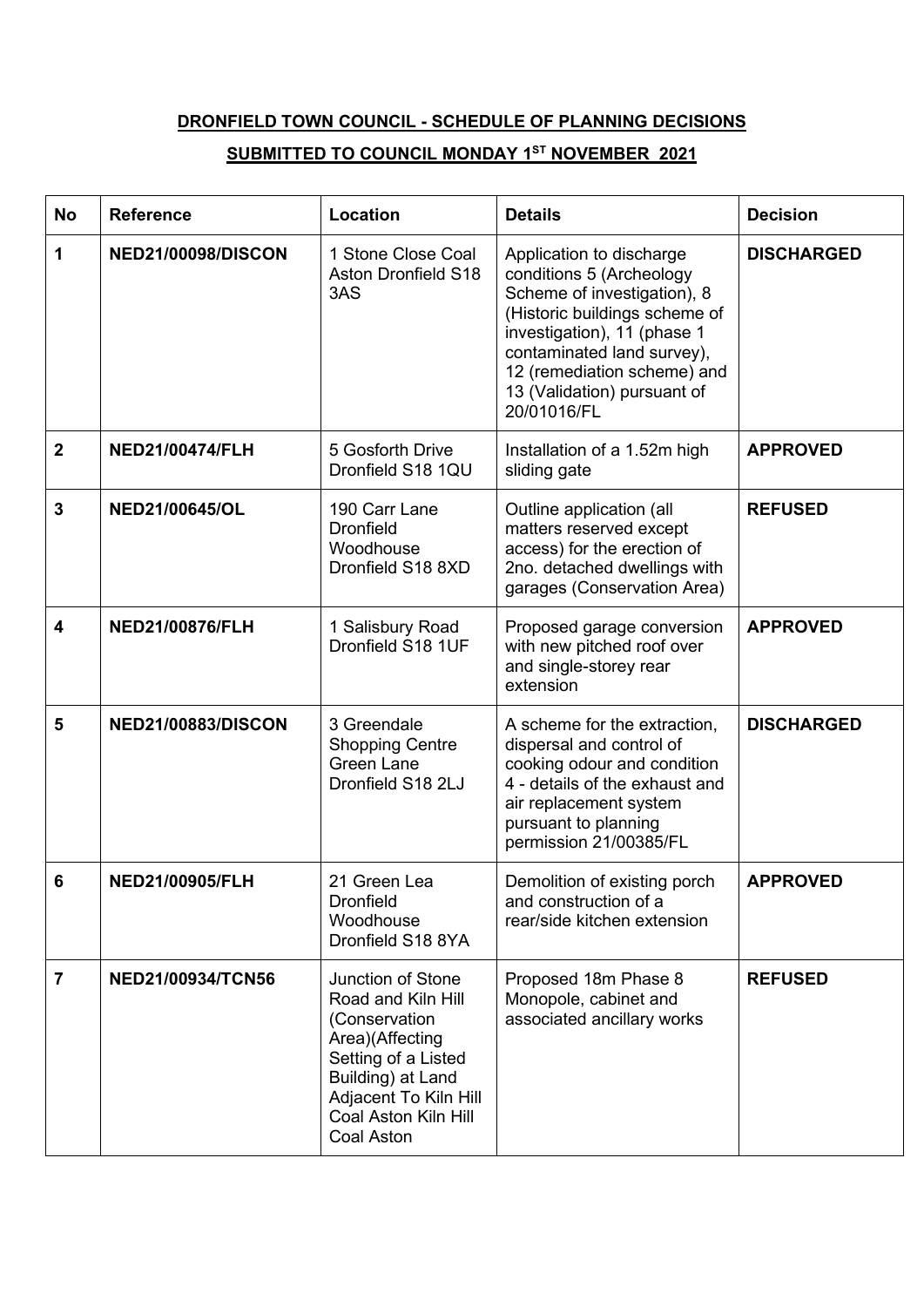| 8  | NED21/00863/FLH        | 24 Wentworth Road<br><b>Dronfield</b><br>Woodhouse<br>Dronfield S18 8ZU                                                                                                                                                                               | Application for replacement<br>of existing single-storey<br>extension with part-single<br>and part two-storey rear<br>extension | <b>APPROVED</b> |
|----|------------------------|-------------------------------------------------------------------------------------------------------------------------------------------------------------------------------------------------------------------------------------------------------|---------------------------------------------------------------------------------------------------------------------------------|-----------------|
| 9  | NED21/00912/FLH        | 121 Oakhill Road<br>Dronfield S18 2EN                                                                                                                                                                                                                 | Single-storey extension to<br>front and side                                                                                    | <b>APPROVED</b> |
| 10 | NED21/00913/FLH        | 8 Birches Fold Coal<br><b>Aston Dronfield S18</b><br>3AG                                                                                                                                                                                              | Proposed two-storey rear and<br>front extensions (amended<br>plans)                                                             | <b>APPROVED</b> |
| 11 | NED21/00927/FLH        | Proposed two storey<br>side extension and<br>front porch<br>(Amended Plan)                                                                                                                                                                            | 81 Netherdene Road<br>Dronfield S18 1RR                                                                                         | <b>APPROVED</b> |
| 12 | NED21/00951/TPO        | Land To The North<br>East And West Of<br><b>Machins Court</b><br><b>Dronfield</b>                                                                                                                                                                     | Various works to trees<br>covered by Tree Preservation<br>Order DUDC1 (W1)                                                      | <b>APPROVED</b> |
| 13 | NED21/00973/FLH        | Proposed single<br>storey extension to<br>the rear of the<br>property and<br>creation of new first<br>floor bedrooms<br>within the existing<br>roof space with<br>existing ridge heught<br>raised with front and<br>rear dormers and a<br>front porch | 80 Barnes Avenue Dronfield<br><b>Woodhouse Dronfield S18</b><br>8YG                                                             | <b>APPROVED</b> |
| 14 | <b>NED21/00974/FLH</b> | Application for<br>proposed single-<br>storey rear<br>extension and new<br>front porch                                                                                                                                                                | 28 Holmley Lane Dronfield<br><b>S18 2HR</b>                                                                                     | <b>APPROVED</b> |
| 15 | NED21/00981/FLH        | Application for front<br>extension to existing<br>garage                                                                                                                                                                                              | 17 Chestnut Close Dronfield<br><b>S18 1WF</b>                                                                                   | <b>APPROVED</b> |
| 16 | <b>NED21/00988/FLH</b> | Application for a two<br>storey side<br>extension with<br>balcony to rear,<br>alterations to<br>existing front<br>extension and<br>conversion of                                                                                                      | 24 Salisbury Road Dronfield<br><b>S18 1UF</b>                                                                                   | <b>APPROVED</b> |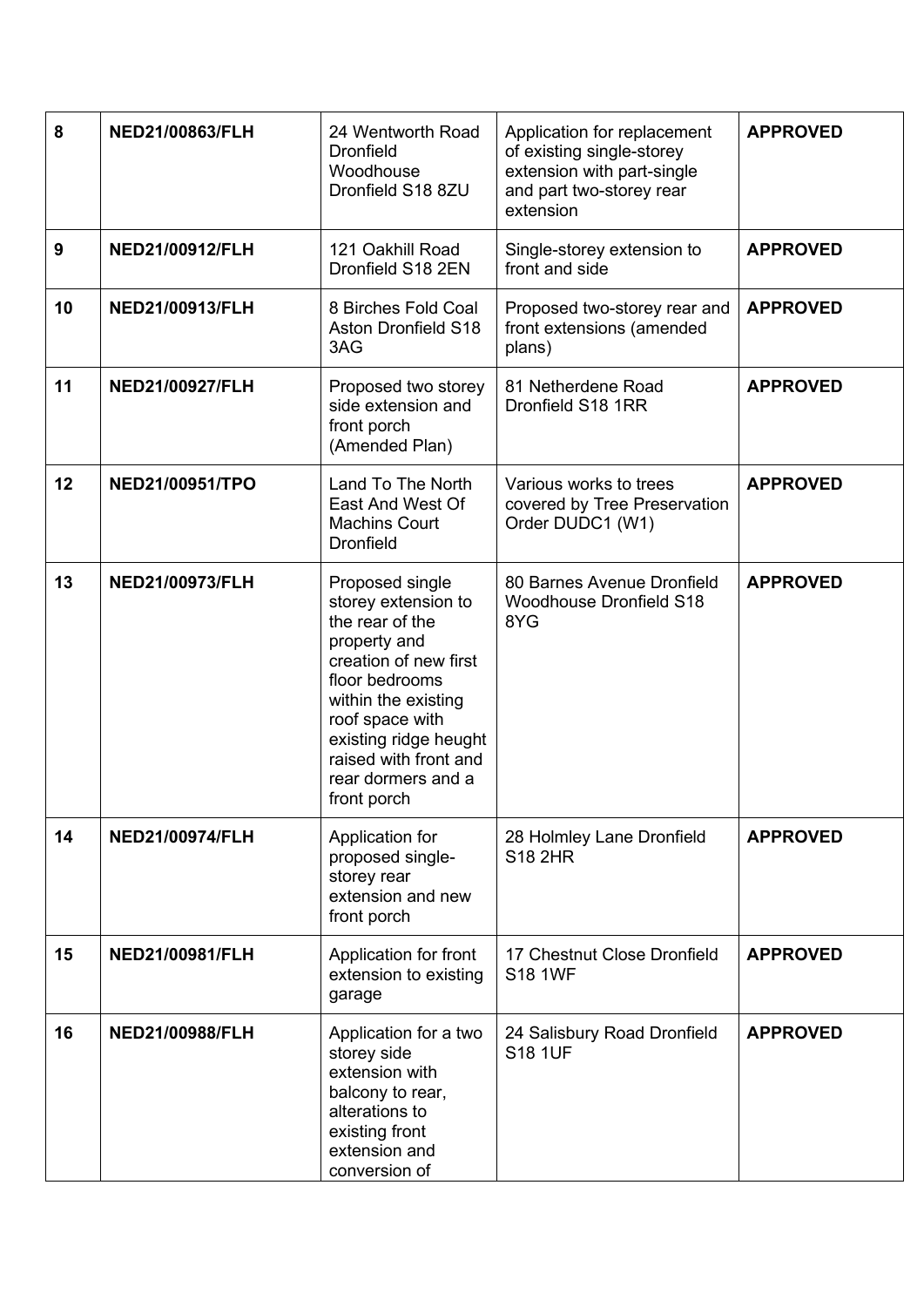|    |                          | existing garage to<br>living space<br>(Amended Title)                                                                                                                                           |                                                                                                                                          |                                       |
|----|--------------------------|-------------------------------------------------------------------------------------------------------------------------------------------------------------------------------------------------|------------------------------------------------------------------------------------------------------------------------------------------|---------------------------------------|
| 17 | <b>NED21/01017/FLH</b>   | Demolition of<br>existing garage and<br>conservatory and<br>erection of two-<br>storey/single-storey<br>side and single-<br>storey front<br>extension (revised<br>scheme of<br>21/00313/FLH)    | 4 Crofton Rise Dronfield S18<br>1RH                                                                                                      | <b>APPROVED</b>                       |
| 18 | <b>NED21/01065/AMEND</b> | 23 Linden Avenue<br>Dronfield S18 2FD                                                                                                                                                           | Non material amendment to<br>planning application<br>20/00863/FLH to change<br>extension pitched roof to a<br>flat roof with roof lights | <b>WITHDRAWN NO</b><br><b>DECISON</b> |
| 19 | <b>NED21/01068/CATPO</b> | 29 Lea Road<br>Dronfield S18 1SB                                                                                                                                                                | Notification of intention to fell<br>2no flowering Cherry trees<br>located                                                               | <b>OBJECTION</b>                      |
| 20 | <b>NED21/01083/FLH</b>   | Demolition of<br>existing garage and<br>erection of a double<br>storey side<br>extension with<br>alterations to<br>existing<br>fenestrations<br>(revised scheme of<br>21/00499/FLH              | 16 Highfields Crescent<br>Dronfield S18 1UT                                                                                              | <b>APPROVED</b>                       |
| 21 | <b>NED21/01090/FLH</b>   | Application for porch<br>and Utility Room<br>extension to front of<br>existing dwelling and<br>raising of existing<br>roof pitch over<br>existing Kitchen,<br><b>Toilet and Utility</b><br>Room | 18 Holmesdale Road<br>Dronfield S18 2FB                                                                                                  | <b>APPROVED</b>                       |
| 22 | <b>NED21/01138/CATPO</b> | Notification of work<br>to 1no Ash Tree<br>location within<br><b>Dronfield</b><br><b>Conservation Area</b>                                                                                      | 29 Lea Road Dronfield S18<br>1SB                                                                                                         | <b>OBJECTION</b>                      |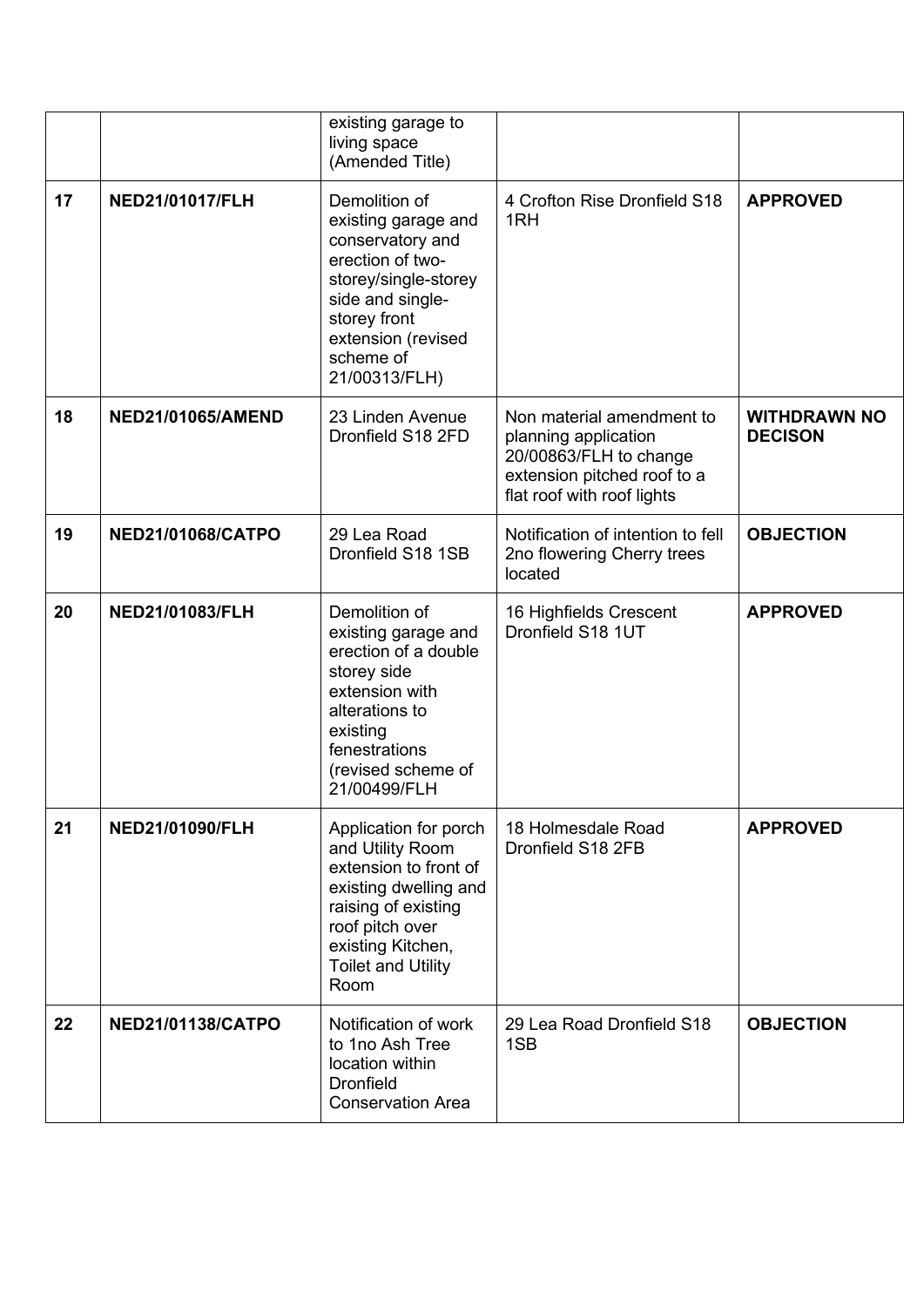# **Dronfield Town Council - November 2021 Outside Services Managers Report**

The following tasks have been carried out in October 2021.

Litter/Dog Bins - The litter and dog bins continue to be emptied on a weekly basis, this is carried out every Thursday and consists of 2 men doing the whole route. The emptying of dog bins on a Monday around the Golf course and Hilltop area has now been added to the daily task carried out on a Monday morning.

The dog bin at Barnard Avenue has been replaced with a new one. One of the dog bins at Sindlefingen Park has been replaced with a new bin.

Cemetery - The baskets are emptied around the Cemetery on a Monday and Friday.

Grass Cutting – Outside Services staff continued to cut the grass on all DTC areas during the month of October.

Due to the weather changing the grass cutting season has now come to a close.

Cemetery Grass Cutting – As with the DTC areas the Cemetery grass was cut W/C  $4<sup>TH</sup>$  Oct and with the weather changing this will have been the last cut of the season.

Beacon – Some of the bricks had come loose around the base of the Beacon. These have now been re-laid.

Cliffe Park – Outside Service staff have replaced all the broken tiles in the changing rooms where the old shower fittings were and also finished tiling the wall in changing room 2, the changing rooms are both now open for the users of the Muga pitch.

Outside Services have been helping out with some of the caretaking duties at Cliffe park – opening lodge for groups, open toilets, set up rooms.

Hanging Baskets – All the hanging baskets have been removed from the lighting columns so new capillary matting can be fitted to each container.

Flower Beds – The flower beds have all been emptied of the summer plants. All the beds have been rotovated over and the winter pansies – 6000 plants have been planted throughout the Town, including the Cemetery.

Boiler servicing – All boilers in DTC buildings have had their annual service done.

Coal Aston Football – The football changing rooms have had new Polysafe flooring installed within all 4 changing rooms, referees changing rooms, corridor and main entrance.

Cliffe Park tennis courts – The tennis courts have had all works carried out and are now open.

Footpaths – Outside Service staff have been out blowing leaves from some of the footpaths around the Town, however at this time of year it's a never ending task as one day the paths are clear next day they are covered again.

Play Areas – Birches Fold – Nothing to report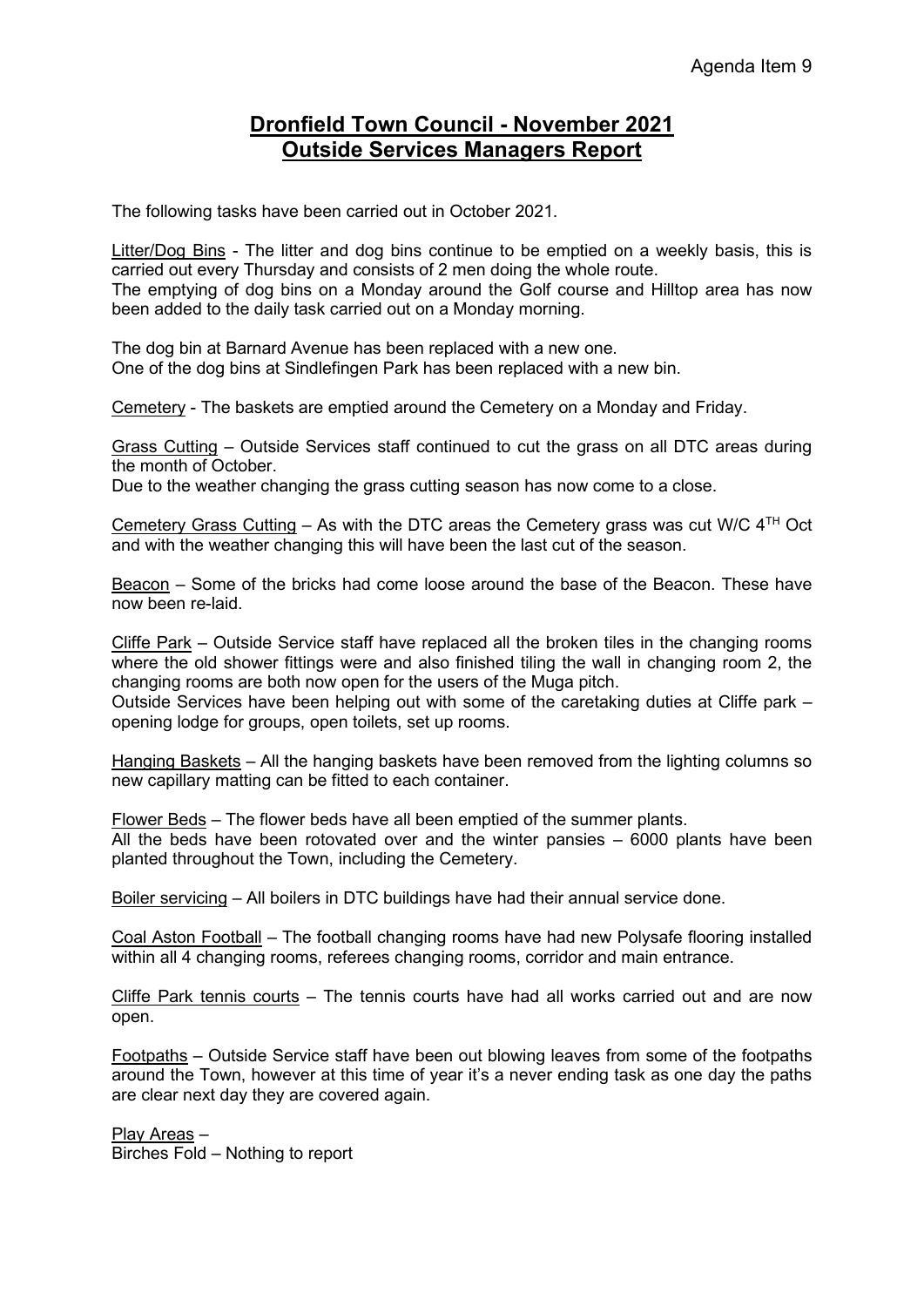Cliffe Park- The zip wire, seesaw is now back in action after Creative Play attended site at beginning of October.

Hilltop – Nothing to report

Moonpenny Way –The gate and trampoline has been fixed.

Sindlefingen Park – Nothing to report

Stonelow – the basket swing has had new bushes fitted to the top chains of the swing.

Dronfield Woodhouse – Nothing to report

Lundy Rd – Repairs required under seesaw seats

Marsh Ave – Nothing to report

Cemetery Rd – Nothing to report

### **Tennis courts –**

Dronfield Woodhouse – Nothing to report Coal Aston – Nothing to report Cliffe Park – cleaned, repainted nets have been installed and now open.

#### **Bowling Greens** –

All 3 bowling greens are now ready for the winter maintenance to be carried out.

Other Tasks

Agendas and other DTC material placed on notice boards and are removed when meetings/events have taken place.

Banners removed/replaced on from the front of the Civic Hall when required. Various reports have been actioned around the Town.

Ronnie Dick Outside Services Manager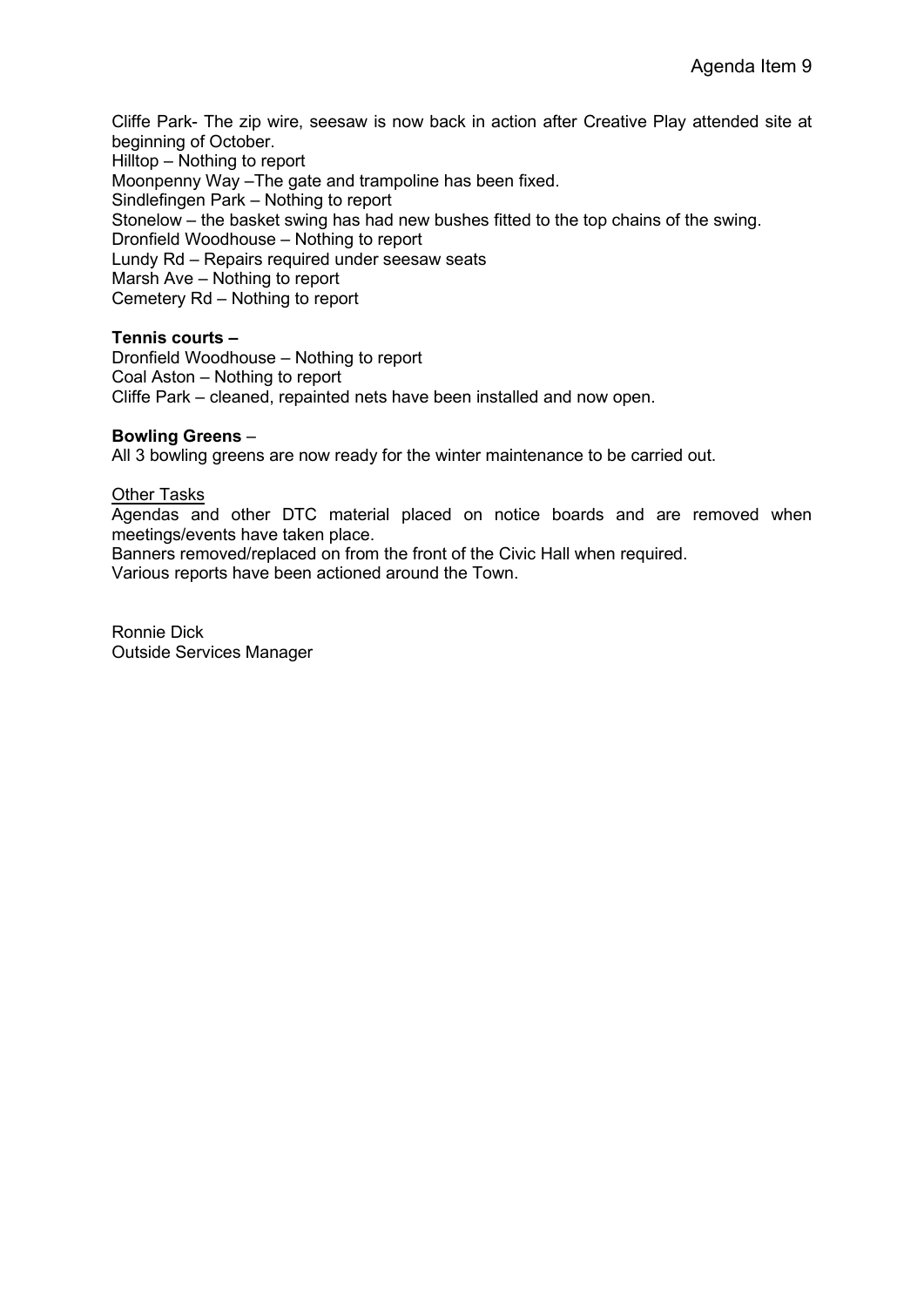### **Minutes of the Events Committee of Dronfield Town Council Meeting held on 4th October 2021 at 9:30am held in Council Chamber, Civic Hall**

**Present:** Cllr. S. Burkitt, Cllr. M. Emmens (Chair) and Cllr R Welton

**In attendance:** L Stonehouse (Projects and Communications Officer)

#### **1. Apologies**

Cllr R Hall and Cllr A Powell sent their apologies.

## **2. Declaration of Interests**

Cllr Burkitt declared a non-pecuniary interest in agenda item 4 relating to the bass drum.

## **3. Halloween Event**

Members discussed plans for the upcoming Halloween events.

It was RESOLVED to ask the businesses to decorate their shop windows for Halloween. A certificate will be awarded to the winning shop window design.

It was RESOLVED to use a pumpkin design for the colouring competition.

It was RESOLVED to use Argos vouchers as prizes for the competitions.

#### **4. Remembrance Day Parade**

Members were informed that unfortunately the bass drummer has misplaced his harness for his drum. Cllr Burkitt's husband who is ex-military and can play the bass drum has been asked to source either a new harness or harness and drum. A budget up to £250.00 was set.

Members discussed that more visual Road Closure signs are needed at both Remembrance Sunday and Christmas Events.

It was RESOLVED to bring suggestions for a bass drum and or harness to the next committee meeting up to the value of £250.

It was RESOLVED to bring quotes for road closure signs to the next meeting.

### **5. Christmas Events**

Members discussed the possibility of contacting Land Management and Polaris to ask permission for the use of their Car Park during the Christmas Lights Switch-on Event.

It was RESOLVED to write to Land Management and Polaris requesting permission to use their car parks during the Christmas event on 26<sup>th</sup> November.

Members discussed the Rotary Club Santa's Sleigh attending the Christmas Light Switch on.

It was RESOLVED to arrange a meeting on  $12<sup>th</sup>$  October at 9:30am between the Events Committee and the Rotary Club to discuss the arrangements in more detail.

#### **6. Any other business**

It was mentioned that the budget for next year needs to be discussed at the next meeting.

It was RESOLVED to create a 'wish list' of items that need purchasing out of the budget for next year and bring these ideas to the next committee meeting.

# **7. Date of next meeting**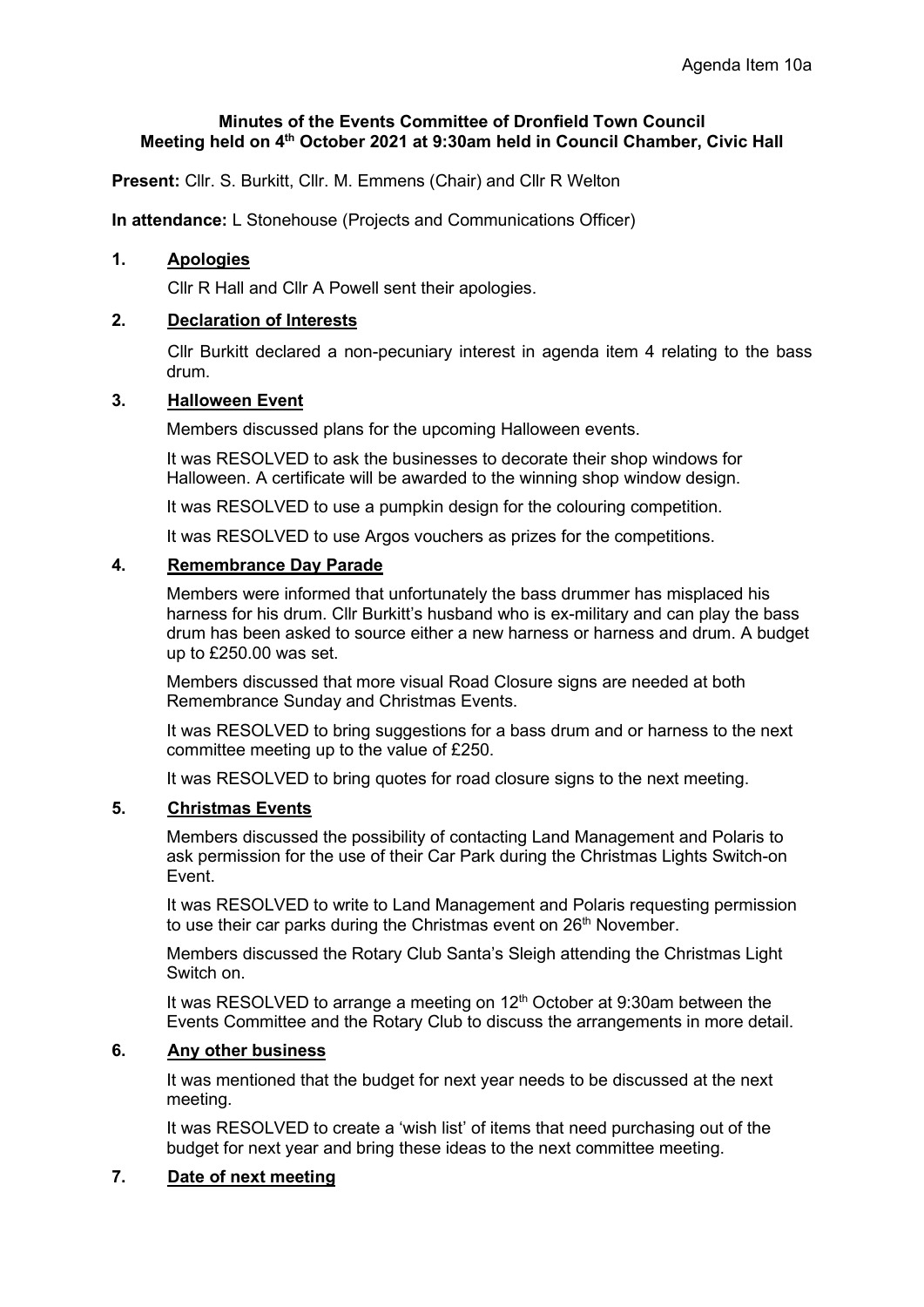It was RESOLVED to hold the next meeting on Tuesday 26<sup>th</sup> October at 9:30am in the Council Chamber, Civic Hall, Dronfield.

The meeting closed at 10.23 am.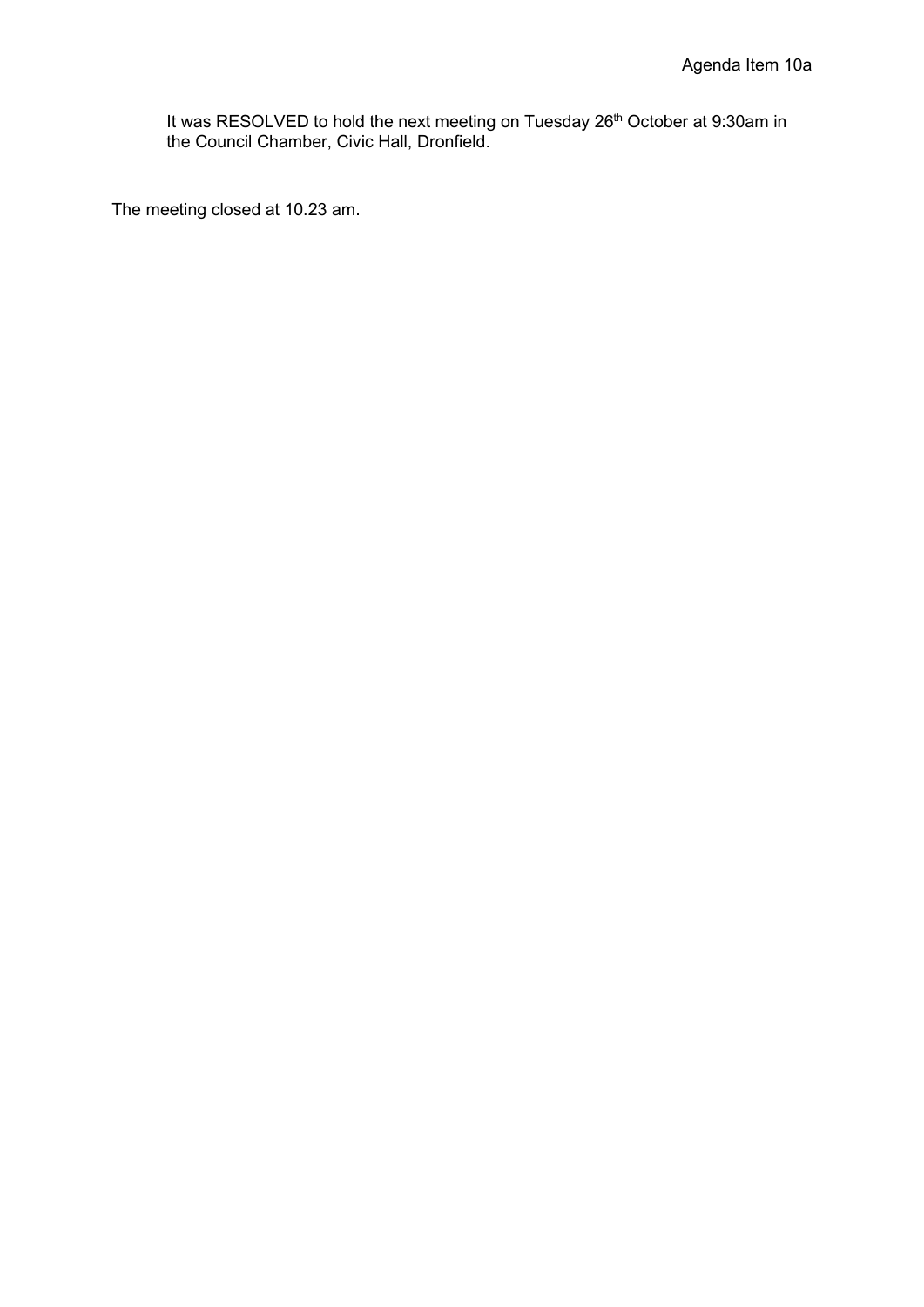# **Minutes of the meeting of the Parks & Recreations Advisory Committee held Council Chamber, Civic Hall on Monday 11th October 2021 at 9:30am**

# **Present:**

Cllr. K Tait (Chair), Cllr. S. Burkitt, Cllr M. Ireland and Cllr M. Hanrahan

# **In attendance:**

J. Mitchell (Assistant Town Clerk) and R. Dick (Outside Services Manager)

# **1. Apologies**

There were no apologies.

# **2. Declarations of Interest**

There were no declarations of interest.

# **3. Outstanding Tickets**

Members reviewed and discussed the spreadsheet of outstanding jobs, relating to the Parks & Recreation Advisory Committee.

It was RESOLVED to install grass matting on the mound at Cliffe Park and reseed in autumn 2021.

It was RESOLVED to note the updates.

# **4. Moonpenny Play Area**

Members were informed that the trampoline had been repaired and once the safety gate was working payment would be made to Wicksteed.

Members were also informed that the remaining ball equipment would be painted to tie in with the colours in the play area, when there were a couple of good days weather.

It was RESOLVED to note these updates.

# **5. Cliffe Park**

a) Members were informed that Creative Play had been to Cliffe Park and repaired everything required, other than the roundabout.

It was RESOLVED for the Outside Services Manager to contact Creative Play again in writing regarding repairs to the roundabout.

b) Members were informed that the tennis courts at Cliffe Park have been cleaned and repainted and are now open again for play.

It was RESOLVED to note this update.

# **6. Sindelfingen Park**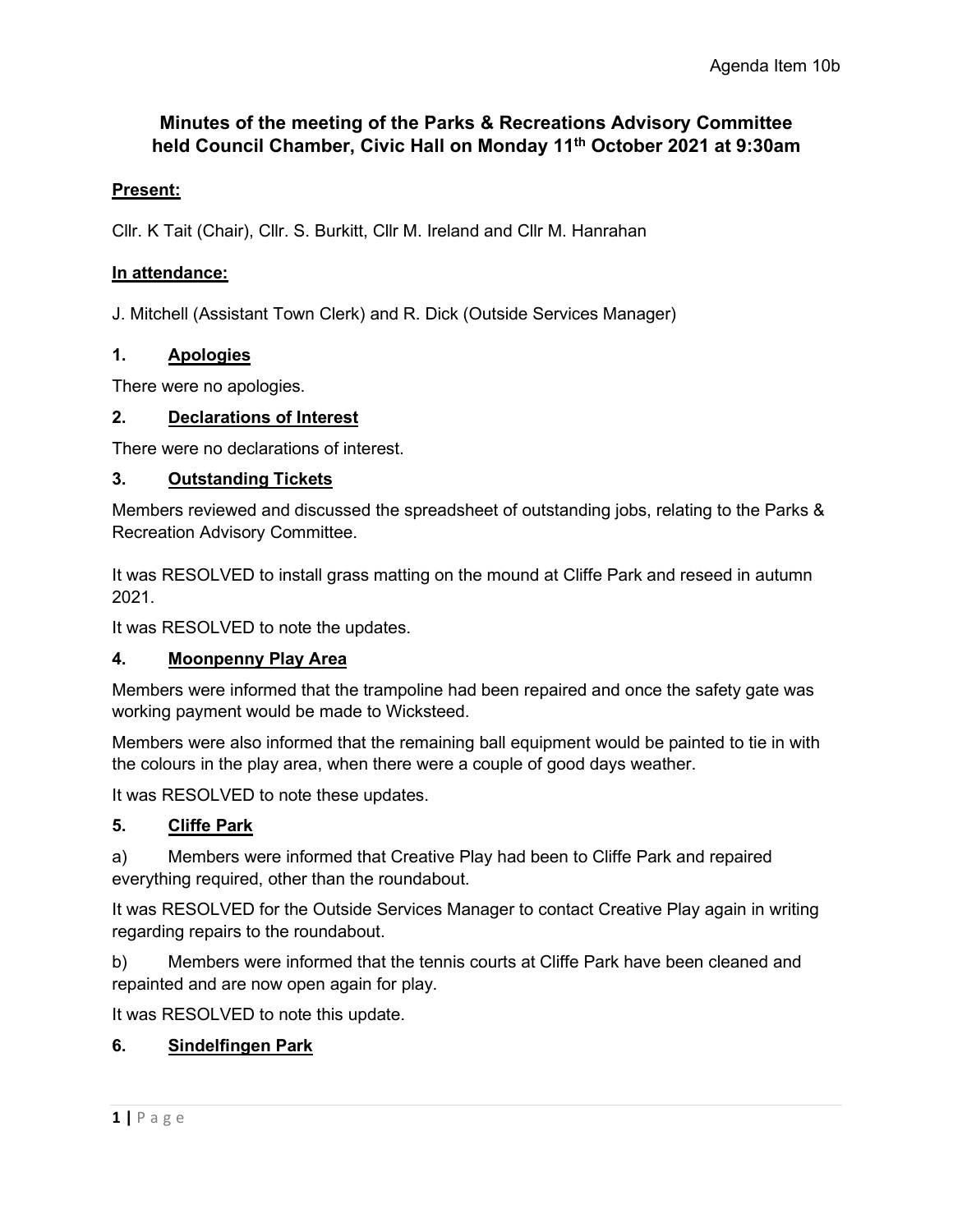Members discussed again the request for a Mother and Baby Pram Fitness Class to use Sindelfingen Park.

It was RESOLVED to offer the Mother & Baby Pram Fitness Class the opportunity to hire the MUGA pitch at Cliffe Park, while a policy for commercial use of the parks is finalised.

# **7. Dronfield Woodhouse**

a) Members were informed that work to resurface the tennis courts at Dronfield Woodhouse had not begun on 4<sup>th</sup> October as scheduled, due to material and fuel shortages and a new date had not yet been confirmed.

It was RESOLVED to note this update and to contact Fosse for a revised start date.

b) Members discussed the removal of the wet pour at Dronfield Woodhouse again, still waiting for a quote to have it removed.

It was RESOLVED to defer this item to the next committee meeting awaiting the quote.

# **8. Coal Aston**

Members were informed that no quote had yet been received to install a basketball area.

It was RESOLVED to defer this item to the next committee meeting awaiting the quote.

# **9. Hilltop**

Members were informed that an order had been placed to repair the dry-stone wall and work would be undertaken week commencing  $8<sup>th</sup>$  November.

It was RESOLVED to note this update.

# **10. Cemetery Road**

Members were informed that no feedback had yet been received from the contractors regarding the ongoing matter of the trampoline.

It was RESOLVED to note this and contact the Town Clerk for an update.

# **11. Bowling Greens**

Members were informed that the order with the current bowling green maintenance company did not include the treatment for diseases. The Outside Services Manager informed members that the cost to provide the treatment was £140 per green.

It was RESOLVED to go ahead with the treatment required on each bowling green.

# **12. Nature Park**

Members were informed that no further information had yet been received following an enquiry to use the Nature Park for classes.

It was RESOLVED to note this and await their reply.

# **13. Any other business**

There was no other business discussed.

# **14. Date of next Meeting**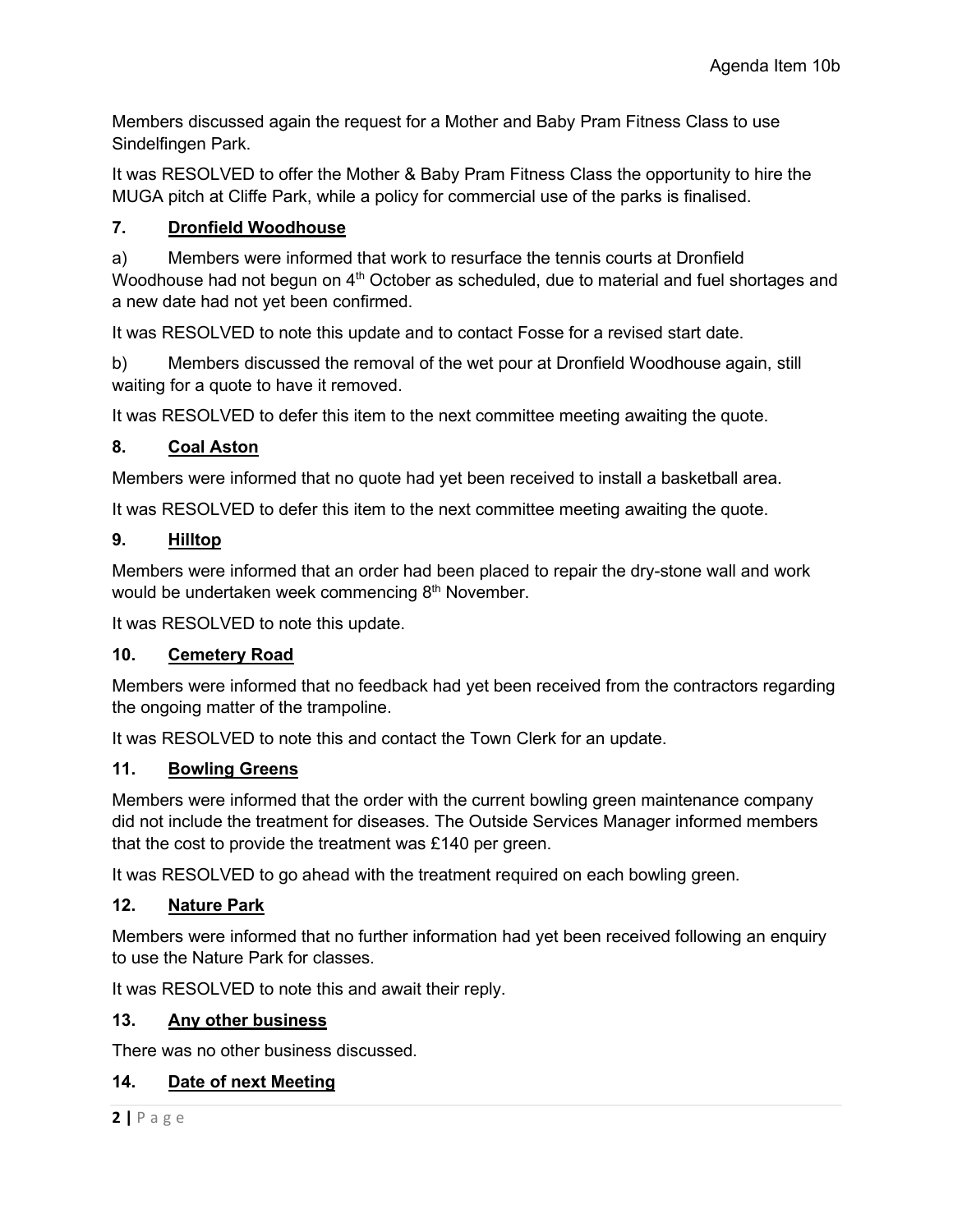It was RESOLVED to hold the next committee meeting on Monday 22<sup>nd</sup> November at 9:30am in the Council Chamber, Civic Hall.

The meeting closed at 10:43am.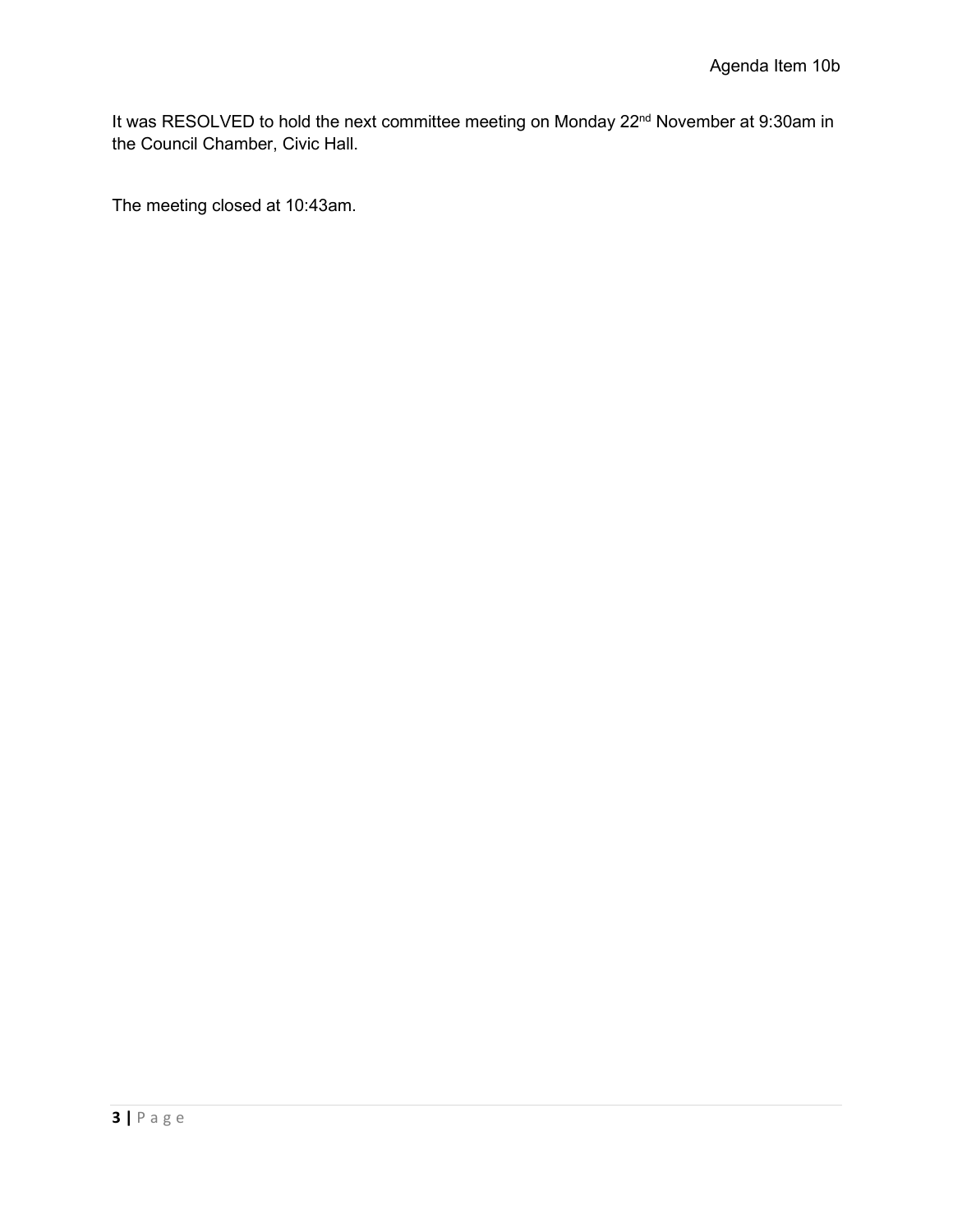#### **Minutes of the Christmas Working Group of Dronfield Town Council Meeting held on 12th October 2021 at 9:30am held in Council Chamber, Civic Hall**

**Present:** Cllr. S. Burkitt, Cllr. M. Emmens (Chair), Cllr R Welton, Liz Hepworth (Dronfield Rotary Club – Secretary and Alan Hepworth – Dronfield Rotary Club

**In attendance:** L Stonehouse (Projects and Communications Officer)

#### **1. Apologies**

There were no apologies.

### **2. Declaration of Interests**

There were no declarations of interest.

# **3. Sponsorship**

Cllr Emmens pledged a £500 sponsorship to Dronfield Rotary Club from Dronfield Town Council.

Liz Hepworth thanked Dronfield Town Council but declined the donation.

It was RESOLVED to note this.

#### **4. Christmas Fest**

The members and Rotary Club discussed holding Santa's Grottos at the Christmas Fest on 26<sup>th</sup> November.

It was RESOLVED to have a one-way system on the stage and around the hall.

#### **5. Any other business**

Members discussed the idea of having live reindeer at the Christmas event.

It was RESOLVED to contact various companies and bring any quotes to the next events committee meeting.

Members discussed having a Christmas Roller Disco on the 26<sup>th of</sup> November 2021.

It was RESOLVED to contact Roller Energy.

Members were handed the 'Welcome Back Fund' document to review.

It was RESOLVED to contact Dave Walker at Lea Book Valley and Pictorial Meadows to identify any suitable projects.

The meeting closed at 10.29 am.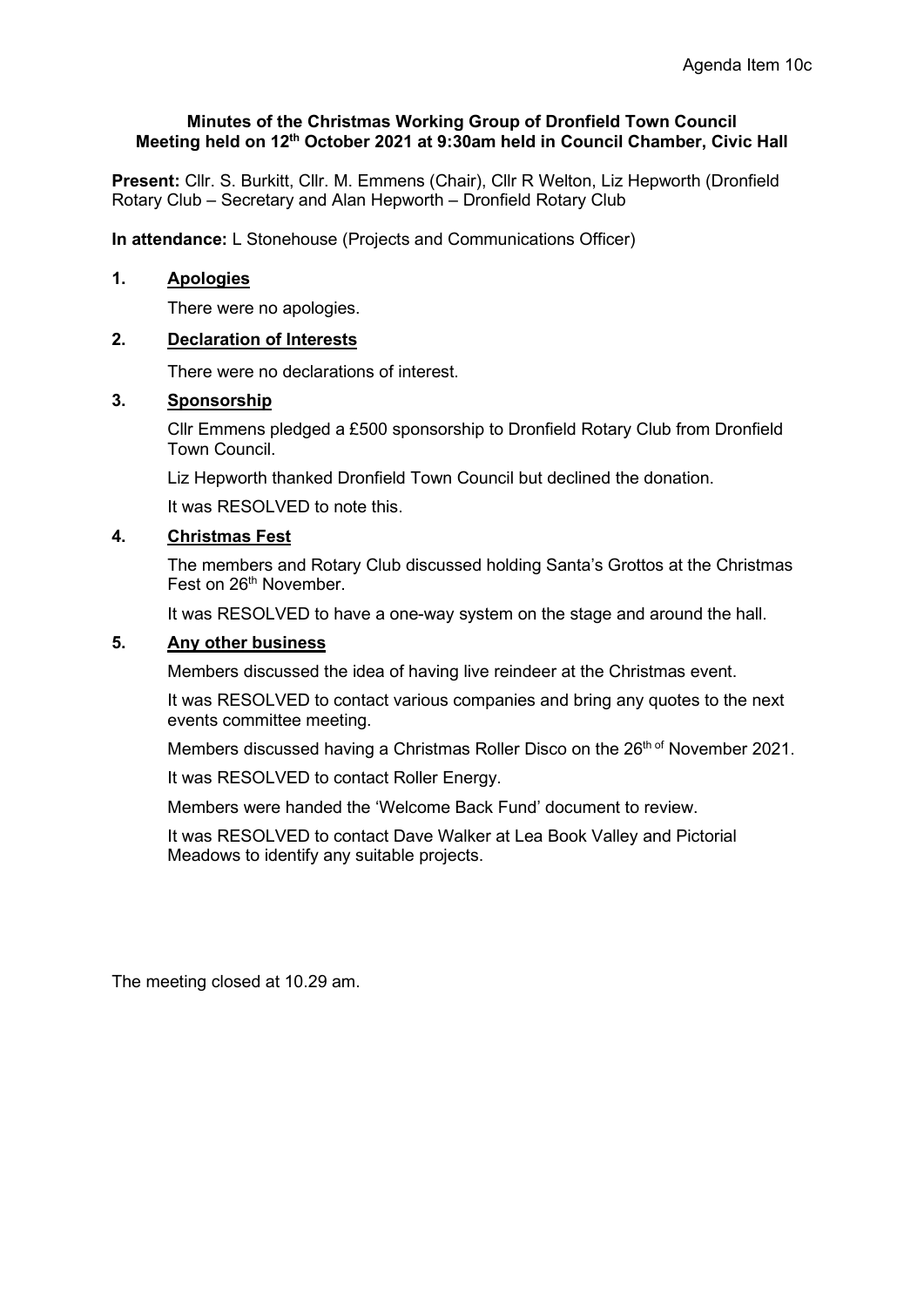#### **Notes of the meeting of the Environmental Advisory Committee Held in the Council Chamber on Monday 18th October 2021 at 10:00am**

**Present:** Cllr M Hanrahan (Chair), Cllr M Ireland, Cllr W. Jones and Cllr R Spooner

**In attendance:** R. Dick (Outside Services Manager), J. Mitchell (Assistant Town Clerk) and I. Ward

# **1. Apologies**

Cllr L. Deighton sent her apologies.

# **2. Declaration of Interests**

There were no declarations of interest.

### **3. Carbon Footprint Report**

I. Ward joined the meeting at 10:15am.

Members discussed the recommendations in the second carbon footprint report produced by I. Ward.

It was RESOLVED to recommend to council that an allocation of capital is put aside in the 2022-2023 budget for environmental activities, along with an allocation of human resources and that the committee would cost up the recommendations and bring back to a future meeting.

### **4. One Planet Matters**

Members discussed this matter.

It was RESOLVED there was nothing to move forwards at this time.

### **5. Planned Tree Maintenance Work**

Members received three quotes to undertake the required tree maintenance work at Sindelfingen Park.

It was RESOLVED to recommend to council that a quote of £4,800 from Underwood Tree Surgeons is accepted to fell 16 trees and carry out general maintenance work to a further 33 trees in Sindelfingen Park and propose that a minimum of 16 UK native trees are planted by Spring 2022 in Sindelfingen Park to replace the felled trees.

### **6. Tree Policy**

Members received and reviewed a copy of the updated Tree Policy.

It was RESOLVED to recommend to council to accept the updated Tree Policy.

### **7. Wildflower Meadows**

Members discussed the success of the wildflower meadows at Sindelfingen and Hilltop this year and discussed possible additional locations for 2022.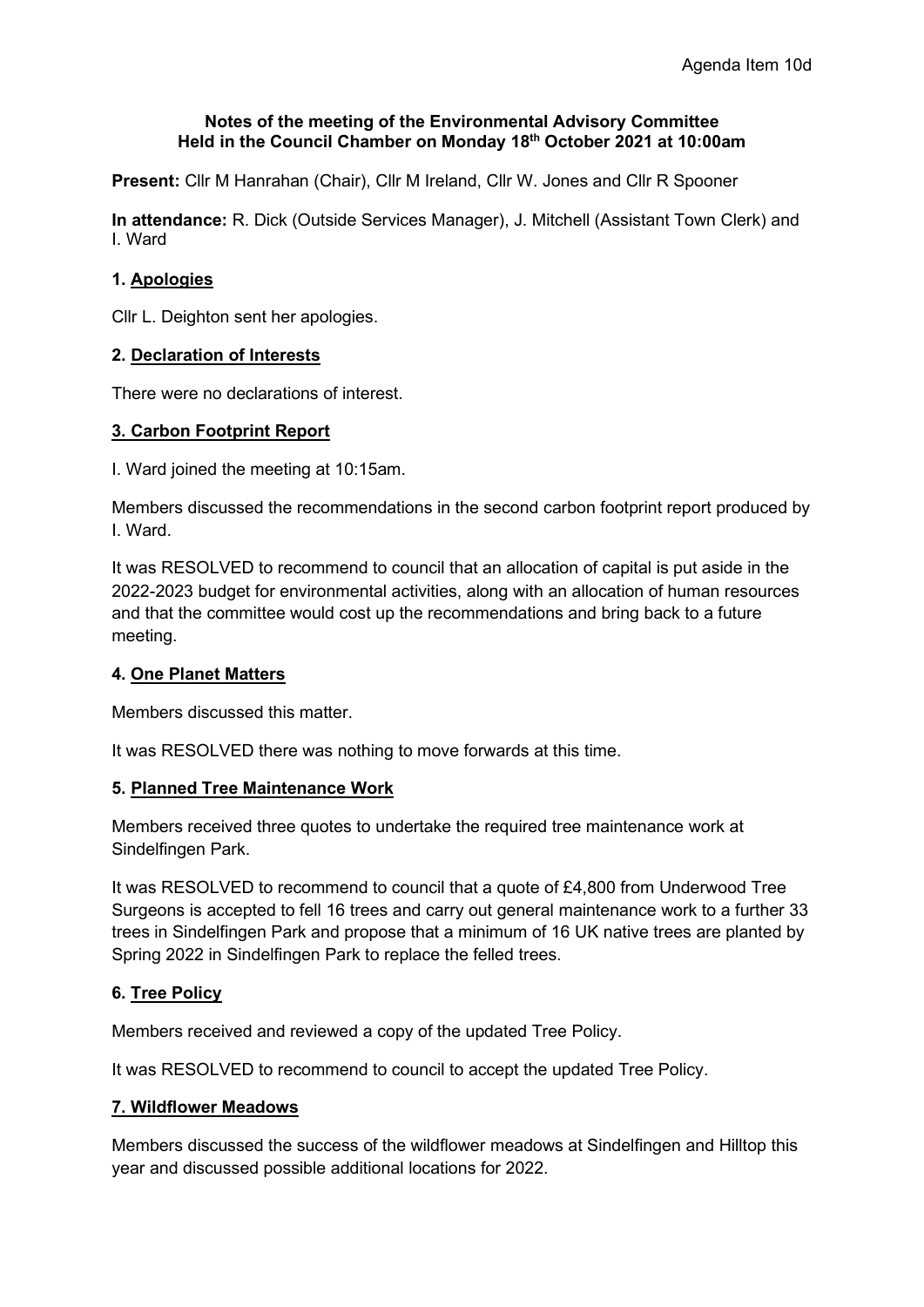It was RESOLVED to write to the contractor to complain about the wildflower meadow at Hilltop and to gain three quotes for the wildflower meadows at Sindelfingen and Hilltop for 2022.

It was RESOLVED the Outside Services Manger bring plans of proposed new locations in Cliffe Park to the next committee meeting.

## **9. Any other business**

Members discussed the possibility of the Town Council creating and composting their own plant waste.

It was RESOLVED that the Outside Services Manager cost up the option to create a composting area behind the football pitches at Coal Aston.

# **10. Date of next meeting**

It was RESOLVED to hold the next Environmental Committee Meeting on Monday 6<sup>th</sup> December at 10am.

Meeting closed at 11:15am.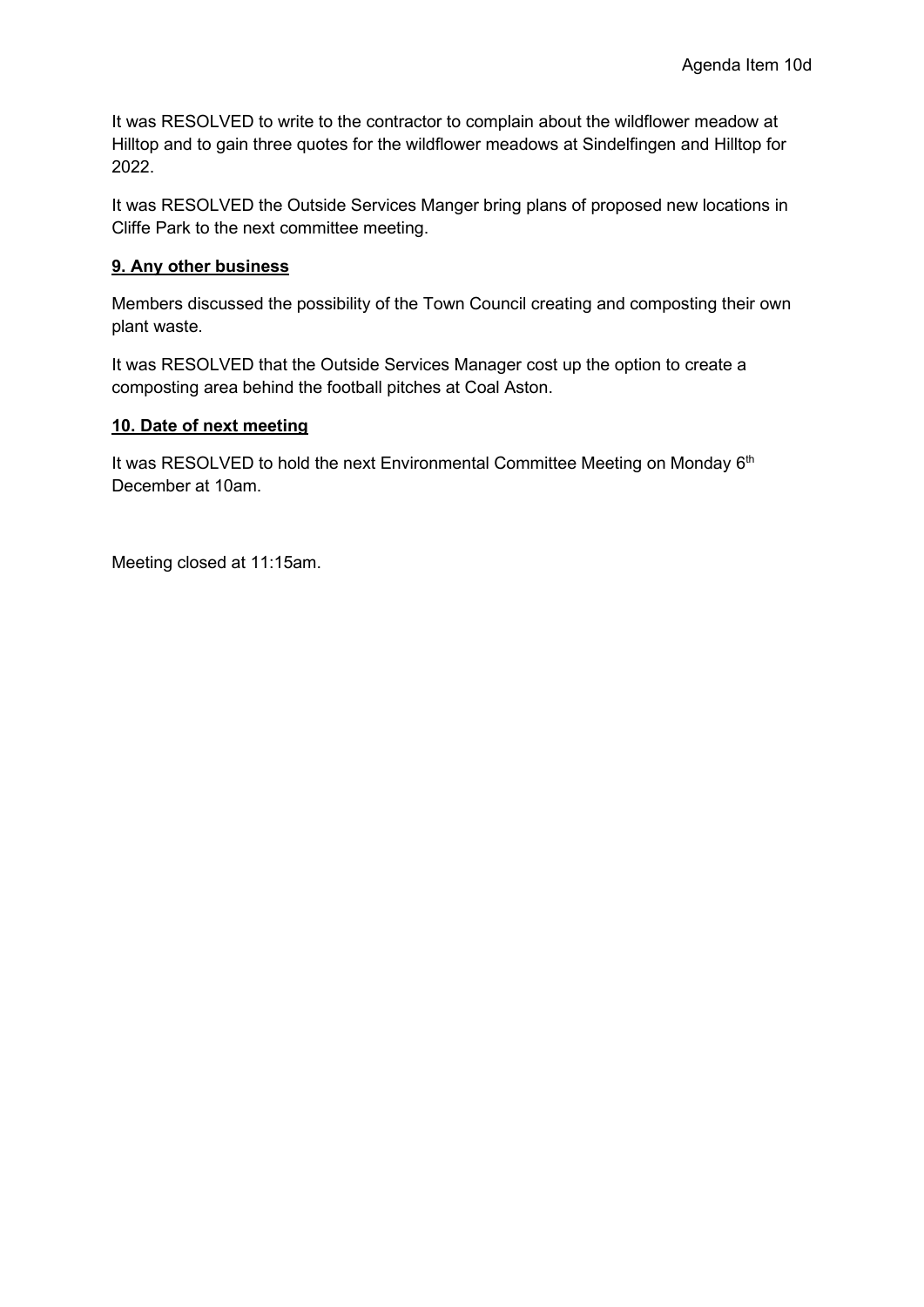# **Minutes of the Meeting of the Properties Advisory Committee of Dronfield Town Council held in the Council Chamber on Monday 18th October 2021 at 2:00pm**

**Present:** Cllr. S. Burkitt, A. Foster, Cllr. M. Hanrahan, A. Powell (Chair) and Cllr. R. Spooner

**In attendance:** A. Tristram (Town Clerk), J. Mitchell (Assistant Town Clerk), R. Dick (Outside Services Manager) and D. Emery (U3A)

Please note: the agenda items were varied slightly.

### **1. Apologies**

There were no apologies.

# **2. Declaration of Interests**

There were no declarations of interest.

### **3. Civic Hall Wi-fi Speed**

Members listened to a request from the U3A to improve the broadband speed within the Civic Hall to enable them to host hybrid meetings.

It was RESOLVED to gain the exact specifications the group requires and then make enquiries and gain advice regarding the potential to increase the broadband speed.

D. Emery left the meeting at 2:15pm.

### **4. Vehicle Replacements**

Members received three quotes for three different types of vehicles to replace one of the stolen vehicles.

It was RESOLVED to recommendation to council that a new Izusu Graffter is purchased for a cost of £26,495 + VAT.

# **5. Vehicle Trackers**

Members discussed installing vehicle trackers on all three work vehicles.

It was RESOLVED to recommend to council that all three work vehicles have trackers installed and that the decision on which vehicle tracking to system to use is delegated to the Town Clerk in consultation with the Chair of the Committee up to the value of £500 per vehicle.

Members also discussed increasing the security at the works depot.

It was RESOLVED to install additional bollards at the works depot.

### **6. Civic Hall Foyer Entrance Flooring**

Members were informed that no quotes had yet bene received.

It was RESOLVED to defer this item to the next Properties Committee Meeting.

### **7. Dronfield Community Market**

Members discussed the request from the Dronfield Community Market to use the Civic Hall at a discounted rate between October and March every Thursday.

It was RESOLVED to contact the organisers of the market to gain further information about the arrangement they currently have with the Sports Centre and whether they still require use of the Civic Hall.

### **8. Coal Aston Football Pitches**

Members were informed that there was no further update on the drainage issues at Coal Aston.

It was RESOLVED to defer this item to the next Properties Committee Meeting.

The next agenda item was discussed out of order.

# **9. CCTV**

Members discussed on the ongoing CCTV project and which area to cover next.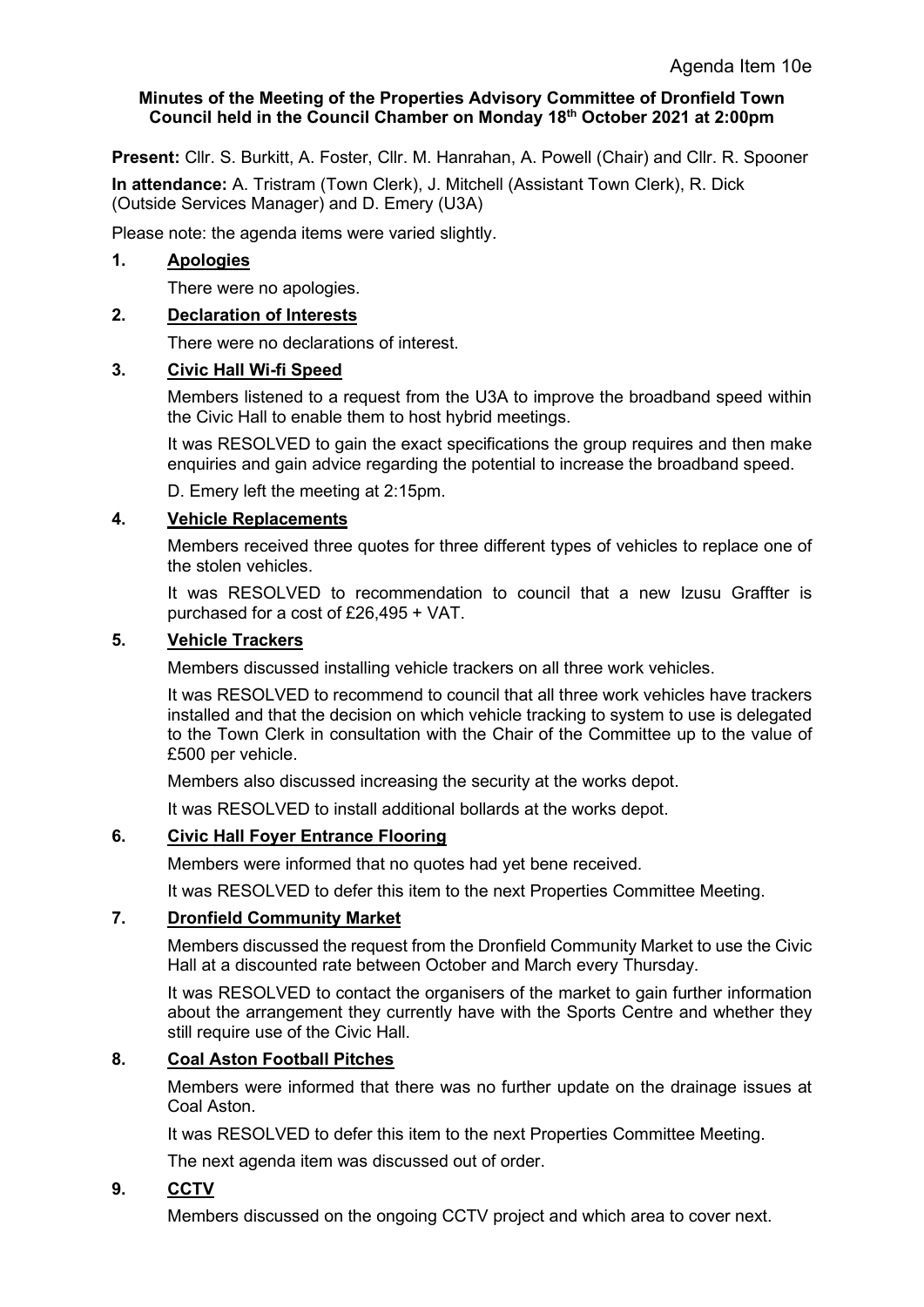It was RESOLVED to contact Derbyshire County Council regarding power and gain estimated costs for the installation of a new CCTV camera at the junction of Callywhite Lane / Green Lane / Chesterfield Road.

# **10. Church Street Car Park Permit & Permit Policy**

Members reviewed three requests for parking permits at Church Street from employees at two local businesses.

It was RESOLVED not to issue parking permits to employees of commercial businesses and to delegate any future request for parking permits to the Town Clerk.

Cllr A. Foster left the meeting at 3:00pm.

#### **11. Dronfield Woodhouse Cricket Pitches**

Members were informed that both Sheffield Cricket Teams had requested to play again next season on the cricket pitch at Dronfield Woodhouse.

It was RESOLVED to maintain the cricket pitch at Dronfield Woodhouse and split the maintenance cost between the two teams plus the cost of hiring the cricket pitch.

#### **12. Bowling Club Pavilion Charges**

Members reviewed the pavilion hire charges for the three bowling clubs.

It was RESOLVED to recommend to council that each bowling club pays for its own utilities bills plus the hire charge for the pavilion is to increase to £150 in 2021-2022, £225 in 2022-2023 and £300 in 2023-2024.

#### **13. Dronfield Woodhouse Sports & Social Club**

Members were informed that no response had been received from a letter sent on  $4<sup>th</sup>$ August regarding a number of concerns.

It was RESOLVED to arrange a meeting with representatives of the management committee at Dronfield Woodhouse Sports & Social Club.

# **14. Hilltop Road**

Members were informed that there had been no update from NEDDC with regards to the issues at Hilltop Road, previously discussed.

It was RESOLVED to note this update.

#### **15. Any other business**

Cllr Powell requested an update on a tree matter at Falkland Rise. The Outside Services Manager informed members that the tree had been inspected by an independent tree surgeon and that work will be undertaken within the next four weeks.

It was RESOLVED to note this update.

Members were informed that the contractor resurfacing the floor in the changing rooms at Coal Aston had mistakenly also screeded over the shower room floor and they were requesting the council pay the cost price for the flooring that would now need to be installed in the shower rooms.

It was RESOLVED not to pay for the mistaken new flooring installed in the shower rooms at Coal Aston.

Members discussed a complaint regarding people gathering on a bench on Farwater Lane and a request to have the bench removed.

It was RESOLVED not to remove the bench as it was located half way up a hill and was a good resting point for anyone with mobility problems.

### **Confidential Section**

### **16. Civic Hall Lease**

It was RESOLVED to arrange a meeting of the working group as soon as possible.

The meeting closed at 3:32pm.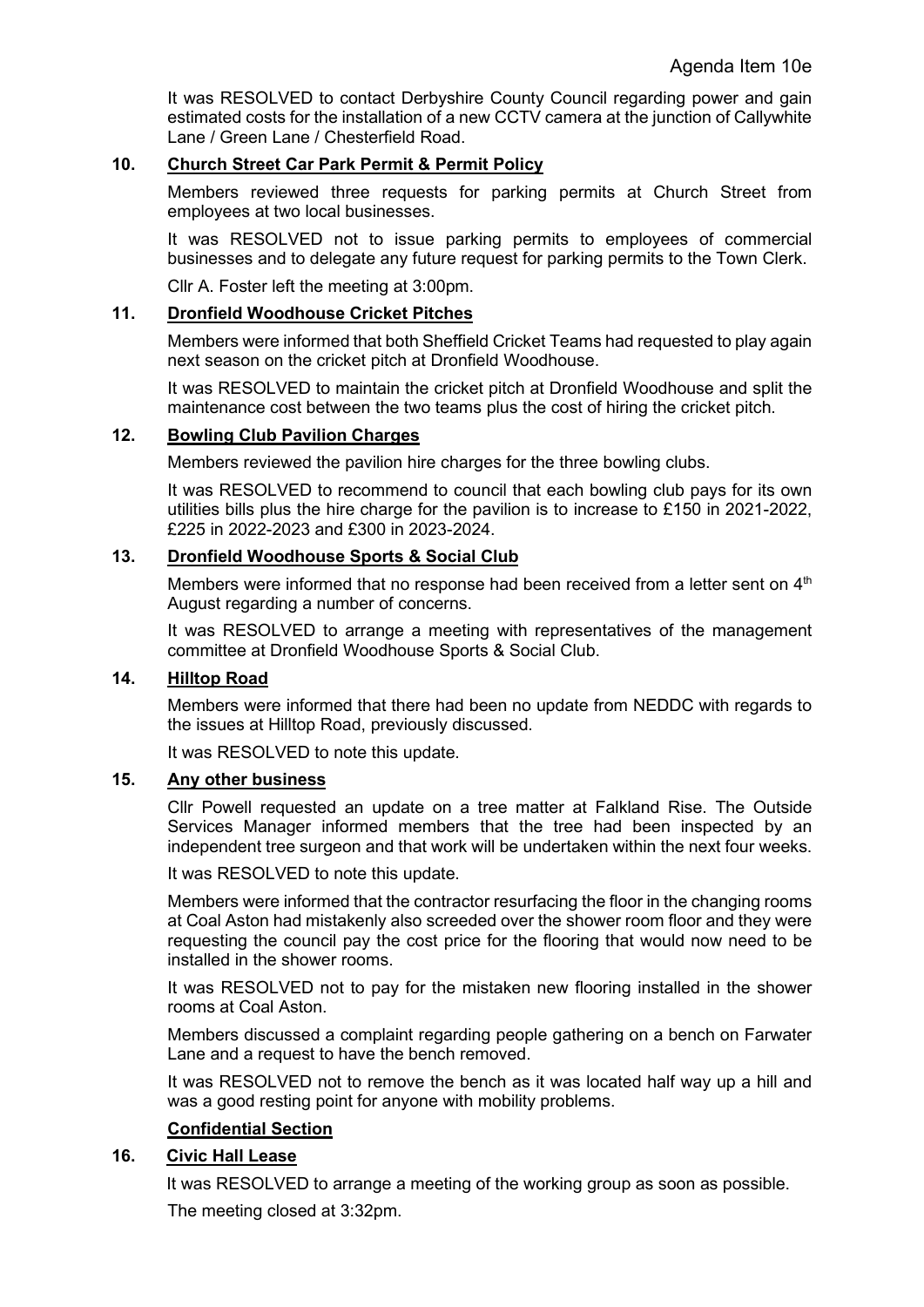# **Town Clerk's Report**

# **Council Meeting to be held on 1st November 2021**

#### **Items for Decision**

**Grants Committee –** To review the Grants Committee recommendation to council to decline the application of the Happy Circle Dance Club.

To approve the office closure over Christmas from Thursday 23<sup>rd</sup> December 2021 until Tuesday 4<sup>th</sup> January 2022.

#### **Items for Information**

**Derbyshire County Council** – Temporary road closure – Green Lane, 12<sup>th</sup> – 14<sup>th</sup> January (circulated electronically)

**Derbyshire County Council** – Temporary speed limit order – 15<sup>th</sup> to 21<sup>st</sup> November between 22:00 – 06:00 reduced to 30mph Chesterfield Road South (circulated electronically)

**Derbyshire County Council** – Emergency temporary footpath closure – Public footpath 118 from 8<sup>th</sup> October to 12<sup>th</sup> October (circulated electronically)

### **Correspondence Received**

**Derbyshire County Council** – Snow Warden Scheme 2021-2022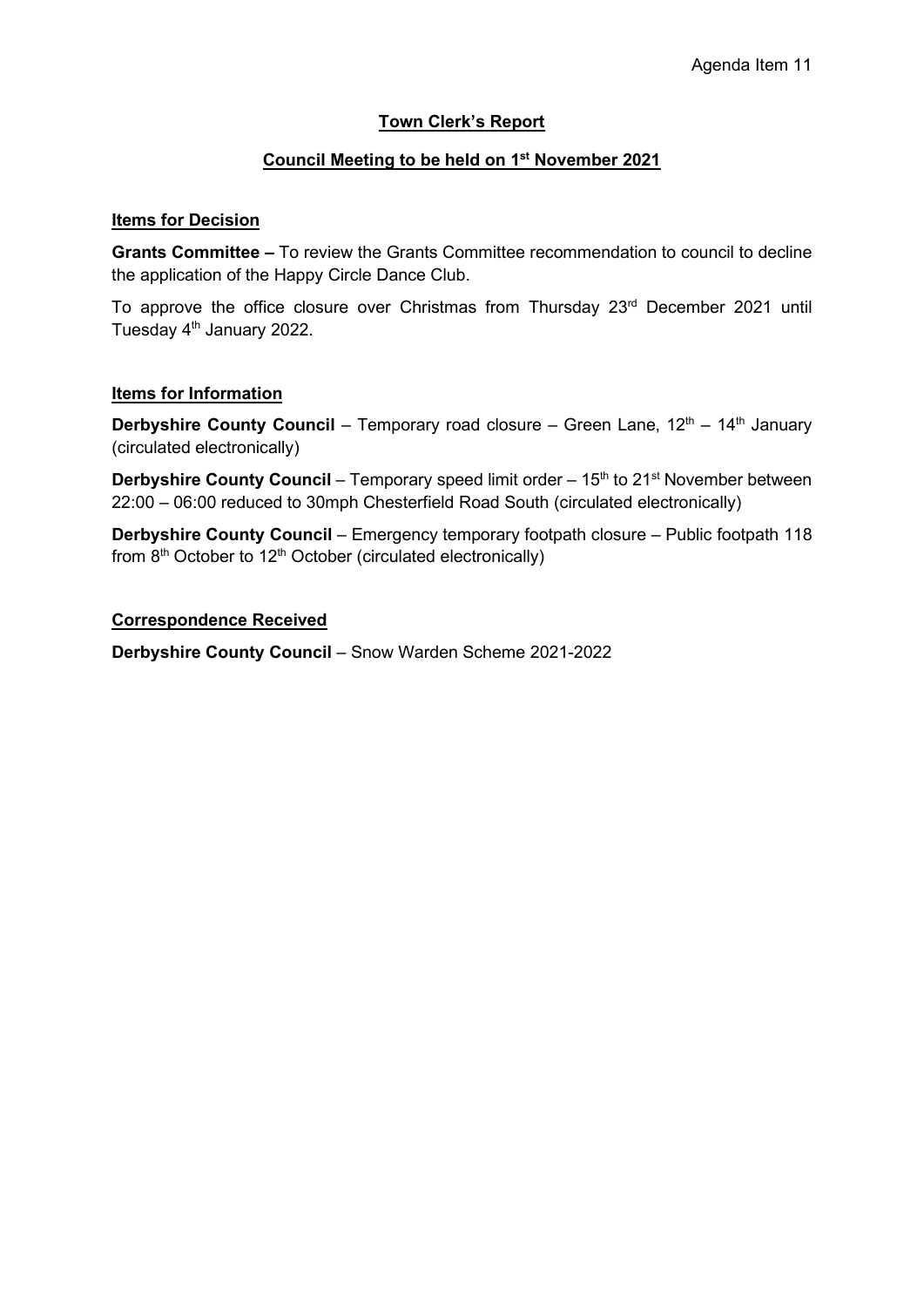#### **DERBYSHIRE COUNTY COUNCIL**

#### **Chesterfield Road South (southbound), Dronfield**

#### **TEMPORARY 30 mph SPEED LIMIT**

**WHEN:** 15th November 2021 to 21st November 2021 22:00 to 06:00 each night

WHERE: It will be necessary to prohibit traffic from travelling at a speed in excess of 30 mph, from the County Boundary un a southerly direction to Bowshaw Interchange.

**REASON**: To facilitate carriageway resurfacing works.

The restriction will be in force for the time stated or until the work is finished. This may be earlier than advertised.

Derbyshire County Council apologises for any inconvenience caused while work takes place.

Anyone needing further information should ring Call Derbyshire - 01629 533190.

The County Council intends to make/has made an Order under Section 14 of the Road Traffic Regulation Act 1984 (as amended) to prohibit traffic from travelling at a speed in excess of 30 mph

Chris Henning, Executive Director - Place Department, County Hall, MATLOCK DE4 3AG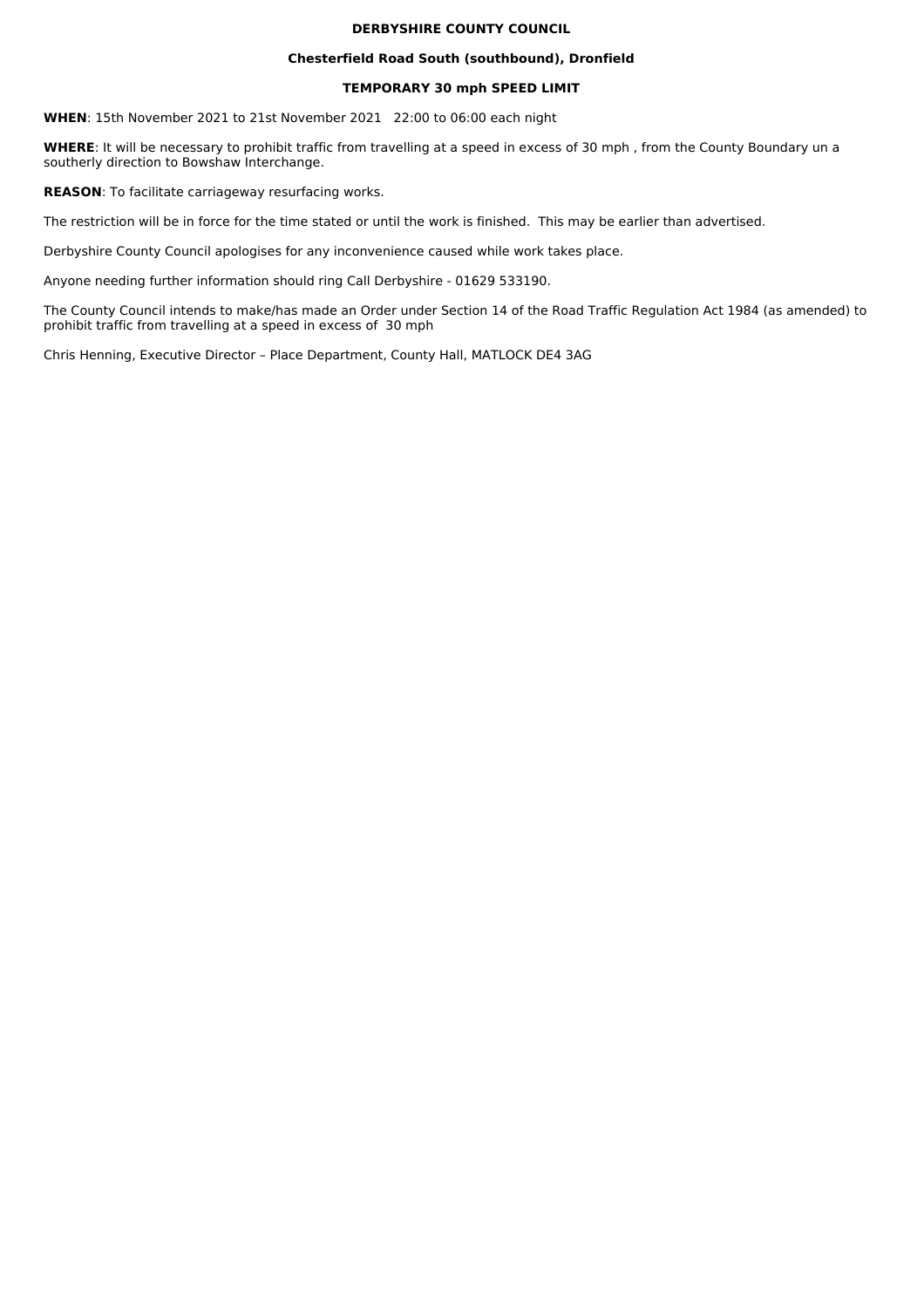# **DERBYSHIRE COUNTY COUNCIL**

# **EMERGENCY TEMPORARY FOOTPATH CLOSURE**

# **PUBLIC FOOTPATH NO. 118 DRONFIELD**

**WHEN: 08th October 2021 to 12 th October 2021**

**WHERE: Close Public Footpath No.118 from Dale Road to Hazel Court.**

**REASON: To facilitate public safety whilst planned works are ongoing.**

**ALTERNATIVE ROUTE: No Alternative Route Is Recommended.**

**Access will be maintained, whenever reasonably possible, on the affected length of footpath. The footpath will re-open as soon as the work is finished. This may be earlier than advertised.**

**Derbyshire County Council apologises for any inconvenience caused while work takes place. Anyone needing further information should ring Call Derbyshire 01629 533190.** 

**The County Council intends to make an Order under Section 14 of the Road Traffic Regulation Act 1984 (as amended) to prohibit its use by traffic.**

**Chris Henning, Executive Director – Place, County Hall, MATLOCK, DE4 3AG.**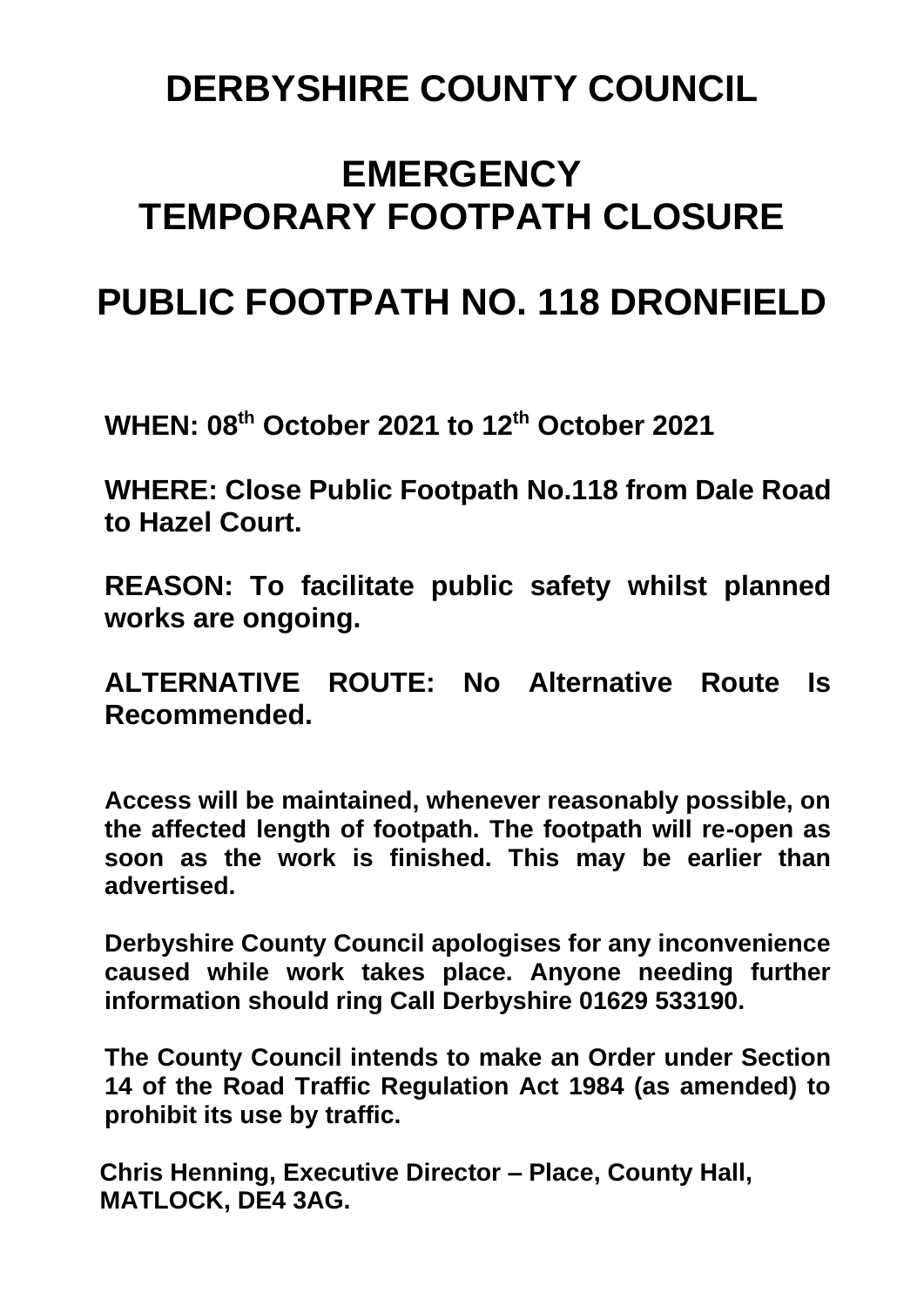

# Road Traffic Regulation Act 1984 s14 TEMPORARY CLOSURE PUBLIC FOOTPATH NO. 118 DRONFIELD

PATH CLOSED

UNAFFECTED FOOTPATH



# Chris Henning

Derbyshire County Council County Hall **Matlock** DE4 3AG Executive Director - Place



© Crown copyright and database rights [2021]. Ordnance Survey [100023251].

You are not permitted to copy, sub-licence, distribute or sell any of this data to third parties in any form.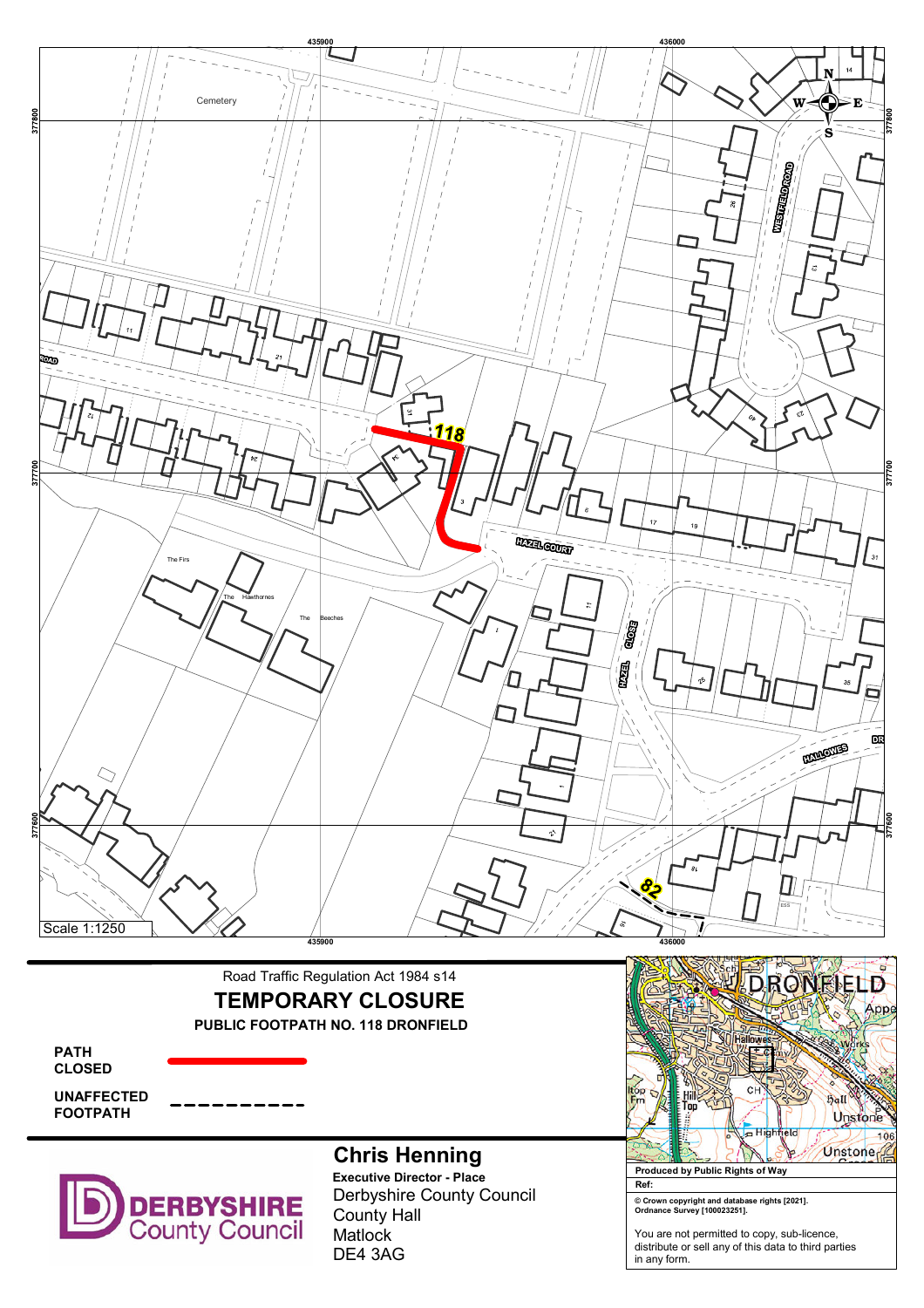#### **DERBYSHIRE COUNTY COUNCIL**

#### **TEMPORARY ROAD CLOSURE**

#### **B6158 Green Lane, Dronfield**

**WHEN**: 12th January 2022 to 14th January 2022

WHERE: B6158 Green Lane, Dronfield between its junction with Derwent Road for a distance of 45 metres in a south westerly direction.

**REASON:** To facilitate water apparatus installation works.

ALTERNATIVE ROUTE: B6158 Green Lane (from point of closure), Callywhite Lane, B6057 Chesterfield Road / Sheffield Road, B6056 Holmley Lane, B6158 Green Lane (to point of closure) Dronfield and vice versa.

Access will be maintained, whenever reasonably possible, on the affected length of road. The road will re-open as soon as the work is finished. This may be earlier than advertised.

Derbyshire County Council apologises for any inconvenience caused while work takes place. Anyone needing further information should ring Call Derbyshire on 01629 533190.

The County Council intends to make/has made an Order under Section 14 of the Road Traffic Regulation Act 1984 (as amended) to prohibit its use by traffic.

Chris Henning, Executive Director - Place Department, County Hall, MATLOCK DE4 3AG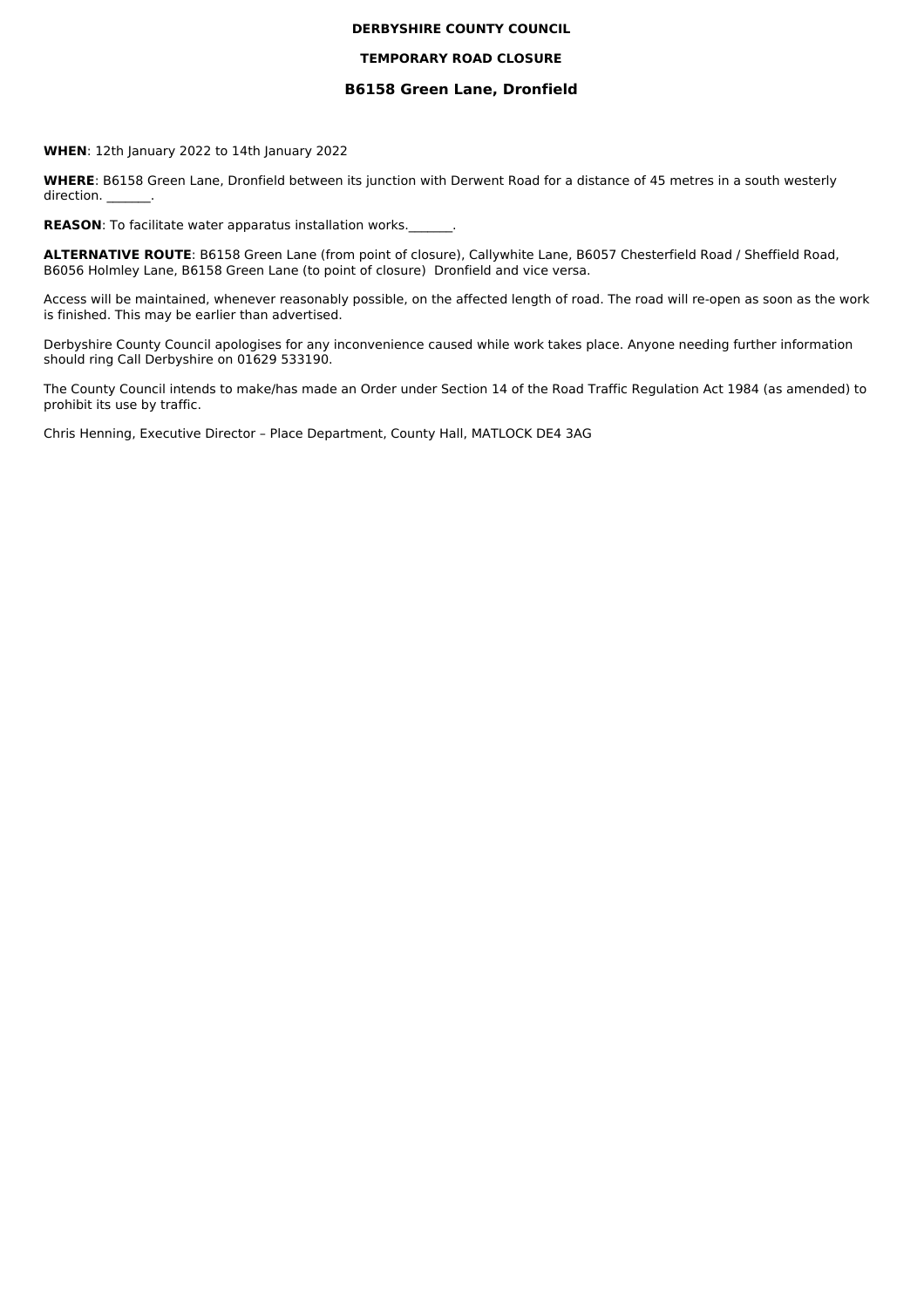Time: 15:38

# **Dronfield Town Council**

#### **BANK ACCOUNT-NO 1**

#### **List of Payments made between 01/09/2021 and 30/09/2021**

| Date Paid  | Payee Name                            | Reference         | Amount Paid Authorized Ref | <b>Transaction Detail</b>         |
|------------|---------------------------------------|-------------------|----------------------------|-----------------------------------|
| 01/09/2021 | <b>Public Works Loan Board</b>        | ddr               | 3,231.25                   | PWLB Loan Int/Repayment           |
| 02/09/2021 | The Post Office Ltd                   | ddr2              | 275.00                     | Vehicle Tax - YT63 XFN            |
| 03/09/2021 | Post Office Ltd                       | ddr               | 5,199.45                   | August PAYE/NI                    |
| 06/09/2021 | NEDDC - CHURCH ST CAR PARKddr3        |                   | 140.00                     | Rates - Church Street 21/22       |
| 06/09/2021 | NEDDC CLIFF PARK                      | ddr4              | 494.00                     | Rates - Gos Lodge 21/22           |
| 06/09/2021 | NEDDC - DRONFIELD                     | ddr5              | 150.00                     | Rates-Dron Woodhouse 21/22        |
| 06/09/2021 | NEDDC - CIVIC HALL                    | ddr <sub>6</sub>  | 2,495.00                   | Rates - Civic Hall 21/22          |
| 06/09/2021 | <b>NEDDC - COAL ASTON</b>             | ddr8              | 439.00                     | Rates - Coal Aston 21/22          |
| 06/09/2021 | <b>Water Plus</b>                     | ddr9              | 112.87                     | Water-Cemetery-18.5-18.8.21       |
| 07/09/2021 | BACS P/L Pymnt Page 2859              | <b>BACS Pymnt</b> | 71,025.41                  | BACS P/L Pymnt Page 2859          |
| 08/09/2021 | <b>NEST</b>                           | <b>NESTAUG</b>    | 477.14                     | <b>NEST - August Deductions</b>   |
| 08/09/2021 | DCC Superannuation Aug                | <b>DDR</b>        | 4,177.24                   | DCC Superannuation Aug            |
| 08/09/2021 | <b>Bond Refund</b>                    | REFUNDBOND        | 200.00                     | Bond Refund-                      |
| 08/09/2021 | <b>HSBC Bank Plc</b>                  | ddr10             | 18.78                      | <b>HSBC Bank Charges</b>          |
| 08/09/2021 | Gamma Business Communications ddr11   |                   | 116.26                     | Telephone contract -August        |
| 09/09/2021 | OPUS - 42 Cemetery Road (Lodge ddr12  |                   | 113.46                     | Electric-Cemetery-Jul/Aug         |
| 09/09/2021 | <b>Plusnet PLC</b>                    | ddr               | 11.28                      | Broadband - Civic Hall Sept       |
| 10/09/2021 | TALKTALK DIRECTDEBIT                  | ddr13             | 29.00                      | Broadband works unit-Sept         |
| 13/09/2021 | <b>HSBC Bank Plc</b>                  | ddr14             | 45.20                      | HSBC electronic bank chges Jul    |
| 13/09/2021 | O <sub>2</sub> Direct Debit           | ddr15             | 113.83                     | Mobile Phone contract August      |
| 14/09/2021 | Bond Refund-                          | <b>BONDREFUND</b> | 200.00                     | Bond Refund-                      |
| 14/09/2021 | <b>Water Plus</b>                     | ddr16             | 232.53                     | Water - Civic Hall 28.5-28.8.21   |
| 15/09/2021 | <b>HSBC</b>                           | <b>HSBCWAGES</b>  | 17,110.79                  | Sept BACS Salaries HSBC           |
| 15/09/2021 | NEDDC Cemetery Lodge                  | ddr17             | 686.00                     | Rates - Cemetery 21/22            |
| 15/09/2021 | NEDDC - WORKS UNIT                    | ddr18             | 484.00                     | Rates-Works Unit 21/22            |
| 15/09/2021 | Flogas Britain Ltd                    | ddr19             | 66.16                      | Gas - Coal Aston Jun-Aug          |
| 16/09/2021 | <b>Business Stream</b>                | ddr20             | 86.58                      | Water-Cem Lodge-8.4-31.8.21       |
| 16/09/2021 | FuelGenie                             | ddr21             | 232.62                     | Fuel for Vehicles - August        |
| 19/09/2021 | Love Tablecloths                      | ddr               | 68.94                      | White Tablecloths x 2             |
| 19/09/2021 | <b>Official Images</b>                | ddr3              | 184.80                     | HM the Queen Photos x 2           |
| 19/09/2021 | RBL Poppy Appeal                      | ddr4              | 50.00                      | Remembrance Wreath                |
| 19/09/2021 | RBL Poppy Appeal                      | ddr5              | 59.90                      | Remembrance Wreath                |
| 19/09/2021 | ToolStation                           | ddr6              | 21.99                      | Disabled thumturn release         |
| 20/09/2021 | <b>Contract Natural Gas Ltd</b>       | ddr23             | 12.93                      | Gas - Gosforth Lodge August       |
| 20/09/2021 | <b>Contract Natural Gas Ltd</b>       | ddr22             | 64.45                      | Gas - Stonelow - August           |
| 21/09/2021 | Spitfire Network Services Ltd         | ddr24             | 39.60                      | Alarm Line Rental - Sept          |
| 21/09/2021 | OPUS - Small Pavillion Stone          | ddr               | 15.70                      | Electric-Sml Pav S/Low Aug        |
| 21/09/2021 | <b>OPUS</b> - Civic Hall              | ddr2              | 256.48                     | <b>Electric-Civic Hall-August</b> |
| 21/09/2021 | <b>OPUS - Church Street</b>           | ddr3              | 8.14                       | Electric-Church Street-August     |
| 21/09/2021 | <b>OPUS - Coal Aston Pavilion</b>     | ddr4              | 20.27                      | Electric-CA Pavilion August       |
| 21/09/2021 | <b>OPUS - Main Pavillion Stonelow</b> | ddr               | 158.69                     | Electric-Main Pav S/Low August    |
| 21/09/2021 | OPUS - Cliffe Park                    | ddr3              | 568.68                     | Electric-C/Park-August            |
| 21/09/2021 | Cricket Shed, Stonelow                | ddr5              | 9.30                       | Electric-Cricket Shed-August      |
| 22/09/2021 | <b>IDMobile</b>                       | ddr25             | 6.00                       | Sim Card office-Sept              |
| 22/09/2021 | Frama Smart Mailing                   | ddr26             | 126.00                     | Franker Machine Oct 21-Jan 22     |
| 22/09/2021 | Personnel Advice & Solutions L        | ddr27             | 120.00                     | Personnel Advice - Sept           |
| 23/09/2021 | <b>NEDDC</b>                          | <b>NEDDC</b>      | 300.00                     | Road Closure - Xmas Fest          |
|            |                                       |                   |                            |                                   |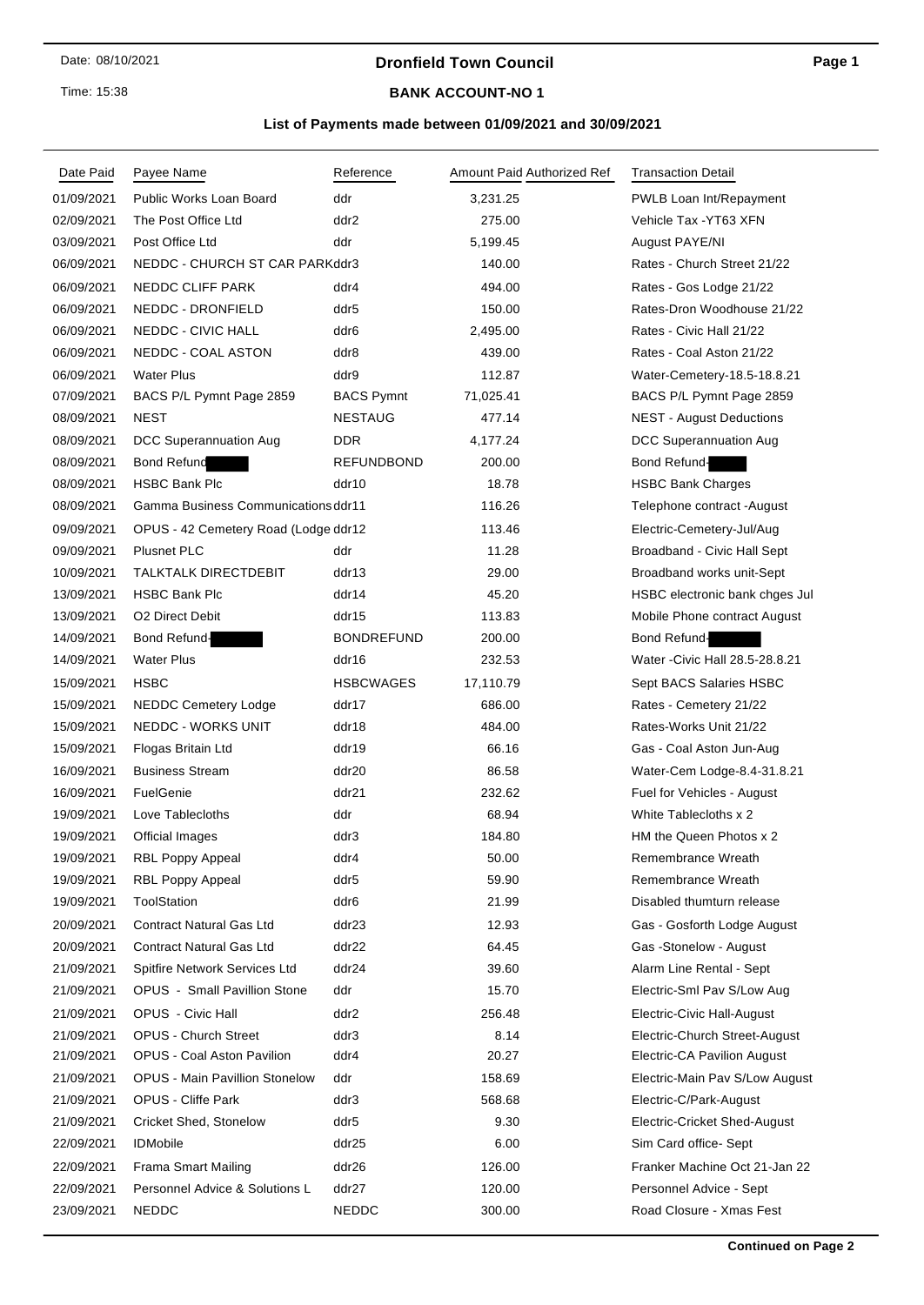#### **Dronfield Town Council**

Time: 15:38

#### **BANK ACCOUNT-NO 1**

#### **List of Payments made between 01/09/2021 and 30/09/2021**

| Date Paid  | Payee Name                        | Reference         | Amount Paid Authorized Ref | <b>Transaction Detail</b>       |
|------------|-----------------------------------|-------------------|----------------------------|---------------------------------|
| 23/09/2021 | <b>IRIS Payroll Solutions Ltd</b> | ddr28             | 22.85                      | Auto Enrolment package Aug      |
| 23/09/2021 | <b>Business Stream</b>            | ddr29             | 389.15                     | Water - Cliffe Park 12.7-9.9.21 |
| 23/09/2021 | <b>Business Stream</b>            | ddr30             | 66.50                      | Water-S/Low Fields 10.6-9.9.21  |
| 23/09/2021 | British Gas Trading Ltd           | ddr31             | 274.92                     | Gas - Civic Hall                |
| 24/09/2021 | Leaseplan                         | ddr               | 444.64                     | Programme Electric Key          |
| 24/09/2021 | <b>IDMobile</b>                   | ddr32             | 6.00                       | Sim Card - Office - Sept        |
| 24/09/2021 | <b>IDMobile</b>                   | ddr               | 6.00                       | Sim Card - Office Sept          |
| 28/09/2021 | BACS P/L Pymnt Page 2881          | <b>BACS Pymnt</b> | 4,036.86                   | BACS P/L Pymnt Page 2881        |
| 28/09/2021 | PHS Group Plc                     | ddr33             | 92.70                      | Annual duty care Oct21-Sep22    |
| 28/09/2021 | Westfield Health Direct D         | ddr34             | 47.10                      | Westfield deducitons-Sept       |
| 28/09/2021 | British Gas Trading Ltd           | ddr35             | 8.17                       | Gas - Works unit - August       |
| 30/09/2021 | BACS P/L Pymnt Page 2885          | <b>BACS Pymnt</b> | $-416.00$                  | BACS P/L Pymnt Page 2885        |

**Total Payments** 115,033.61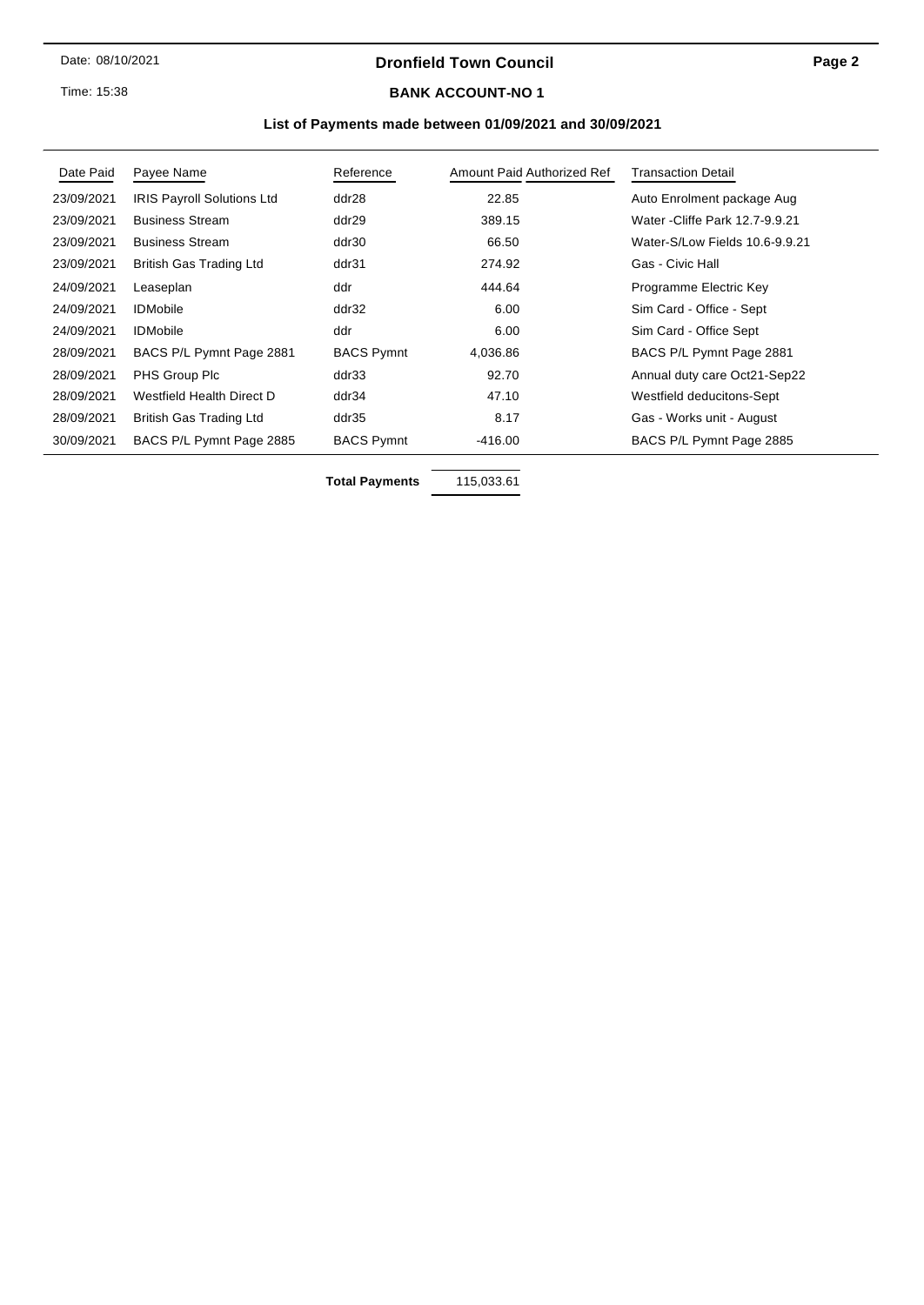#### Dronfield Town Council

Page 1

#### BANK ACCOUNT-NO 1

#### Cash Received between 01/09/2021 and 30/09/2021

| Date       | Cash Received from      | Receipt No   | <b>Receipt Description</b> | <b>Receipt Total</b> |
|------------|-------------------------|--------------|----------------------------|----------------------|
| 20/09/2021 | HMRC - SSP Reclaim      | bacs         | HMRC - SSP Reclaim         | 137.63               |
| 14/09/2021 | NEDDC - Reopening grant | <b>NEDDC</b> | NEDDC - Reopening grant    | 6,000.00             |
| 03/09/2021 | Sales Recpts Page 4726  |              | Sales Recpts Page 4726     | $-101.00$            |
| 03/09/2021 | Sales Recpts Page 4727  |              | Sales Recpts Page 4727     | $-110.00$            |
| 10/09/2021 | Sales Recpts Page 4737  |              | Sales Recpts Page 4737     | 341.70               |
| 09/09/2021 | Sales Recpts Page 4738  |              | Sales Recpts Page 4738     | 35.00                |
| 08/09/2021 | Sales Recpts Page 4739  |              | Sales Recpts Page 4739     | 307.50               |
| 07/09/2021 | Sales Recpts Page 4740  |              | Sales Recpts Page 4740     | 41.00                |
| 07/09/2021 | Sales Recpts Page 4741  |              | Sales Recpts Page 4741     | 22.40                |
| 02/09/2021 | Sales Recpts Page 4742  |              | Sales Recpts Page 4742     | 375.87               |
| 09/09/2021 | Sales Recpts Page 4744  |              | Sales Recpts Page 4744     | 173.00               |
| 09/09/2021 | Sales Recpts Page 4745  |              | Sales Recpts Page 4745     | 36.00                |
| 02/09/2021 | Sales Recpts Page 4746  |              | Sales Recpts Page 4746     | 2,171.00             |
| 01/09/2021 | Sales Recpts Page 4747  |              | Sales Recpts Page 4747     | 732.00               |
| 16/09/2021 | Sales Recpts Page 4751  |              | Sales Recpts Page 4751     | 650.00               |
| 17/09/2021 | Sales Recpts Page 4752  |              | Sales Recpts Page 4752     | 2,171.00             |
| 20/09/2021 | Sales Recpts Page 4753  |              | Sales Recpts Page 4753     | 50.50                |
| 20/09/2021 | Sales Recpts Page 4754  |              | Sales Recpts Page 4754     | 1,300.00             |
| 20/09/2021 | Sales Recpts Page 4755  |              | Sales Recpts Page 4755     | 162.50               |
| 28/09/2021 | Sales Recpts Page 4756  |              | Sales Recpts Page 4756     | 89.60                |
| 22/09/2021 | Sales Recpts Page 4757  |              | Sales Recpts Page 4757     | 341.70               |
| 22/09/2021 | Sales Recpts Page 4758  |              | Sales Recpts Page 4758     | 450.00               |
| 23/09/2021 | Sales Recpts Page 4759  |              | Sales Recpts Page 4759     | 50.50                |
| 23/09/2021 | Sales Recpts Page 4760  |              | Sales Recpts Page 4760     | 450.00               |
| 24/09/2021 | Sales Recpts Page 4761  |              | Sales Recpts Page 4761     | 36.90                |
| 27/09/2021 | Sales Recpts Page 4762  |              | Sales Recpts Page 4762     | 50.50                |
| 28/09/2021 | Sales Recpts Page 4763  |              | Sales Recpts Page 4763     | 400.00               |
| 27/09/2021 | Sales Recpts Page 4764  |              | Sales Recpts Page 4764     | 800.00               |
| 28/09/2021 | Sales Recpts Page 4765  |              | Sales Recpts Page 4765     | 384.00               |
| 28/09/2021 | Sales Recpts Page 4766  |              | Sales Recpts Page 4766     | 50.40                |
| 27/09/2021 | Sales Recpts Page 4767  |              | Sales Recpts Page 4767     | 125.00               |
| 30/09/2021 | Sales Recpts Page 4768  |              | Sales Recpts Page 4768     | 20.00                |
| 30/09/2021 | Sales Recpts Page 4769  |              | Sales Recpts Page 4769     | 60.00                |
| 30/09/2021 | Sales Recpts Page 4770  |              | Sales Recpts Page 4770     | 50.50                |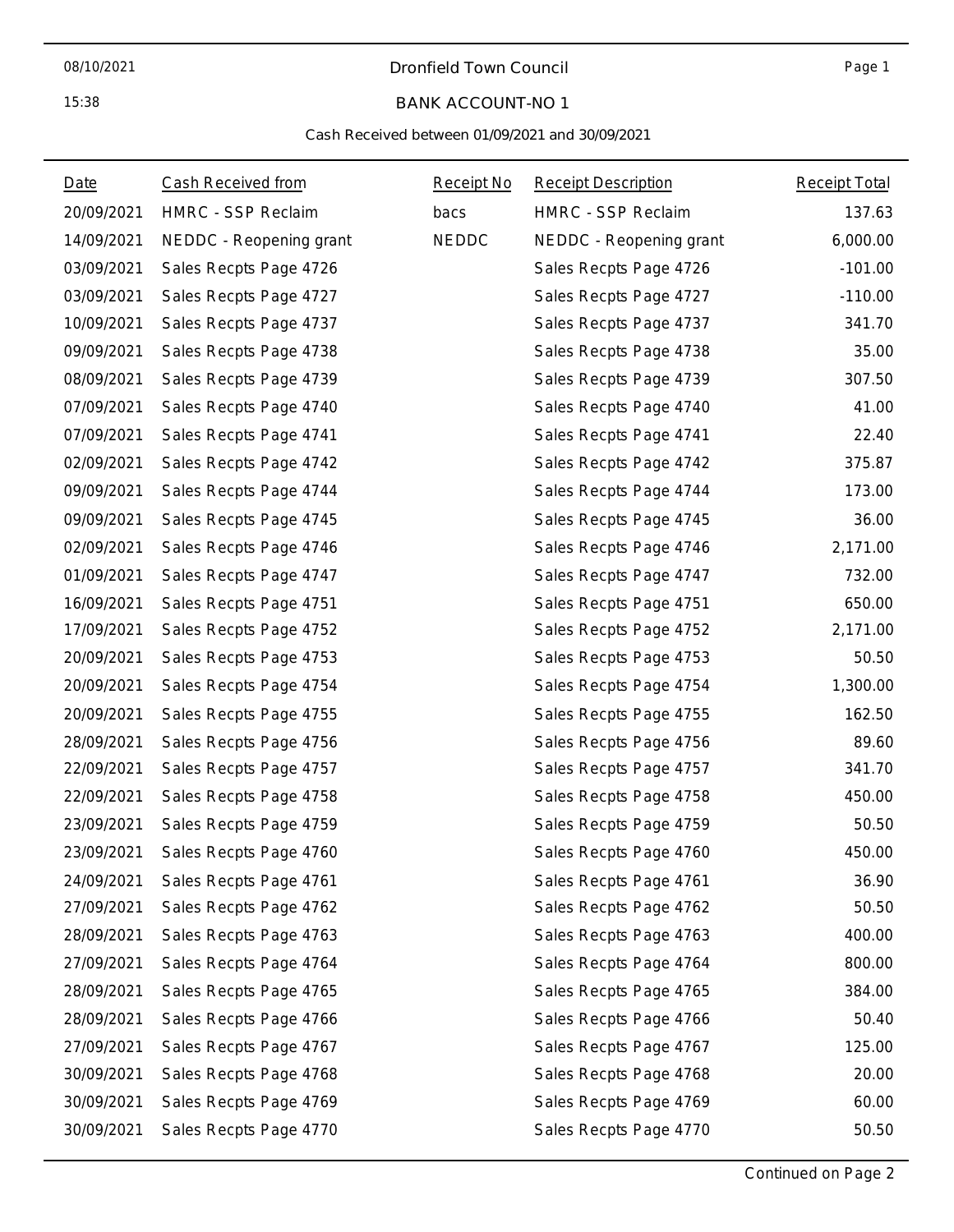#### 08/10/2021

15:38

#### Dronfield Town Council

Page 2

### BANK ACCOUNT-NO 1

#### Cash Received between 01/09/2021 and 30/09/2021

| Date       | Cash Received from     | Receipt No | <b>Receipt Description</b>     | Receipt Total |
|------------|------------------------|------------|--------------------------------|---------------|
| 30/09/2021 | Sales Recpts Page 4771 |            | Sales Recpts Page 4771         | 50.50         |
| 30/09/2021 | Sales Recpts Page 4772 |            | Sales Recpts Page 4772         | 101.00        |
| 30/09/2021 | Sales Recpts Page 4773 |            | Sales Recpts Page 4773         | 168.00        |
| 30/09/2021 | Sales Recpts Page 4776 |            | Sales Recpts Page 4776         | 86.00         |
| 24/09/2021 | Saxton Mee             | bacs       | Lodge Rent/Utilities/Agent Fee | 795.80        |
| 09/09/2021 | Zurich                 | bacs       | Insurance-Equipment Claim      | 8,465.82      |
| 09/09/2021 | <b>Zurich</b>          | bacs       | Insurance Claim-Roller Shutter | 3,595.50      |
| 20/09/2021 | Zurich                 | bacs       | Insurance Claim                | 19,221.00     |
| 20/09/2021 | Zurich                 | bacs       | Insurance Claim                | 13,350.00     |

Total Receipts 63,688.82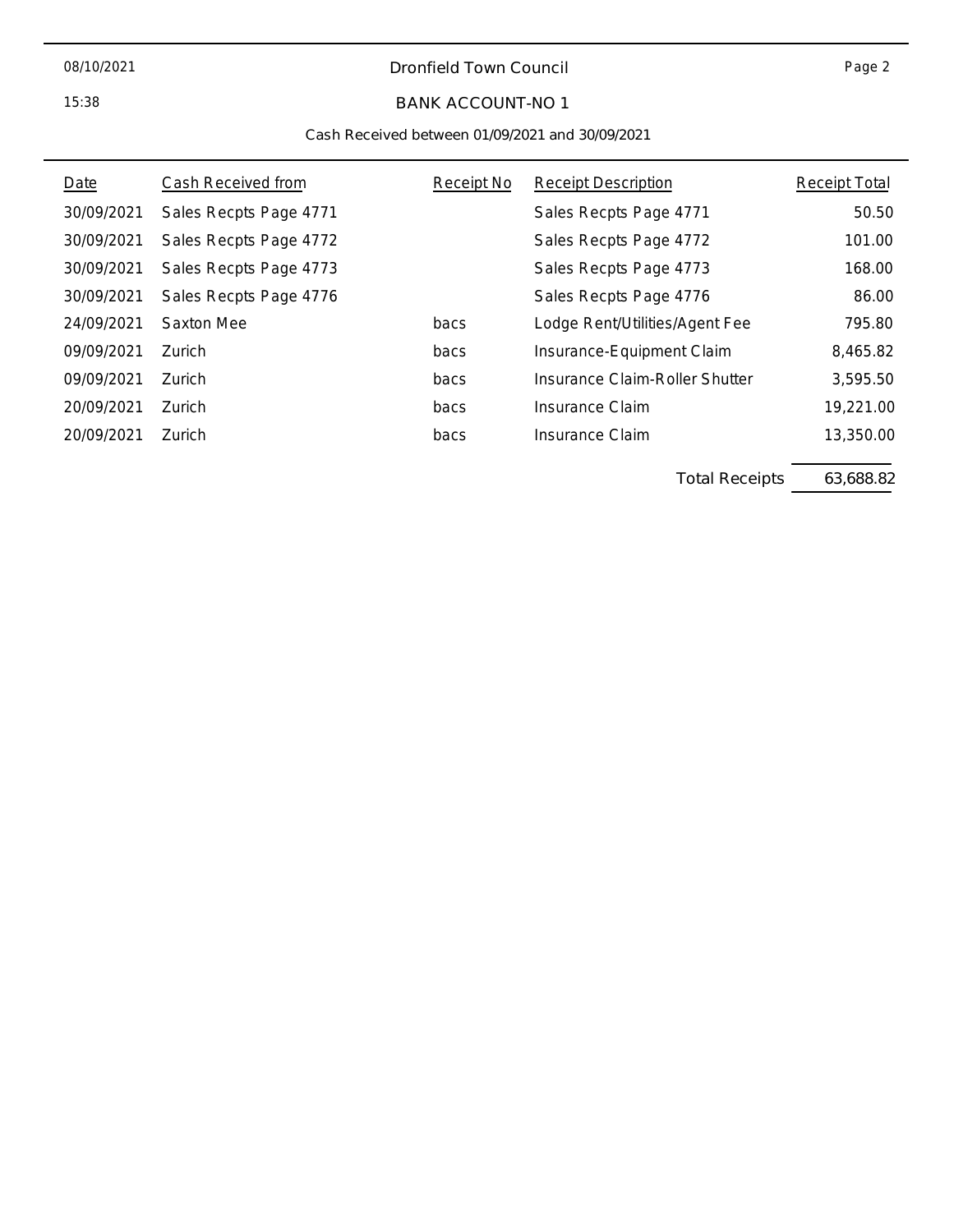Date: 08/10/2021

#### Time: 15:37

#### Dronfield Town Council

Page 1

#### User: AH Bank Reconciliation Statement as at 30/09/2021 for Cashbook 1 - BANK ACCOUNT-NO 1

| Bank Statement Account Name (s)                             | <b>Statement Date</b> | Page No                     | <b>Balances</b> |
|-------------------------------------------------------------|-----------------------|-----------------------------|-----------------|
| <b>Current Account HSBC</b>                                 | 30/09/2021            | $\boldsymbol{0}$            | 788,481.35      |
|                                                             |                       |                             | 788,481.35      |
| Unpresented Cheques (Minus)                                 |                       | Amount                      |                 |
| 28/09/2021<br><b>BACS Pymnt</b><br>BACS P/L Pymnt Page 2881 |                       | 4,036.86                    |                 |
|                                                             |                       |                             | 4,036.86        |
|                                                             |                       |                             | 784,444.49      |
| Receipts not Banked/Cleared (Plus)                          |                       |                             |                 |
| 24/08/2021<br>Cash                                          |                       | 10.00                       |                 |
| 31/08/2021<br>bacs                                          |                       | 156.80                      |                 |
| 28/09/2021<br>chq                                           |                       | 384.00                      |                 |
| 28/09/2021<br>Cash                                          |                       | 50.40                       |                 |
| 30/09/2021<br>Cash                                          |                       | 20.00                       |                 |
| 30/09/2021<br>Chq                                           |                       | 60.00                       |                 |
| 30/09/2021<br>Chq                                           |                       | 86.00                       |                 |
|                                                             |                       |                             | 767.20          |
|                                                             |                       |                             | 785,211.69      |
|                                                             |                       | Balance per Cash Book is :- | 785,211.69      |
|                                                             |                       | Difference is :-            | 0.00            |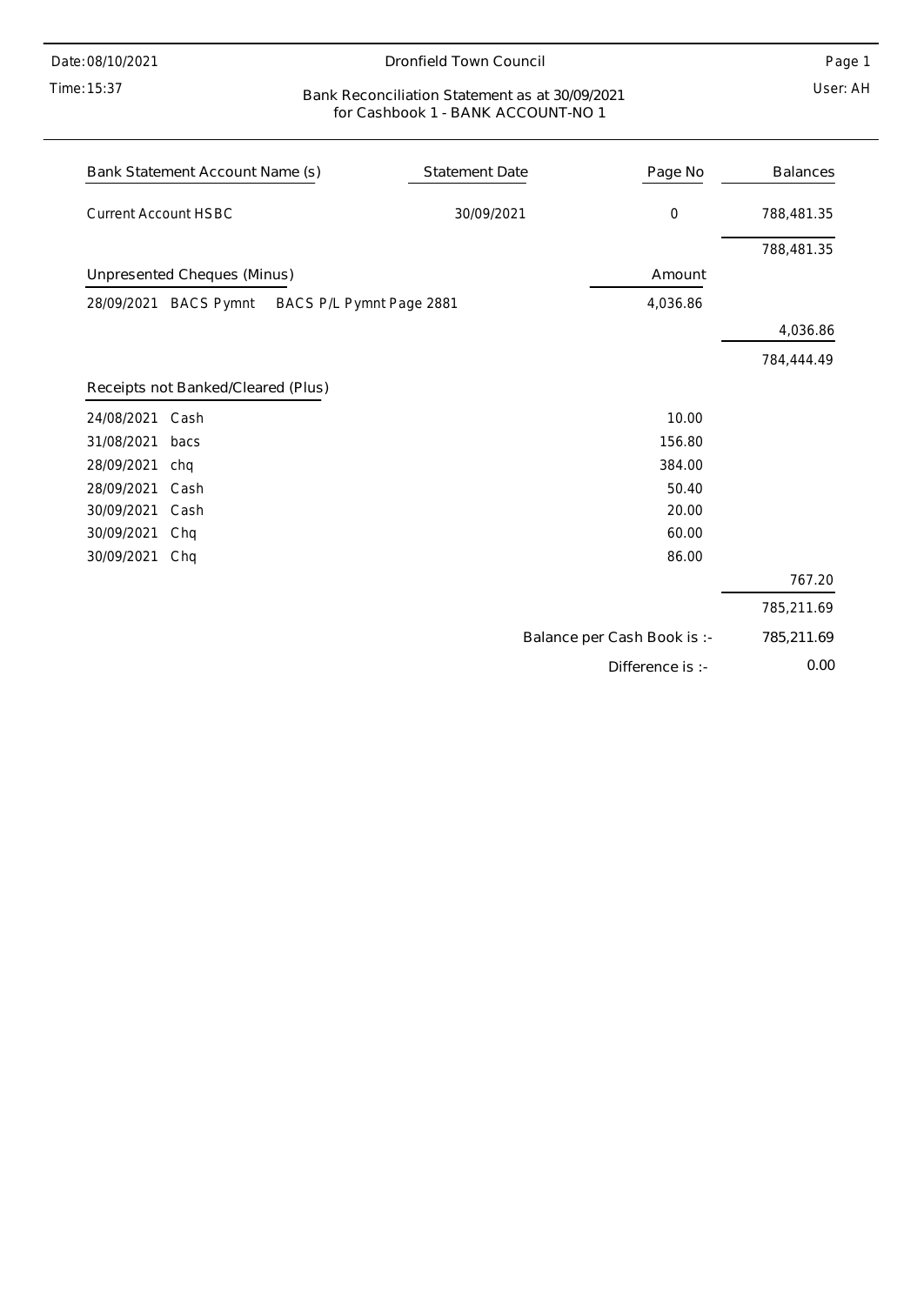#### Dronfield Town Council and the contract of the Page 1

15:39

#### Detailed Income & Expenditure by Budget Heading 30/09/2021

|     |                                    | <b>Actual Last</b><br>Year | <b>Actual Year</b><br>To Date | Current<br>Annual Bud | Variance<br>Annual Total | Committed<br>Expenditure | Funds<br>Available | % Spent    | Transfer<br>to/from EMR |
|-----|------------------------------------|----------------------------|-------------------------------|-----------------------|--------------------------|--------------------------|--------------------|------------|-------------------------|
| 101 | <b>CIVIC HALL</b>                  |                            |                               |                       |                          |                          |                    |            |                         |
|     | 1001 RENT RECEIVED                 | 150                        | 0                             | 0                     | 0                        |                          |                    | 0.0%       |                         |
|     | 1010 LETTING INCOME                | 5,768                      | 7,717                         | 25,000                | 17,283                   |                          |                    | 30.9%      |                         |
|     | 1013 LETTING INCOME (Commercial)   | 0                          | (1,080)                       | $\mathbf 0$           | 1,080                    |                          |                    | 0.0%       |                         |
|     | 1071 NEDDC GRANTS (Covid-19)       | 39,500                     | 1,500                         | 0                     | (1,500)                  |                          |                    | 0.0%       |                         |
|     | CIVIC HALL :- Income               | 45,418                     | 8,137                         | 25,000                | 16,863                   |                          |                    | 32.5%      | $\mathbf 0$             |
|     | 4001 STAFF COSTS                   | 22,493                     | 28,964                        | 32,220                | 3,256                    |                          | 3,256              | 89.9%      |                         |
|     | 4011 RATES                         | 0                          | 24,950                        | 24,950                | 0                        |                          | 0                  | 100.0%     |                         |
|     | 4012 WATER                         | 2,124                      | 614                           | 4,500                 | 3,886                    |                          | 3,886              | 13.6%      |                         |
|     | 4014 ELECTRICITY                   | 5,442                      | 914                           | 6,000                 | 5,086                    |                          | 5,086              | 15.2%      |                         |
|     | 4015 GAS                           | 4,740                      | 1,509                         | 5,000                 | 3,491                    |                          | 3,491              | 30.2%      |                         |
|     | 4018 WASTE DISPOSAL                | 1,123                      | 589                           | 1,500                 | 911                      |                          | 911                | 39.3%      |                         |
|     | 4020 MISCELLANEOUS EXPENSES        | 475                        | 307                           | 1,000                 | 693                      |                          | 693                | 30.7%      |                         |
|     | 4021 TELEPHONE COSTS               | 0                          | (13)                          | 0                     | 13                       |                          | 13                 | 0.0%       |                         |
|     | 4025 INSURANCE                     | 988                        | 0                             | 1,000                 | 1,000                    |                          | 1,000              | 0.0%       |                         |
|     | 4036 PROPERTY MAINTENANCE          | 5,338                      | 98                            | 4,000                 | 3,902                    |                          | 3,902              | 2.5%       |                         |
|     | 4038 MAINTENANCE CTRCTS            | 1,744                      | 1,201                         | 2,000                 | 799                      |                          | 799                | 60.0%      |                         |
|     | 4040 EQUIPMENT REPLACEMENT         | 755                        | 2,400                         | 1,000                 | (1,400)                  |                          | (1,400)            | 240.0%     |                         |
|     | 4042 EQUIPMENT MAINTCE             | 753                        | 45                            | 1,000                 | 955                      |                          | 955                | 4.5%       |                         |
|     | 4061 EXTERNAL CONTRACTOR FEES      | 0                          | 0                             | 1,500                 | 1,500                    |                          | 1,500              | 0.0%       |                         |
|     | 4062 LICENCES (PREMISES)           | 0                          | 155                           | 0                     | (155)                    |                          | (155)              | 0.0%       |                         |
|     | 4100 RENT - CIVIC HALL             | 171,961                    | 89,761                        | 179,522               | 89,761                   |                          | 89,761             | 50.0%      |                         |
|     | CIVIC HALL :- Indirect Expenditure | 217,936                    | 151,493                       | 265,192               | 113,699                  | $\mathbf 0$              | 113,699            | 57.1%      | $\mathbf 0$             |
|     | Net Income over Expenditure        | (172, 517)                 | (143, 356)                    | (240, 192)            | (96, 836)                |                          |                    |            |                         |
|     | 102 PARKS & OPEN SPACES            |                            |                               |                       |                          |                          |                    |            |                         |
|     | 1001 RENT RECEIVED                 | 90                         | $\mathbf 0$                   | 90                    | 90                       |                          |                    | $0.0\%$    |                         |
|     | 1077 GRANTS RECEIVED               | 495                        | 0                             | 495                   | 495                      |                          |                    | 0.0%       |                         |
|     | 1080 MISC INCOME                   | 73                         | 107                           | 0                     | (107)                    |                          |                    | 0.0%       |                         |
|     | PARKS & OPEN SPACES :- Income      | 658                        | 107                           | 585                   | 478                      |                          |                    | 18.3%      | 0                       |
|     | 4011 RATES                         | 1,396                      | 1,397                         | 1,450                 | 53                       |                          | 53                 | 96.4%      |                         |
|     | 4019 LITTER & DOG BIN EMPTYING     | 4,571                      | (1, 123)                      | 2,200                 | 3,323                    |                          | 3,323              | $(51.0\%)$ |                         |
|     | 4034 ENVIRONMENTAL IMPROVEMENTS    | 1,119                      | 8                             | 3,000                 | 2,992                    |                          | 2,992              | 0.3%       |                         |
|     | 4037 GROUNDS MAINTENANCE           | 0                          | 10,043                        | 26,000                | 15,957                   |                          | 15,957             | 38.6%      |                         |
|     | 4046 TREE WORKS MAINTENANCE        | 4,489                      | (1, 336)                      | 5,000                 | 6,336                    |                          | 6,336              | (26.7%)    |                         |
|     | 4048 BENCHES - RELACE/MAINT        | 2,328                      | 0                             | 1,500                 | 1,500                    |                          | 1,500              | 0.0%       |                         |
|     | 4049 ENVIRONMENTAL DTC             | 9,775                      | (437)                         | 7,750                 | 8,187                    |                          | 8,187              | (5.6%)     |                         |
|     | 4050 ENVIRONMENTAL GRANTS          | 0                          | 0                             | 7,750                 | 7,750                    |                          | 7,750              | 0.0%       |                         |
|     | 4077 PLANTS & HANGING BASKETS      | 0                          | 3,628                         | 5,000                 | 1,373                    |                          | 1,373              | 72.5%      |                         |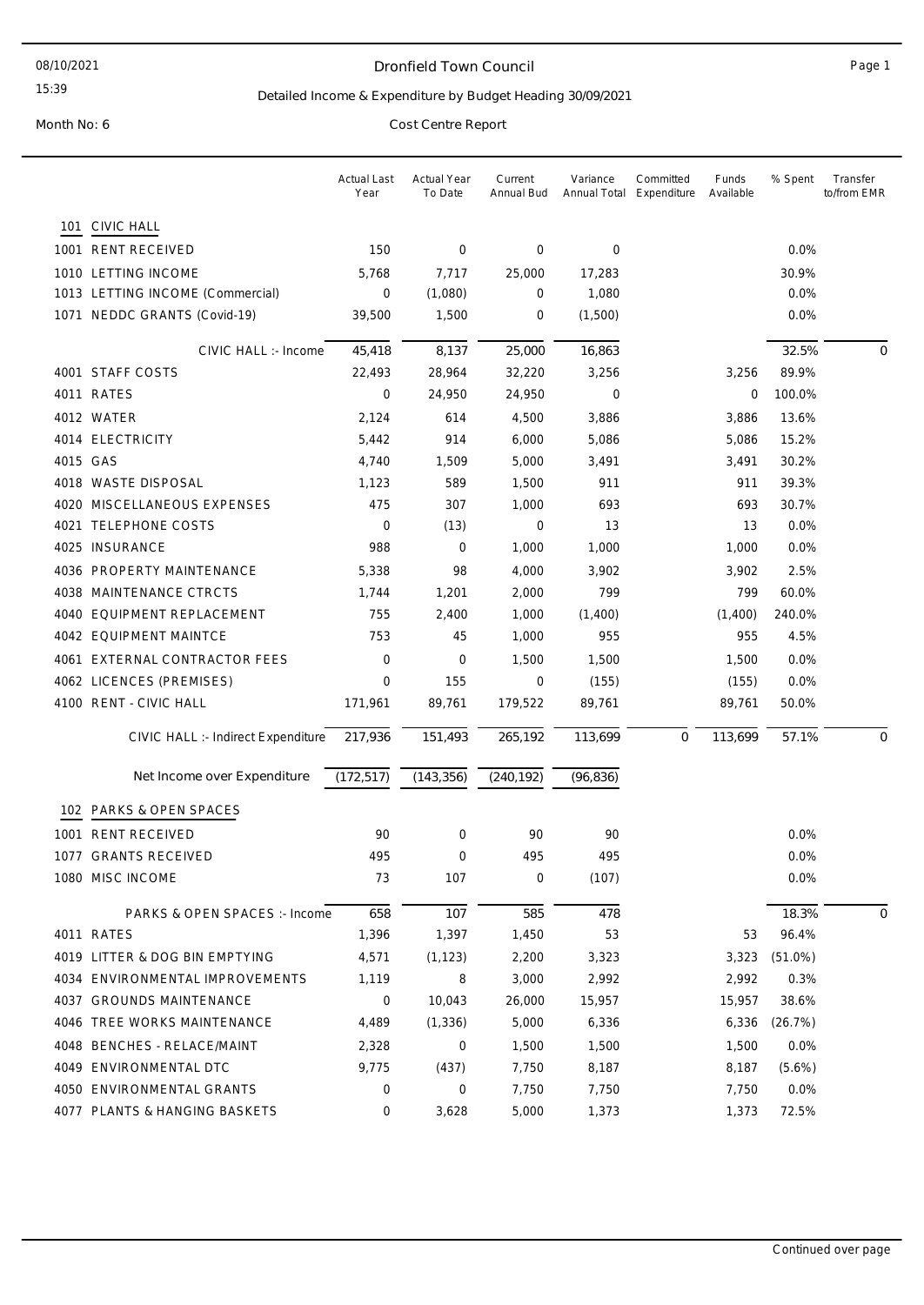#### 08/10/2021

#### 15:39

#### Dronfield Town Council **Page 2**

#### Detailed Income & Expenditure by Budget Heading 30/09/2021

|      |                                             | <b>Actual Last</b><br>Year | <b>Actual Year</b><br>To Date | Current<br>Annual Bud | Variance<br>Annual Total | Committed<br>Expenditure | Funds<br>Available | % Spent          | Transfer<br>to/from EMR |
|------|---------------------------------------------|----------------------------|-------------------------------|-----------------------|--------------------------|--------------------------|--------------------|------------------|-------------------------|
|      | 4078 BOWLING GREEN MAINTENANCE              | 0                          | 5,655                         | 12,000                | 6,345                    |                          | 6,345              | 47.1%            |                         |
|      | PARKS & OPEN SPACES :- Indirect Expenditure | 23,677                     | 17,835                        | 71,650                | 53,815                   | $\mathbf 0$              | 53,815             | 24.9%            | 0                       |
|      | Net Income over Expenditure                 | (23, 019)                  | (17, 728)                     | (71,065)              | (53, 337)                |                          |                    |                  |                         |
|      | 103 ALLOTMENTS                              |                            |                               |                       |                          |                          |                    |                  |                         |
|      | 1001 RENT RECEIVED                          | 405                        | 0                             | 405                   | 405                      |                          |                    | 0.0%             |                         |
|      |                                             |                            |                               |                       |                          |                          |                    |                  |                         |
|      | ALLOTMENTS :- Income                        | 405                        | $\mathbf 0$                   | 405                   | 405                      |                          |                    | 0.0%             | 0                       |
|      | Net Income                                  | 405                        | $\mathsf{O}\xspace$           | 405                   | 405                      |                          |                    |                  |                         |
|      | 104 PLAY AREAS                              |                            |                               |                       |                          |                          |                    |                  |                         |
|      | 4039 PARKS REFURBISHMENT                    | 134,946                    | 55,282                        | 0                     | (55, 282)                |                          | (55, 282)          | 0.0%             |                         |
|      | 4042 EQUIPMENT MAINTCE                      | 4,495                      | 3,674                         | 2,500                 | (1, 174)                 |                          | (1, 174)           | 147.0%           |                         |
|      | PLAY AREAS :- Indirect Expenditure          | 139,441                    | 58,956                        | 2,500                 | (56, 456)                | $\mathbf 0$              |                    | (56,456) 2358.2% | 0                       |
|      | Net Expenditure                             | (139, 441)                 | (58, 956)                     | (2,500)               | 56,456                   |                          |                    |                  |                         |
|      |                                             |                            |                               |                       |                          |                          |                    |                  |                         |
| 105  | GOSFORTH LODGE                              |                            |                               |                       |                          |                          |                    |                  |                         |
|      | 1010 LETTING INCOME                         | 2,535                      | 5,802                         | 12,000                | 6,198                    |                          |                    | 48.4%            |                         |
|      | 1071 NEDDC GRANTS (Covid-19)                | 21,003                     | 1,500                         | 0                     | (1,500)                  |                          |                    | 0.0%             |                         |
|      | <b>GOSFORTH LODGE :- Income</b>             | 23,538                     | 7,302                         | 12,000                | 4,698                    |                          |                    | 60.9%            | 0                       |
|      | 4001 STAFF COSTS                            | 18,428                     | 1,145                         | 26,200                | 25,055                   |                          | 25,055             | 4.4%             |                         |
|      | 4011 RATES                                  | 0                          | 4,940                         | 4,940                 | (0)                      |                          | (0)                | 100.0%           |                         |
|      | 4015 GAS                                    | 1,852                      | 90                            | 2,800                 | 2,710                    |                          | 2,710              | 3.2%             |                         |
|      | 4020 MISCELLANEOUS EXPENSES                 | 1,002                      | 491                           | 1,200                 | 709                      |                          | 709                | 40.9%            |                         |
| 4021 | TELEPHONE COSTS                             | 290                        | 129                           | 600                   | 471                      |                          | 471                | 21.5%            |                         |
|      | 4036 PROPERTY MAINTENANCE                   | 11,245                     | 410                           | 4,000                 | 3,590                    |                          | 3,590              | 10.3%            |                         |
|      | 4038 MAINTENANCE CTRCTS                     | 1,326                      | 110                           | 1,000                 | 890                      |                          | 890                | 11.0%            |                         |
|      | 4042 EQUIPMENT MAINTCE                      | 295                        | $\boldsymbol{0}$              | 900                   | 900                      |                          | 900                | 0.0%             |                         |
|      | GOSFORTH LODGE :- Indirect Expenditure      | 34,438                     | 7,315                         | 41,640                | 34,325                   | $\mathbf 0$              | 34,325             | 17.6%            | $\mathbf 0$             |
|      | Net Income over Expenditure                 | (10,900)                   | (13)                          | (29, 640)             | (29, 627)                |                          |                    |                  |                         |
|      | 106 CLIFFE PARK                             |                            |                               |                       |                          |                          |                    |                  |                         |
|      | 1001 RENT RECEIVED                          | $\boldsymbol{0}$           | $\mathbf 0$                   | 81                    | 81                       |                          |                    | 0.0%             |                         |
|      | 1010 LETTING INCOME                         | $\boldsymbol{0}$           | (4)                           | 0                     | 4                        |                          |                    | 0.0%             |                         |
|      | 1020 PITCH FEES                             | 2,626                      | 14,090                        | 22,000                | 7,910                    |                          |                    | 64.0%            |                         |
|      | <b>CLIFFE PARK :- Income</b>                | 2,626                      | 14,086                        | 22,081                | 7,995                    |                          |                    | 63.8%            | 0                       |
|      | 4001 STAFF COSTS                            | 18,437                     | 1,145                         | 26,200                | 25,055                   |                          | 25,055             | 4.4%             |                         |
|      |                                             |                            |                               |                       |                          |                          |                    |                  |                         |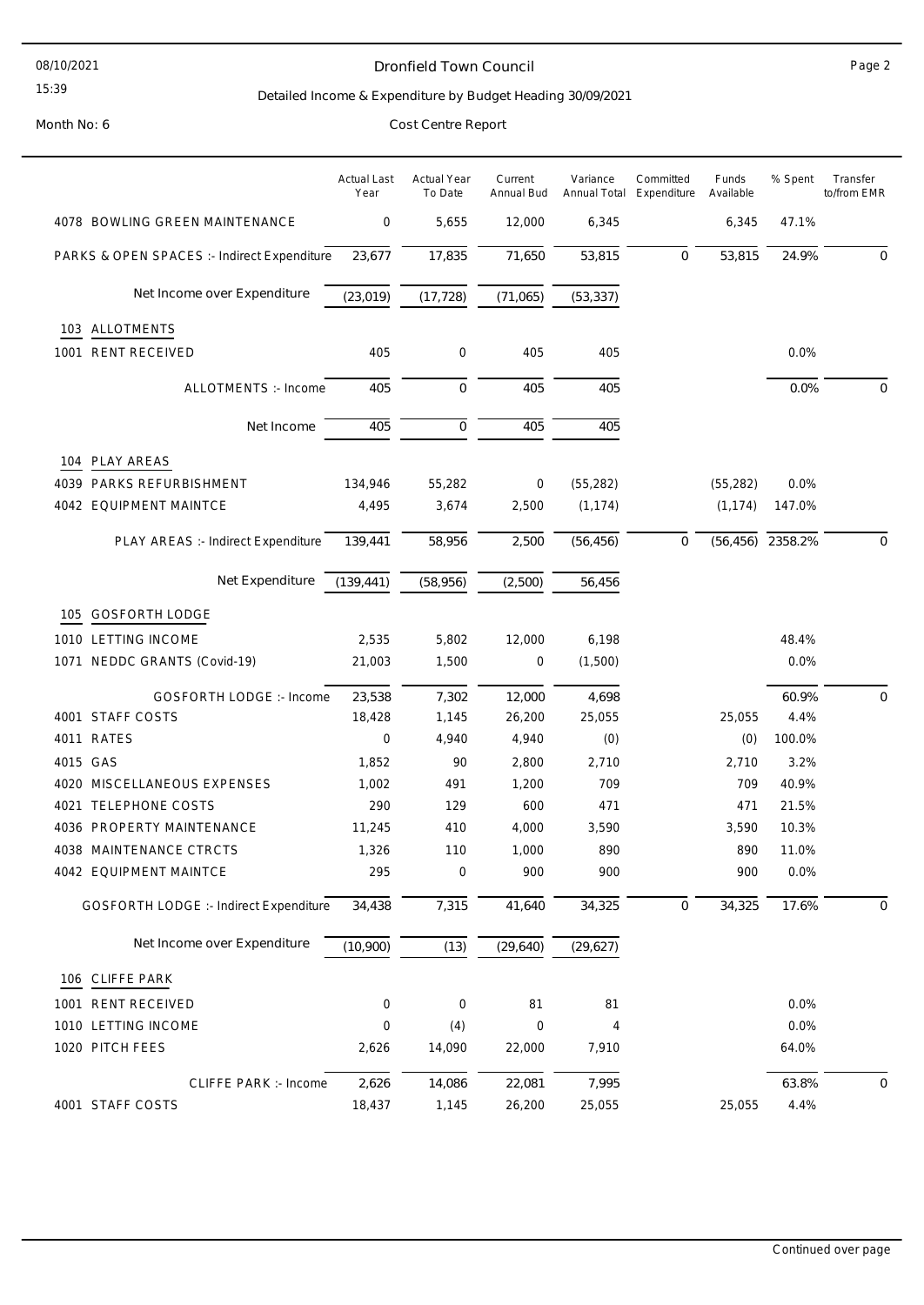#### Dronfield Town Council **Page 3**

#### Detailed Income & Expenditure by Budget Heading 30/09/2021

|          |                                     | <b>Actual Last</b><br>Year | <b>Actual Year</b><br>To Date | Current<br>Annual Bud | Variance<br>Annual Total | Committed<br>Expenditure | Funds<br>Available | % Spent | Transfer<br>to/from EMR |
|----------|-------------------------------------|----------------------------|-------------------------------|-----------------------|--------------------------|--------------------------|--------------------|---------|-------------------------|
|          | 4012 WATER                          | 3,801                      | 1,782                         | 2,300                 | 518                      |                          | 518                | 77.5%   |                         |
|          | 4014 ELECTRICITY                    | 9,211                      | 3,169                         | 6,500                 | 3,331                    |                          | 3,331              | 48.8%   |                         |
|          | 4018 WASTE DISPOSAL                 | 2,526                      | 1,768                         | 3,500                 | 1,732                    |                          | 1,732              | 50.5%   |                         |
|          | 4036 PROPERTY MAINTENANCE           | 5,034                      | 228                           | 1,500                 | 1,272                    |                          | 1,272              | 15.2%   |                         |
|          | 4037 GROUNDS MAINTENANCE            | 337                        | 6,178                         | 0                     | (6, 178)                 |                          | (6, 178)           | 0.0%    |                         |
| 4038     | MAINTENANCE CTRCTS                  | $\mathbf 0$                | 56                            | 0                     | (56)                     |                          | (56)               | 0.0%    |                         |
|          | CLIFFE PARK :- Indirect Expenditure | 39,346                     | 14,326                        | 40,000                | 25,674                   | 0                        | 25,674             | 35.8%   | 0                       |
|          | Net Income over Expenditure         | (36, 720)                  | (239)                         | (17, 919)             | (17,680)                 |                          |                    |         |                         |
| 107      | CLIFFE PARK CAFE                    |                            |                               |                       |                          |                          |                    |         |                         |
| 1015     | CAFE RENTAL INCOME                  | 3,800                      | 5,500                         | 9,000                 | 3,500                    |                          |                    | 61.1%   |                         |
|          | 1080 MISC INCOME                    | 802                        | 0                             | 0                     | 0                        |                          |                    | 0.0%    |                         |
|          | <b>CLIFFE PARK CAFE: - Income</b>   | 4,602                      | 5,500                         | 9,000                 | 3,500                    |                          |                    | 61.1%   | $\mathbf 0$             |
|          | Net Income                          | 4,602                      | 5,500                         | 9,000                 | 3,500                    |                          |                    |         |                         |
| 109      | COAL ASTON                          |                            |                               |                       |                          |                          |                    |         |                         |
| 1001     | RENT RECEIVED                       | $\mathbf 0$                | $\mathbf 0$                   | 81                    | 81                       |                          |                    | 0.0%    |                         |
|          | 1020 PITCH FEES                     | 120                        | 817                           | 750                   | (67)                     |                          |                    | 108.9%  |                         |
|          | 1071 NEDDC GRANTS (Covid-19)        | 19,669                     | 1,500                         | 0                     | (1,500)                  |                          |                    | 0.0%    |                         |
|          | 1077 GRANTS RECEIVED                | 7,249                      | $\mathbf 0$                   | 0                     | 0                        |                          |                    | 0.0%    |                         |
|          | COAL ASTON :- Income                | 27,038                     | 2,317                         | 831                   | (1,486)                  |                          |                    | 278.8%  | $\mathbf 0$             |
|          | 4011 RATES                          | $\mathbf 0$                | 4,391                         | 4,391                 | (0)                      |                          | (0)                | 100.0%  |                         |
|          | 4012 WATER                          | 996                        | 306                           | 400                   | 94                       |                          | 94                 | 76.6%   |                         |
|          | 4014 ELECTRICITY                    | 461                        | 151                           | 600                   | 449                      |                          | 449                | 25.2%   |                         |
| 4015 GAS |                                     | 227                        | 64                            | 1,600                 | 1,536                    |                          | 1,536              | 4.0%    |                         |
|          | 4036 PROPERTY MAINTENANCE           | 1,072                      | 2,411                         | 1,000                 | (1, 411)                 |                          | (1, 411)           | 241.1%  |                         |
|          | 4037 GROUNDS MAINTENANCE            | 8,914                      | 538                           | 1,000                 | 462                      |                          | 462                | 53.8%   |                         |
|          | 4038 MAINTENANCE CTRCTS             | 479                        | 216                           | 500                   | 284                      |                          | 284                | 43.2%   |                         |
|          | 4042 EQUIPMENT MAINTCE              | 356                        | 0                             | 500                   | 500                      |                          | 500                | 0.0%    |                         |
|          | COAL ASTON :- Indirect Expenditure  | 12,505                     | 8,077                         | 9,991                 | 1,914                    | $\mathbf 0$              | 1,914              | 80.8%   | 0                       |
|          | Net Income over Expenditure         | 14,533                     | (5,760)                       | (9, 160)              | (3,400)                  |                          |                    |         |                         |
|          | 110 STONELOW REC                    |                            |                               |                       |                          |                          |                    |         |                         |
|          | 1001 RENT RECEIVED                  | 45                         | $\mathbf 0$                   | 45                    | 45                       |                          |                    | 0.0%    |                         |
|          | 1020 PITCH FEES                     | 350                        | 1,300                         | 2,400                 | 1,100                    |                          |                    | 54.2%   |                         |
|          | STONELOW REC :- Income              | 395                        | 1,300                         | 2,445                 | 1,145                    |                          |                    | 53.2%   | 0                       |
|          | 4012 WATER                          | 1,025                      | 354                           | 1,500                 | 1,146                    |                          | 1,146              | 23.6%   |                         |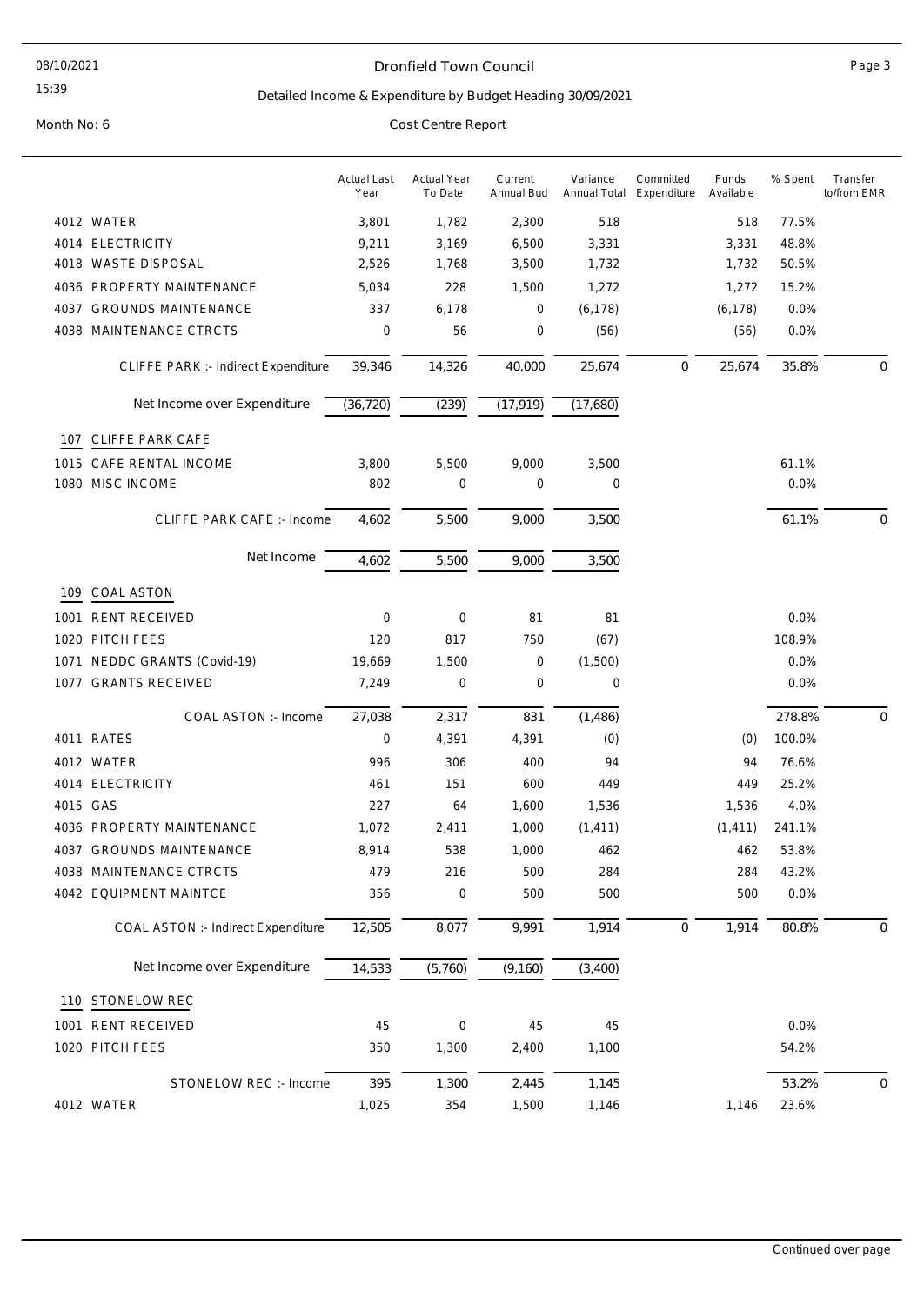#### Dronfield Town Council **Page 4**

#### Detailed Income & Expenditure by Budget Heading 30/09/2021

|      |                                                    | <b>Actual Last</b><br>Year | <b>Actual Year</b><br>To Date | Current<br>Annual Bud | Variance<br>Annual Total | Committed<br>Expenditure | Funds<br>Available | % Spent | Transfer<br>to/from EMR |
|------|----------------------------------------------------|----------------------------|-------------------------------|-----------------------|--------------------------|--------------------------|--------------------|---------|-------------------------|
|      | 4014 ELECTRICITY                                   | 2,604                      | 794                           | 2,000                 | 1,206                    |                          | 1,206              | 39.7%   |                         |
|      | 4015 GAS                                           | 1,042                      | 478                           | 1,200                 | 722                      |                          | 722                | 39.8%   |                         |
|      | 4036 PROPERTY MAINTENANCE                          | 393                        | 0                             | 500                   | 500                      |                          | 500                | 0.0%    |                         |
| 4037 | <b>GROUNDS MAINTENANCE</b>                         | 725                        | 0                             | 1,000                 | 1,000                    |                          | 1,000              | 0.0%    |                         |
| 4038 | MAINTENANCE CTRCTS                                 | 373                        | 144                           | 600                   | 456                      |                          | 456                | 24.0%   |                         |
|      | 4042 EQUIPMENT MAINTCE                             | 356                        | 0                             | 750                   | 750                      |                          | 750                | 0.0%    |                         |
|      | STONELOW REC :- Indirect Expenditure               | 6,519                      | 1,770                         | 7,550                 | 5,780                    | 0                        | 5,780              | 23.4%   | 0                       |
|      | Net Income over Expenditure                        | (6, 124)                   | (470)                         | (5, 105)              | (4,635)                  |                          |                    |         |                         |
| 111  | DRONFIELD WOODHOUSE REC                            |                            |                               |                       |                          |                          |                    |         |                         |
| 1001 | <b>RENT RECEIVED</b>                               | 320                        | 160                           | 401                   | 241                      |                          |                    | 40.0%   |                         |
| 1010 | <b>LETTING INCOME</b>                              | 0                          | (117)                         | $\mathbf 0$           | 117                      |                          |                    | 0.0%    |                         |
| 1020 | PITCH FEES                                         | 450                        | 2,563                         | 1,700                 | (863)                    |                          |                    | 150.8%  |                         |
| 1071 | NEDDC GRANTS (Covid-19)                            | 18,335                     | 1,500                         | $\mathbf 0$           | (1,500)                  |                          |                    | 0.0%    |                         |
|      | DRONFIELD WOODHOUSE REC: - Income 19,105           |                            | 4,107                         | 2,101                 | (2,006)                  |                          |                    | 195.5%  | 0                       |
|      | 4011 RATES                                         | $\mathbf 0$                | 1,497                         | 1,497                 | 0                        |                          | 0                  | 100.0%  |                         |
| 4036 | PROPERTY MAINTENANCE                               | 11                         | $\mathbf 0$                   | 500                   | 500                      |                          | 500                | 0.0%    |                         |
|      | 4038 MAINTENANCE CTRCTS                            | $\mathbf 0$                | 12                            | $\mathbf 0$           | (12)                     |                          | (12)               | 0.0%    |                         |
|      | DRONFIELD WOODHOUSE REC :- Indirect<br>Expenditure | 11                         | 1,509                         | 1,997                 | 488                      | 0                        | 488                | 75.6%   | 0                       |
|      | Net Income over Expenditure                        | 19,095                     | 2,598                         | 104                   | (2, 494)                 |                          |                    |         |                         |
| 118  | <b>HIGHWAYS &amp; ST FURNITURE</b>                 |                            |                               |                       |                          |                          |                    |         |                         |
| 4035 | <b>BUS SHELTER MAINTENANCE</b>                     | 11,716                     | 0                             | 5,000                 | 5,000                    |                          | 5,000              | 0.0%    |                         |
| 4045 | NOTICEBOARDS/SEATS/SIGNS                           | 6,376                      | 1,905                         | 3,000                 | 1,095                    |                          | 1,095              | 63.5%   |                         |
|      |                                                    |                            |                               |                       |                          |                          |                    |         |                         |
|      | HIGHWAYS & ST FURNITURE :- Indirect<br>Expenditure | 18,092                     | 1,905                         | 8,000                 | 6,095                    | $\mathbf 0$              | 6,095              | 23.8%   | $\mathbf 0$             |
|      | Net Expenditure                                    | (18,092)                   | (1,905)                       | (8,000)               | (6,095)                  |                          |                    |         |                         |
| 119  | CEMETERY                                           |                            |                               |                       |                          |                          |                    |         |                         |
|      | 1002 GRANT OF RIGHTS FEES                          | 11,610                     | 8,450                         | 12,000                | 3,550                    |                          |                    | 70.4%   |                         |
|      | 1003 MEMORIAL FEES                                 | 4,850                      | 3,241                         | 5,000                 | 1,759                    |                          |                    | 64.8%   |                         |
|      | 1004 INTERMENT FEES                                | 21,425                     | 12,766                        | 20,000                | 7,234                    |                          |                    | 63.8%   |                         |
|      | 1005 CHAPEL FEES                                   | 0                          | 0                             | 400                   | 400                      |                          |                    | 0.0%    |                         |
|      | 1011 LODGE - RENT RECEIVED                         | 9,900                      | 4,950                         | 9,900                 | 4,950                    |                          |                    | 50.0%   |                         |
|      | 1012 LODGE - WATER RECEIVED                        | 600                        | 300                           | 600                   | 300                      |                          |                    | 50.0%   |                         |
|      | 1073 UNSTONE - CONTRIBUTION                        | 8,414                      | 0                             | 4,000                 | 4,000                    |                          |                    | 0.0%    |                         |
|      | CEMETERY :- Income                                 | 56,799                     | 29,707                        | 51,900                | 22,193                   |                          |                    | 57.2%   | 0                       |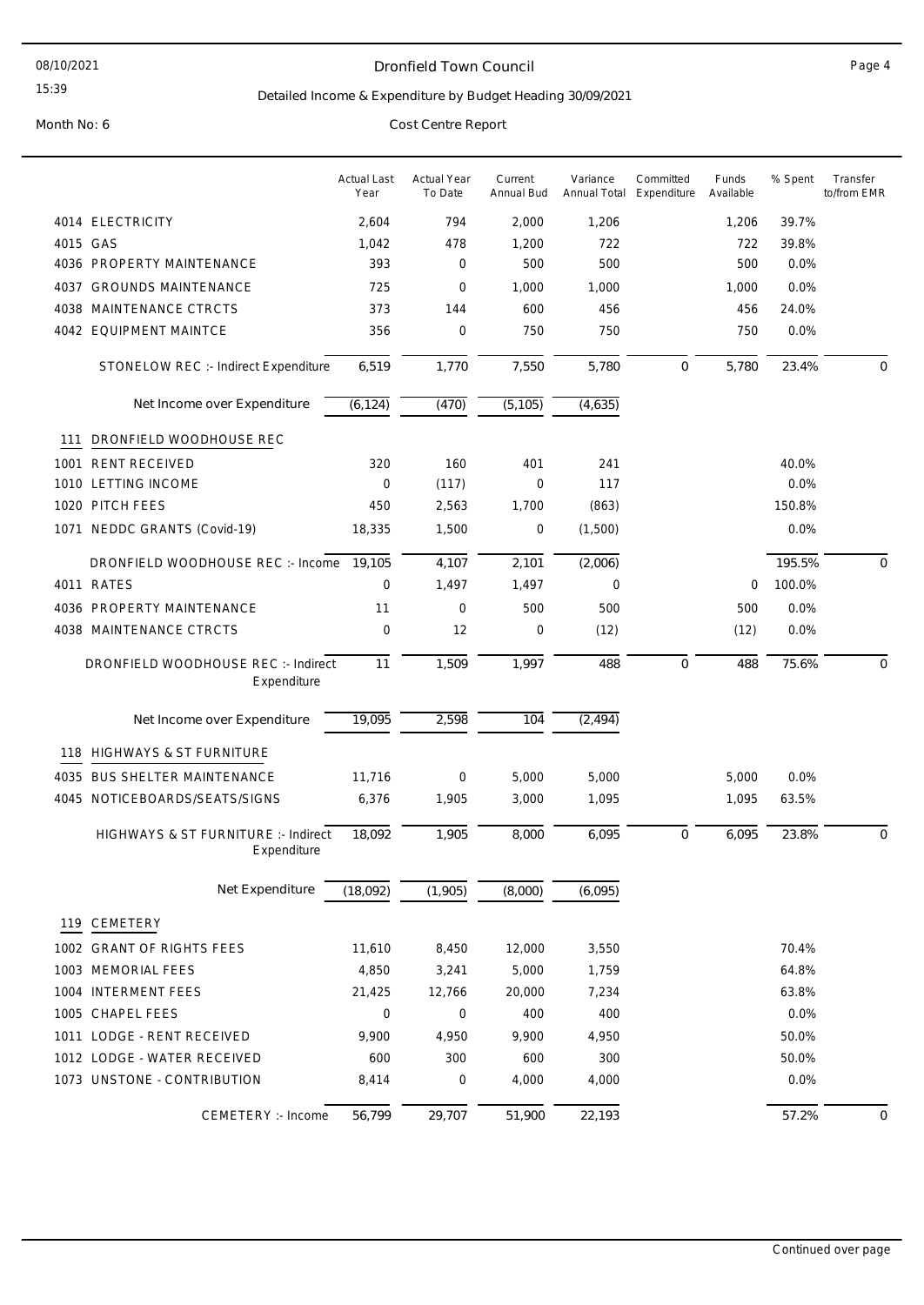#### Dronfield Town Council and the contract of the Page 5

#### Detailed Income & Expenditure by Budget Heading 30/09/2021

|     |                                                     | <b>Actual Last</b><br>Year | <b>Actual Year</b><br>To Date | Current<br>Annual Bud | Variance<br>Annual Total | Committed<br>Expenditure | Funds<br>Available | % Spent         | Transfer<br>to/from EMR |
|-----|-----------------------------------------------------|----------------------------|-------------------------------|-----------------------|--------------------------|--------------------------|--------------------|-----------------|-------------------------|
|     | 4001 STAFF COSTS                                    | 59,555                     | 30,314                        | 0                     | (30, 314)                |                          | (30, 314)          | 0.0%            |                         |
|     | 4005 GRAVEDIGGING                                   | 3,450                      | 1,360                         | 4,500                 | 3,140                    |                          | 3,140              | 30.2%           |                         |
|     | 4011 RATES                                          | 6,861                      | 6,861                         | 6,861                 | (0)                      |                          | (0)                | 100.0%          |                         |
|     | 4012 WATER                                          | 825                        | 426                           | 850                   | 424                      |                          | 424                | 50.1%           |                         |
|     | 4014 ELECTRICITY                                    | 1,139                      | 697                           | 600                   | (97)                     |                          | (97)               | 116.2%          |                         |
|     | 4018 WASTE DISPOSAL                                 | 2,119                      | 1,250                         | 1,500                 | 250                      |                          | 250                | 83.3%           |                         |
|     | 4024 SUBSCRIPTIONS                                  | 95                         | 95                            | 100                   | 5                        |                          | 5                  | 95.0%           |                         |
|     | 4036 PROPERTY MAINTENANCE                           | 875                        | 545                           | 2,000                 | 1,455                    |                          | 1,455              | 27.3%           |                         |
|     | 4037 GROUNDS MAINTENANCE                            | 196                        | $\mathbf 0$                   | 1,000                 | 1,000                    |                          | 1,000              | 0.0%            |                         |
|     | 4059 LETTING AGENT FEES                             | 792                        | 396                           | 800                   | 404                      |                          | 404                | 49.5%           |                         |
|     | <b>CEMETERY :- Indirect Expenditure</b>             | 75,907                     | 41,945                        | 18,211                | (23, 734)                | $\mathbf 0$              | (23, 734)          | 230.3%          | $\mathbf 0$             |
|     | Net Income over Expenditure                         | (19, 108)                  | (12, 238)                     | 33,689                | 45,927                   |                          |                    |                 |                         |
| 121 | CORPORATE MANAGEMENT                                |                            |                               |                       |                          |                          |                    |                 |                         |
|     | 1075 PRECEPT SUPPORT GRANT                          | 12,613                     | 0                             | 0                     | $\mathbf 0$              |                          |                    | 0.0%            |                         |
|     | 1076 PRECEPT                                        | 821,456                    | 417,000                       | 834,000               | 417,000                  |                          |                    | 50.0%           |                         |
|     | 1091 INTEREST RECEIVED HSBC BOND                    | 29                         | 3                             | 0                     | (3)                      |                          |                    | 0.0%            |                         |
|     | 1092 INTEREST RECEIVED CCLA FUND                    | 503                        | 39                            | 700                   | 661                      |                          |                    | 5.6%            |                         |
|     | CORPORATE MANAGEMENT :- Income 834,601              |                            | 417,042                       | 834,700               | 417,658                  |                          |                    | 50.0%           | $\mathbf 0$             |
|     | 4057 AUDIT FEES                                     | 1,990                      | 400                           | 2,400                 | 2,000                    |                          | 2,000              | 16.7%           |                         |
|     | CORPORATE MANAGEMENT :- Indirect Expenditure        | 1,990                      | 400                           | 2,400                 | 2,000                    | $\mathbf 0$              | 2,000              | 16.7%           | $\mathbf 0$             |
|     | Net Income over Expenditure                         | 832,611                    | 416,642                       | 832,300               | 415,658                  |                          |                    |                 |                         |
|     | 122 DEM REPRESENTATATION & MGT                      |                            |                               |                       |                          |                          |                    |                 |                         |
|     | 1080 MISC INCOME                                    | 208                        | 520                           | 0                     | (520)                    |                          |                    | 0.0%            |                         |
|     | DEM REPRESENTATATION & MGT :- Income                | 208                        | 520                           | $\mathbf 0$           | (520)                    |                          |                    |                 | $\overline{0}$          |
|     | 4204 BUSINESS RECOVERY                              | 2,865                      | 196                           | 5,000                 | 4,804                    |                          | 4,804              | 3.9%            |                         |
|     | DEM REPRESENTATATION & MGT :- Direct<br>Expenditure | 2,865                      | 196                           | 5,000                 | 4,804                    | $\mathbf 0$              | 4,804              | 3.9%            | 0                       |
|     | 4001 STAFF COSTS                                    | 0                          | 326                           | 0                     | (326)                    |                          | (326)              | 0.0%            |                         |
|     | 4008 TRAINING                                       | $\boldsymbol{0}$           | $\mathsf{O}\xspace$           | 500                   | 500                      |                          | 500                | 0.0%            |                         |
|     | 4027 TWINNING COSTS                                 | 1,000                      | (3,300)                       | 1,000                 | 4,300                    |                          |                    | 4,300 (330.0%)  |                         |
|     | 4028 ELECTION COSTS                                 | 7,500                      | (7,500)                       | 7,500                 | 15,000                   |                          |                    | 15,000 (100.0%) |                         |
|     | 4063 LOCAL PLAN                                     | 3,307                      | 0                             | 800                   | 800                      |                          | 800                | 0.0%            |                         |
|     | 4201 MAYOR'S ALLOWANCE                              | 2,750                      | 1,250                         | 3,000                 | 1,750                    |                          | 1,750              | 41.7%           |                         |
|     | 4202 MAYORS EXPENSES                                | 0                          | 0                             | 1,000                 | 1,000                    |                          | 1,000              | 0.0%            |                         |
|     | 4203 LOCAL EVENTS SPONSORSHIP                       | 225                        | 290                           | 1,000                 | 710                      |                          | 710                | 29.0%           |                         |
|     | 4205 COMMUNICATIONS                                 | 0                          | 4,750                         | 10,000                | 5,250                    |                          | 5,250              | 47.5%           |                         |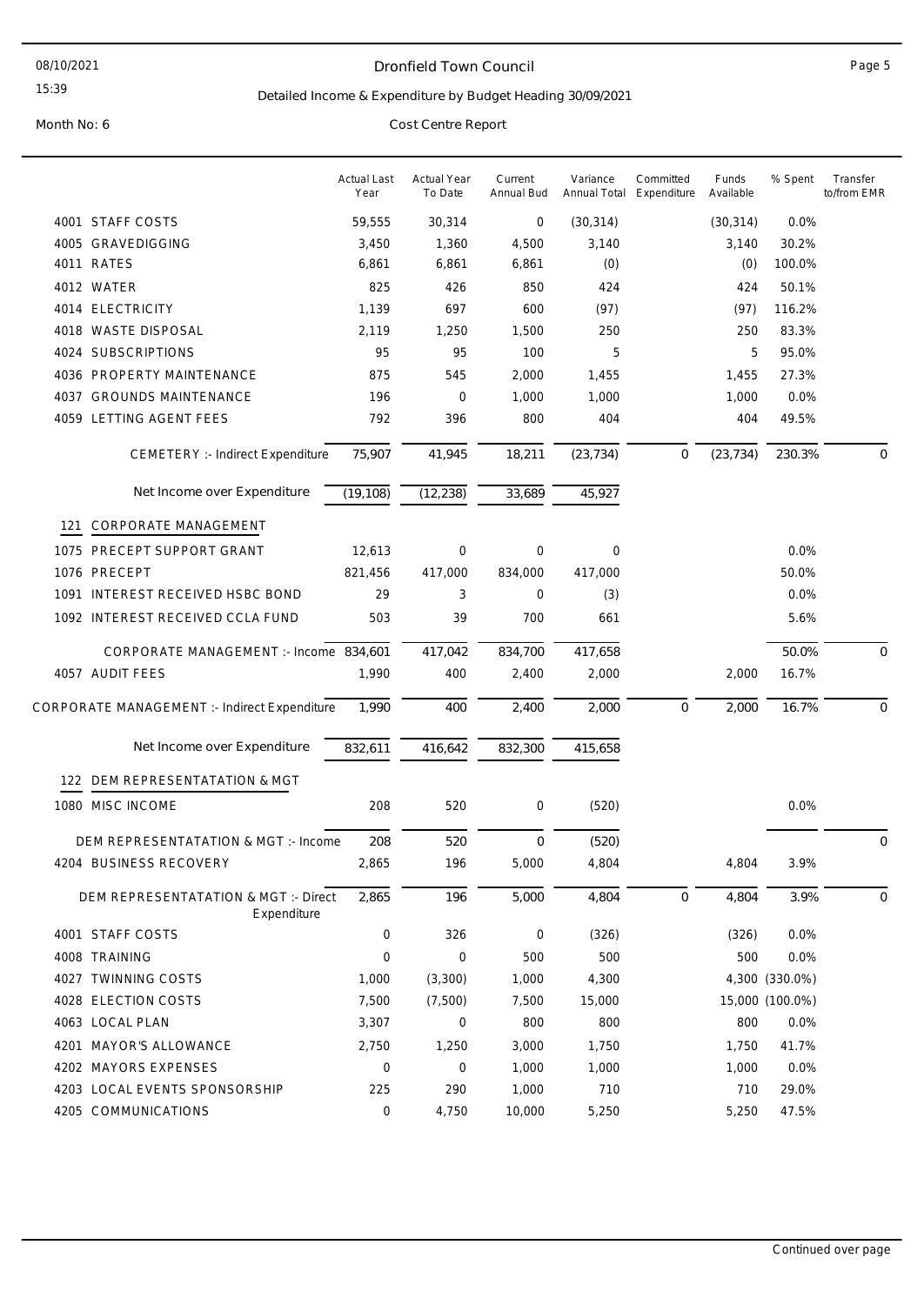#### Dronfield Town Council and the contract of the Page 6

#### Detailed Income & Expenditure by Budget Heading 30/09/2021

|      |                                                       | <b>Actual Last</b><br>Year | <b>Actual Year</b><br>To Date | Current<br>Annual Bud | Variance     | Committed<br>Annual Total Expenditure | Funds<br>Available | % Spent | Transfer<br>to/from EMR |
|------|-------------------------------------------------------|----------------------------|-------------------------------|-----------------------|--------------|---------------------------------------|--------------------|---------|-------------------------|
|      | 4211 CIVIC REGALIA                                    | 188                        | 494                           | 500                   | 6            |                                       | 6                  | 98.8%   |                         |
| 4221 | CHRISTMAS EVENT COSTS                                 | 3,871                      | 300                           | 5,000                 | 4,700        |                                       | 4,700              | 6.0%    |                         |
| 4231 | REMEMBRANCE SERVICE                                   | 60                         | 110                           | 1,000                 | 890          |                                       | 890                | 11.0%   |                         |
|      | 4232 CIVIC SERVICE                                    | 0                          | 814                           | 100                   | (714)        |                                       | (714)              | 813.6%  |                         |
|      | 4233 DRONFIELD GALA                                   | 0                          | 6,427                         | 5,000                 | (1, 427)     |                                       | (1, 427)           | 128.5%  |                         |
|      | 4235 ROAD SAFETY                                      | 0                          | $\mathbf 0$                   | 500                   | 500          |                                       | 500                | 0.0%    |                         |
|      | 4714 CHURCH & CIVIC CLOCK                             | 488                        | 150                           | 1,000                 | 850          |                                       | 850                | 15.0%   |                         |
|      | DEM REPRESENTATATION & MGT :- Indirect<br>Expenditure | 19,389                     | 4,111                         | 37,900                | 33,789       | 0                                     | 33,789             | 10.8%   | $\mathbf 0$             |
|      | Net Income over Expenditure                           | (22, 045)                  | (3, 787)                      | (42,900)              | (39, 113)    |                                       |                    |         |                         |
| 123  | <b>GRANTS</b>                                         |                            |                               |                       |              |                                       |                    |         |                         |
| 4701 | <b>CRICKET CLUB GRANT</b>                             | 2,000                      | 2,000                         | 2,000                 | 0            |                                       | 0                  | 100.0%  |                         |
| 4711 | <b>GRANT AWARDS</b>                                   | 720                        | 569                           | 3,000                 | 2,431        |                                       | 2,431              | 19.0%   |                         |
|      | 4713 COMMUNITY BUS                                    | 0                          | $\mathbf 0$                   | 4,000                 | 4,000        |                                       | 4,000              | 0.0%    |                         |
|      | <b>GRANTS :- Indirect Expenditure</b>                 | 2,720                      | 2,569                         | 9,000                 | 6,431        | 0                                     | 6,431              | 28.5%   | $\mathbf 0$             |
|      | Net Expenditure                                       | (2,720)                    | (2, 569)                      | (9,000)               | (6, 431)     |                                       |                    |         |                         |
| 125  | CAPITAL PROGRAMME                                     |                            |                               |                       |              |                                       |                    |         |                         |
| 4051 | <b>BANK CHARGES</b>                                   | 0                          | 32                            | 0                     | (32)         |                                       | (32)               | 0.0%    |                         |
| 4054 | <b>LOAN INTEREST PWLB</b>                             | 7,553                      | 13,608                        | 8,000                 | (5,608)      |                                       | (5,608)            | 170.1%  |                         |
|      | 4055 LOAN CAPITAL REPAID                              | 25,654                     | 2,500                         | 26,000                | 23,500       |                                       | 23,500             | 9.6%    |                         |
|      | CAPITAL PROGRAMME :- Indirect Expenditure             | 33,207                     | 16,140                        | 34,000                | 17,860       | $\mathbf 0$                           | 17,860             | 47.5%   | $\mathbf 0$             |
|      | Net Expenditure                                       | (33, 207)                  | (16, 140)                     | (34,000)              | (17, 860)    |                                       |                    |         |                         |
| 131  | <b>OUTSIDE SERVICES</b>                               |                            |                               |                       |              |                                       |                    |         |                         |
|      | 1001 RENT RECEIVED                                    | 10                         | $\mathbf 0$                   | 0                     | $\mathbf 0$  |                                       |                    | 0.0%    |                         |
|      | 1080 MISC INCOME                                      | 182                        | 0                             | 0                     | 0            |                                       |                    | 0.0%    |                         |
|      | <b>OUTSIDE SERVICES :- Income</b>                     | 192                        | $\mathbf 0$                   | $\mathbf 0$           | $\mathbf{0}$ |                                       |                    |         | $\mathbf 0$             |
|      | 4001 STAFF COSTS                                      | 102,257                    | 57,412                        | 197,000               | 139,588      |                                       | 139,588            | 29.1%   |                         |
|      | 4006 PROTECTIVE CLOTHING                              | 1,667                      | 341                           | 2,000                 | 1,659        |                                       | 1,659              | 17.1%   |                         |
|      | 4008 TRAINING                                         | 0                          | 285                           | 2,000                 | 1,715        |                                       | 1,715              | 14.3%   |                         |
|      | 4011 RATES                                            | 4,840                      | 4,840                         | 4,950                 | 110          |                                       | 110                | 97.8%   |                         |
|      | 4012 WATER                                            | 270                        | 107                           | 300                   | 193          |                                       | 193                | 35.6%   |                         |
|      | 4013 RENT                                             | 11,000                     | 5,500                         | 13,000                | 7,500        |                                       | 7,500              | 42.3%   |                         |
|      | 4014 ELECTRICITY                                      | 5,262                      | (762)                         | 3,500                 | 4,262        |                                       | 4,262              | (21.8%) |                         |
|      | 4015 GAS                                              | 95                         | 38                            | 250                   | 212          |                                       | 212                | 15.4%   |                         |
|      | 4018 WASTE DISPOSAL                                   | 1,062                      | 200                           | 600                   | 400          |                                       | 400                | 33.4%   |                         |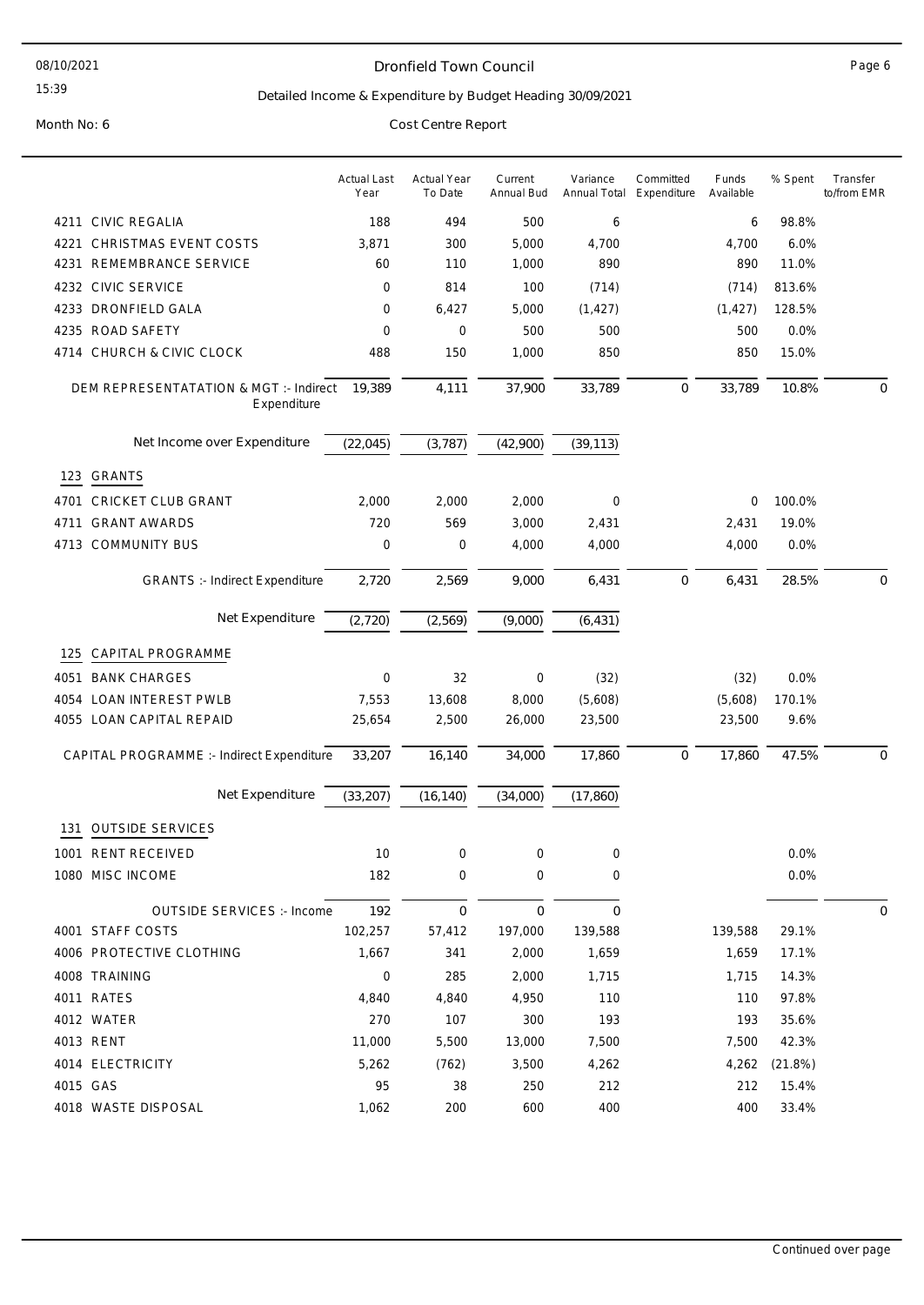#### 08/10/2021

#### 15:39

#### Dronfield Town Council **Page 7**

#### Detailed Income & Expenditure by Budget Heading 30/09/2021

|                                                  | <b>Actual Last</b><br>Year | <b>Actual Year</b><br>To Date | Current<br>Annual Bud | Variance<br>Annual Total | Committed<br>Expenditure | Funds<br>Available | % Spent | Transfer<br>to/from EMR |
|--------------------------------------------------|----------------------------|-------------------------------|-----------------------|--------------------------|--------------------------|--------------------|---------|-------------------------|
| 4020 MISCELLANEOUS EXPENSES                      | 1,054                      | 0                             | 800                   | 800                      |                          | 800                | 0.0%    |                         |
| 4021 TELEPHONE COSTS                             | 974                        | 452                           | 1,000                 | 548                      |                          | 548                | 45.2%   |                         |
| 4036 PROPERTY MAINTENANCE                        | 694                        | 4,094                         | 2,000                 | (2,094)                  |                          | (2,094)            | 204.7%  |                         |
| 4037 GROUNDS MAINTENANCE                         | 35,391                     | $\mathbf 0$                   | 0                     | $\mathbf 0$              |                          | 0                  | 0.0%    |                         |
| 4038 MAINTENANCE CTRCTS                          | 795                        | 772                           | 1,200                 | 428                      |                          | 428                | 64.3%   |                         |
| 4040 EQUIPMENT REPLACEMENT                       | 3,318                      | 3,398                         | 5,000                 | 1,602                    |                          | 1,602              | 68.0%   |                         |
| 4041 EQUIPMENT HIRE                              | 461                        | 156                           | 1,000                 | 844                      |                          | 844                | 15.6%   |                         |
| 4042 EQUIPMENT MAINTCE                           | 0                          | 90                            | 2,500                 | 2,410                    |                          | 2,410              | 3.6%    |                         |
| 4043 VEHICLE LEASING                             | 3,197                      | 0                             | 3,178                 | 3,178                    |                          | 3,178              | 0.0%    |                         |
| 4044 VEHICLE COSTS & FUEL                        | 6,303                      | 4,451                         | 8,000                 | 3,549                    |                          | 3,549              | 55.6%   |                         |
| 4075 SALE OF ASSETS                              | (224)                      | $\mathbf 0$                   | 0                     | $\mathbf 0$              |                          | 0                  | 0.0%    |                         |
| OUTSIDE SERVICES :- Indirect Expenditure 178,415 |                            | 81,376                        | 248,278               | 166,902                  | $\mathbf 0$              | 166,902            | 32.8%   | $\mathbf 0$             |
|                                                  |                            |                               |                       |                          |                          |                    |         |                         |
| Net Income over Expenditure                      | (178, 223)                 | (81, 376)                     | (248, 278)            | (166, 902)               |                          |                    |         |                         |
| 132 CENTRAL SERVICES                             |                            |                               |                       |                          |                          |                    |         |                         |
| 1025 INSURANCE CLAIMS                            | 6,292                      | 44,632                        | 0                     | (44, 632)                |                          |                    | 0.0%    |                         |
| 1080 MISC INCOME                                 | 1,190                      | 1,439                         | 1,200                 | (239)                    |                          |                    | 119.9%  |                         |
| <b>CENTRAL SERVICES :- Income</b>                | 7,482                      | 46,071                        | 1,200                 | (44, 871)                |                          |                    | 3839.3% | $\mathbf{0}$            |
| 4001 STAFF COSTS                                 | 119,803                    | 47,745                        | 113,089               | 65,344                   |                          | 65,344             | 42.2%   |                         |
| 4008 TRAINING                                    | 150                        | 260                           | 2,000                 | 1,740                    |                          | 1,740              | 13.0%   |                         |
| 4016 JANITORIAL                                  | 4,696                      | 1,540                         | 4,000                 | 2,460                    |                          | 2,460              | 38.5%   |                         |
| 4020 MISCELLANEOUS EXPENSES                      | 40                         | 0                             | 250                   | 250                      |                          | 250                | 0.0%    |                         |
| 4021 TELEPHONE COSTS                             | 2,117                      | 1,009                         | 2,000                 | 991                      |                          | 991                | 50.5%   |                         |
| 4022 POSTAGE                                     | 1,079                      | 415                           | 1,000                 | 585                      |                          | 585                | 41.5%   |                         |
| 4023 STATIONERY/PRINTING                         | 1,061                      | 25                            | 1,000                 | 975                      |                          | 975                | 2.5%    |                         |
| 4024 SUBSCRIPTIONS                               | 682                        | 35                            | 2,300                 | 2,265                    |                          | 2,265              | 1.5%    |                         |
| 4025 INSURANCE                                   | 11,584                     | 11,894                        | 14,500                | 2,606                    |                          | 2,606              | 82.0%   |                         |
| 4026 PHOTOCOPY CHARGES                           | 357                        | 96                            | 500                   | 404                      |                          | 404                | 19.1%   |                         |
| 4030 RECRUITMENT ADVTG                           | 0                          | 0                             | 500                   | 500                      |                          | 500                | 0.0%    |                         |
| 4032 PUBLICITY                                   | 2,475                      | 0                             | 0                     | 0                        |                          | 0                  | 0.0%    |                         |
| 4033 COMPUTER MAINTENANCE                        | 9,181                      | 6,121                         | 6,000                 | (121)                    |                          | (121)              | 102.0%  |                         |
| 4042 EQUIPMENT MAINTCE                           | 40                         | 0                             | 500                   | 500                      |                          | 500                | 0.0%    |                         |
| 4051 BANK CHARGES                                | 600                        | 324                           | 600                   | 276                      |                          | 276                | 54.1%   |                         |
| 4058 ACCOUNTANCY FEES                            | 600                        | (40)                          | 700                   | 740                      |                          | 740                | (5.7%)  |                         |
| 4060 OTHER PROF FEES                             | 7,685                      | (5, 791)                      | 10,000                | 15,791                   |                          | 15,791             | (57.9%) |                         |
| CENTRAL SERVICES :- Indirect Expenditure 162,148 |                            | 63,633                        | 158,939               | 95,306                   | $\mathbf 0$              | 95,306             | 40.0%   | 0                       |
| Net Income over Expenditure                      | (154, 666)                 | (17, 562)                     | (157, 739)            | (140, 177)               |                          |                    |         |                         |
|                                                  |                            |                               |                       |                          |                          |                    |         |                         |